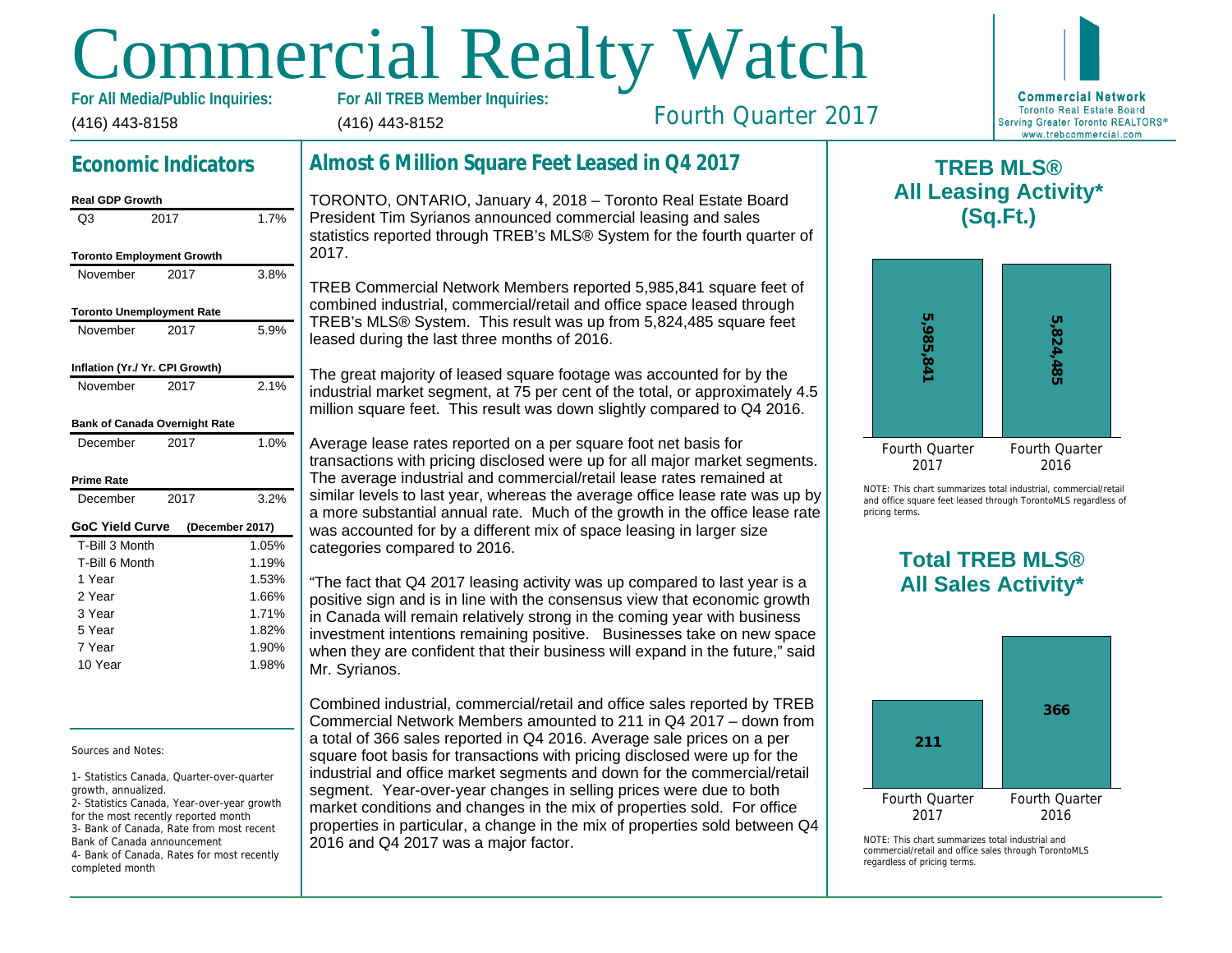Total TREB MLS® Leasing Activity\* (Millions of Square Feet Leased)

TREB MLS® Average Lease Rates (\$/So.

\* NOTE: This chart summarizes total industrial, commercial/retail and office square feet leased through TorontoMLS regardless of pricing terms. Source: TREB

Total TREB MLS® Sales Activity\* (Number of Sales)

\* NOTE: Average lease rates are reported only for those proper square foot net basis and for which the selling price was disclos Source: TREB

TREB MLS® Average Sales Price (\$/So.

\* NOTE: This chart summarizes total industrial and commercial/retail sales through TorontoMLS regardless of pricing terms. Source: TREB

\* NOTE: Average sale prices are reported only for those prope selling price was disclosed. Source: TREB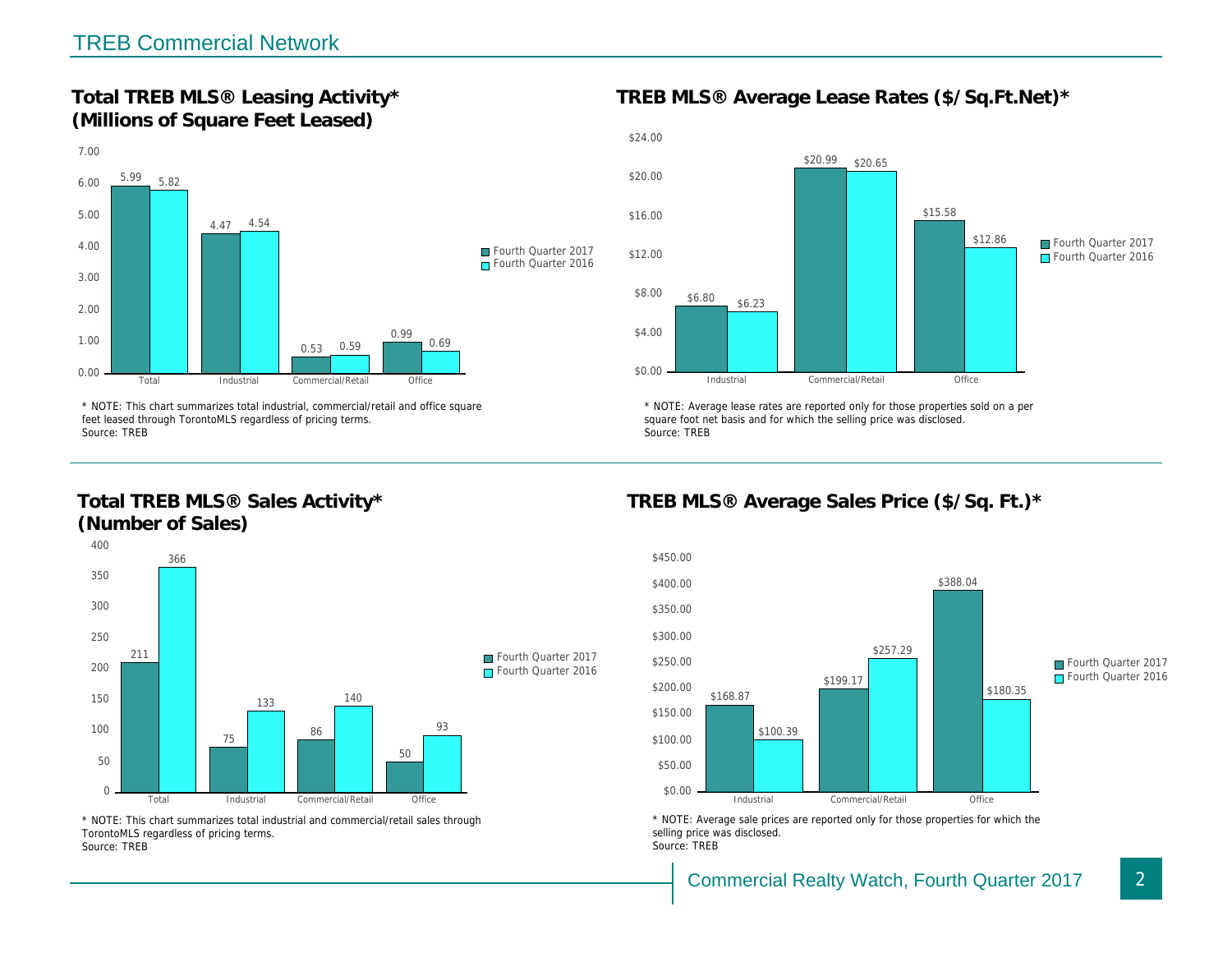## SUMMARY OF INDUSTRIAL LEASING

#### TRANSACTIONS COMPLETED ON A PER SQUARE FOOT NET BASIS, WITH PRICING DISCLOSED\*

|                        |                | <b>All Transactions</b>  |                |                | 0 to 5,000 Sq Ft |                          |                | 5,001 to 15,000 Sq Ft |                          |                 | 15,001 to 50,000 Sq Ft |                          |
|------------------------|----------------|--------------------------|----------------|----------------|------------------|--------------------------|----------------|-----------------------|--------------------------|-----------------|------------------------|--------------------------|
|                        | # Trans.       | Sq. Ft.                  | \$/SF Net      | # Trans.       | Sq. Ft.          | \$/SF Net                | # Trans.       | Sq. Ft.               | \$/SF Net                | # Trans.        | Sq. Ft.                | \$/SF Ne                 |
| <b>TREB Total</b>      | 159            | 1,357,552                | \$6.80         | 94             | 240,720          | \$7.99                   | 43             | 336,045               | \$7.93                   | 18              | 381,770                | \$6.05                   |
| <b>Halton Region</b>   | $\overline{4}$ | 24,737                   | \$13.85        | 2 <sup>1</sup> | 4,722            | \$8.43                   | 2 <sup>1</sup> | 20,015                | \$15.14                  | $\overline{0}$  |                        | $\omega_{\rm c}$         |
| <b>Burlington</b>      | $\mathbf 0$    | $\omega$                 | $\omega$       | $\mathbf 0$    | $\omega$         | $\omega$                 | $\mathbf 0$    | $\omega$              | $\omega$                 | $\mathbf{0}$    | $\Delta$               | $\omega$                 |
| <b>Halton Hills</b>    | 0              |                          | $\blacksquare$ | $\mathbf 0$    | $\sim$           | $\blacksquare$           | $\mathbf 0$    | ä,                    | $\blacksquare$           | $\mathbf 0$     | $\blacksquare$         | $\blacksquare$           |
| Milton                 | $\overline{2}$ | 14,804                   | \$18.72        | $\mathbf{1}$   | 1,277            | \$10.25                  | $\overline{1}$ | 13,527                | \$19.52                  | $\mathbf{0}$    | $\omega$               | $\sim$                   |
| Oakville               | $\overline{2}$ | 9,933                    | \$6.61         | $\mathbf{1}$   | 3,445            | \$7.75                   | $\mathbf{1}$   | 6,488                 | \$6.00                   | $\mathbf 0$     | $\sim$                 | $\blacksquare$           |
| Peel Region            | 48             | 529,046                  | \$6.85         | 27             | 75,967           | \$7.39                   | 14             | 112,136               | \$9.30                   | 5 <sup>5</sup>  | 114,328                | \$5.53                   |
| Brampton               | 11             | 83,048                   | \$6.37         | $\overline{7}$ | 19,367           | \$8.09                   | $\overline{2}$ | 11,656                | \$5.53                   | 2               | 52,025                 | \$5.92                   |
| Caledon                | $\overline{2}$ | 178,352                  | \$7.92         | $\mathbf{0}$   | $\omega$         | $\omega$                 | $\mathbf{1}$   | 7,267                 | \$41.28                  | $\mathbf{0}$    | $\blacksquare$         | $\blacksquare$           |
| Mississauga            | 35             | 267,646                  | \$6.30         | 20             | 56,600           | \$7.15                   | 11             | 93,213                | \$7.27                   | 3               | 62,303                 | \$5.21                   |
| Toronto                | 59             | 285,511                  | \$6.39         | 37             | 82,968           | \$7.91                   | 19             | 139,998               | \$6.08                   | 3               | 62,545                 | \$5.06                   |
| <b>Toronto West</b>    | 32             | 177,710                  | \$6.25         | 17             | 44,147           | \$7.39                   | 14             | 112,407               | \$5.98                   | $\mathbf{1}$    | 21,156                 | \$5.25                   |
| <b>Toronto Central</b> | $\mathbf{1}$   | 5,092                    | \$6.70         | $\overline{0}$ | $\omega$         | $\omega$                 | $\overline{1}$ | 5,092                 | \$6.70                   | $\overline{0}$  | $\Delta$               | $\sim$                   |
| <b>Toronto East</b>    | 26             | 102,709                  | \$6.62         | 20             | 38,821           | \$8.51                   | $\overline{4}$ | 22,499                | \$6.41                   | $\overline{2}$  | 41,389                 | \$4.96                   |
| <b>York Region</b>     | 41             | 404,529                  | \$6.81         | 25             | 66,548           | \$8.67                   | 6 <sup>°</sup> | 44,356                | \$7.90                   | 9 <sup>°</sup>  | 188,223                | \$6.76                   |
| Aurora                 | $\mathbf{1}$   | 2,771                    | \$7.00         | $\mathbf{1}$   | 2,771            | \$7.00                   | $\mathbf 0$    | $\blacksquare$        | $\blacksquare$           | $\mathbf 0$     | $\omega$               | $\blacksquare$           |
| E. Gwillimbury         | $\mathbf{0}$   | $\omega$                 | $\omega$       | $\mathbf{0}$   | $\omega$         | $\blacksquare$           | $\mathbf{0}$   | $\omega$              | $\omega$                 | $\mathbf{0}$    | $\omega$               | $\blacksquare$           |
| Georgina               | $\mathbf 0$    | $\sim$                   | $\sim$         | $\mathbf 0$    | $\blacksquare$   | $\blacksquare$           | $\mathbf 0$    | $\blacksquare$        | $\sim$                   | $\mathbf 0$     | $\blacksquare$         | $\blacksquare$           |
| King                   | $\mathbf{0}$   | $\overline{\phantom{a}}$ | $\sim$         | $\mathbf{0}$   | $\blacksquare$   | $\blacksquare$           | $\mathbf 0$    | $\omega$              | $\blacksquare$           | $\mathbf{0}$    | $\sim$                 | $\sim$                   |
| Markham                | 10             | 68,976                   | \$7.82         | $\overline{7}$ | 19,096           | \$8.75                   | $\mathbf{1}$   | 5,811                 | \$9.40                   | $\overline{2}$  | 44,069                 | \$7.20                   |
| Newmarket              | 3              | 111,819                  | \$5.41         | $\overline{2}$ | 6,417            | \$8.01                   | $\mathbf 0$    | ä,                    | ä,                       | $\mathbf{0}$    | ä,                     | $\blacksquare$           |
| Richmond Hill          | $\overline{7}$ | 80,050                   | \$6.95         | 4              | 11,898           | \$10.44                  | $\mathbf{1}$   | 6,172                 | \$7.25                   | 2               | 61,980                 | \$6.25                   |
| Vaughan                | 19             | 137,763                  | \$7.34         | 10             | 23,216           | \$8.30                   | $\overline{4}$ | 32,373                | \$7.76                   | $5\overline{5}$ | 82,174                 | \$6.90                   |
| Whitchurch-Stouffville | $\mathbf{1}$   | 3,150                    | \$7.00         | $\mathbf{1}$   | 3,150            | \$7.00                   | $\mathsf 0$    | $\omega$              | $\blacksquare$           | $\mathbf 0$     | $\sim$                 | $\blacksquare$           |
| Durham Region          | 7 <sup>1</sup> | 113,729                  | \$6.01         | 3              | 10,515           | \$8.47                   | 2 <sup>1</sup> | 19,540                | \$6.00                   | $\mathbf{1}$    | 16,674                 | \$5.30                   |
| Ajax                   | $\overline{2}$ | 70,015                   | \$5.87         | $\mathbf{1}$   | 3,015            | \$7.50                   | $\mathsf 0$    | $\blacksquare$        | $\sim$                   | $\mathbf 0$     | $\blacksquare$         | $\blacksquare$           |
| <b>Brock</b>           | $\mathbf{0}$   | $\blacksquare$           | $\omega$       | $\overline{0}$ | $\omega$         | $\blacksquare$           | $\mathbf{0}$   | $\blacksquare$        | $\blacksquare$           | $\mathbf{0}$    | $\blacksquare$         | $\blacksquare$           |
| Clarington             | $\mathbf 0$    | $\sim$                   | $\omega$       | $\mathbf 0$    | $\blacksquare$   | $\blacksquare$           | $\mathbf 0$    | $\blacksquare$        | $\blacksquare$           | $\mathbf 0$     | $\sim$                 | $\blacksquare$           |
| Oshawa                 | $\mathbf{1}$   | 3,500                    | \$4.25         | $\mathbf{1}$   | 3,500            | \$4.25                   | $\mathbf{0}$   | ٠                     | $\sim$                   | $\mathbf{0}$    | $\blacksquare$         | $\blacksquare$           |
| Pickering              | 2              | 11,040                   | \$8.50         | $\mathbf{1}$   | 4,000            | \$12.90                  | $\mathbf{1}$   | 7,040                 | \$6.00                   | $\mathbf 0$     | ÷.                     | $\overline{\phantom{a}}$ |
| Scugog                 | $\mathbf{0}$   |                          | $\omega$       | $\mathbf{0}$   | ÷.               | $\blacksquare$           | $\mathbf 0$    | ä,                    | $\omega$                 | $\mathbf{0}$    | $\omega$               | $\blacksquare$           |
| Uxbridge               | $\mathbf{1}$   | 12,500                   | \$6.00         | $\mathbf 0$    | $\sim$           | $\blacksquare$           | $\mathbf{1}$   | 12,500                | \$6.00                   | $\mathbf 0$     | $\sim$                 | $\blacksquare$           |
| Whitby                 | $\mathbf{1}$   | 16,674                   | \$5.30         | $\mathbf{0}$   | $\omega$         | $\sim$                   | $\mathbf{0}$   | $\omega$              | $\Delta$                 | $\mathbf{1}$    | 16,674                 | \$5.30                   |
| <b>Dufferin County</b> | $\overline{0}$ | $\omega$                 | $\sim$         | $\overline{0}$ | $\omega$         | $\omega$                 | $\overline{0}$ | $\omega$              | $\omega$                 | $\overline{0}$  | $\omega$               | $\omega$                 |
| Orangeville            | $\mathbf{0}$   | $\omega$                 | $\omega$       | $\mathbf{0}$   | $\mathcal{L}$    | $\blacksquare$           | $\mathbf{0}$   | $\sim$                | $\sim$                   | $\overline{0}$  | $\omega$               | $\sim$                   |
| <b>Simcoe County</b>   | $\overline{0}$ | $\bullet$                | $\omega$       | $\overline{0}$ | $\omega$         | ÷.                       | $\overline{0}$ | $\omega$              | ÷.                       | $\overline{0}$  | $\omega$               | $\sigma_{\rm c}$         |
| Adjala-Tosorontio      | $\mathbf{0}$   | $\sim$                   | $\sim$         | $\mathbf{0}$   | $\sim$           | $\blacksquare$           | $\mathbf{0}$   | $\blacksquare$        | $\blacksquare$           | $\overline{0}$  | $\blacksquare$         | $\sim$                   |
| <b>Bradford West</b>   | 0              | $\blacksquare$           | $\sim$         | $\mathbf 0$    | $\blacksquare$   | $\blacksquare$           | $\mathbf 0$    | $\blacksquare$        | $\blacksquare$           | $\mathbf 0$     | $\blacksquare$         | $\blacksquare$           |
| Essa                   | $\mathbf{0}$   | $\sim$                   | $\sim$         | $\mathbf 0$    | $\sim$           | $\blacksquare$           | $\mathbf 0$    | $\omega$              | $\omega$                 | $\mathbf{0}$    | $\omega$               | $\blacksquare$           |
| Innisfil               | $\mathbf 0$    | $\sim$                   | $\sim$         | $\mathbf 0$    | $\blacksquare$   | $\overline{\phantom{a}}$ | $\mathbf 0$    | $\blacksquare$        | $\overline{\phantom{a}}$ | $\mathbf 0$     | $\blacksquare$         | $\blacksquare$           |
| <b>New Tecumseth</b>   | $\Omega$       | $\sim$                   |                | $\Omega$       | ä,               | $\sim$                   | $\mathbf{0}$   | $\blacksquare$        | $\blacksquare$           | $\mathbf{0}$    | $\sim$                 | $\sim$                   |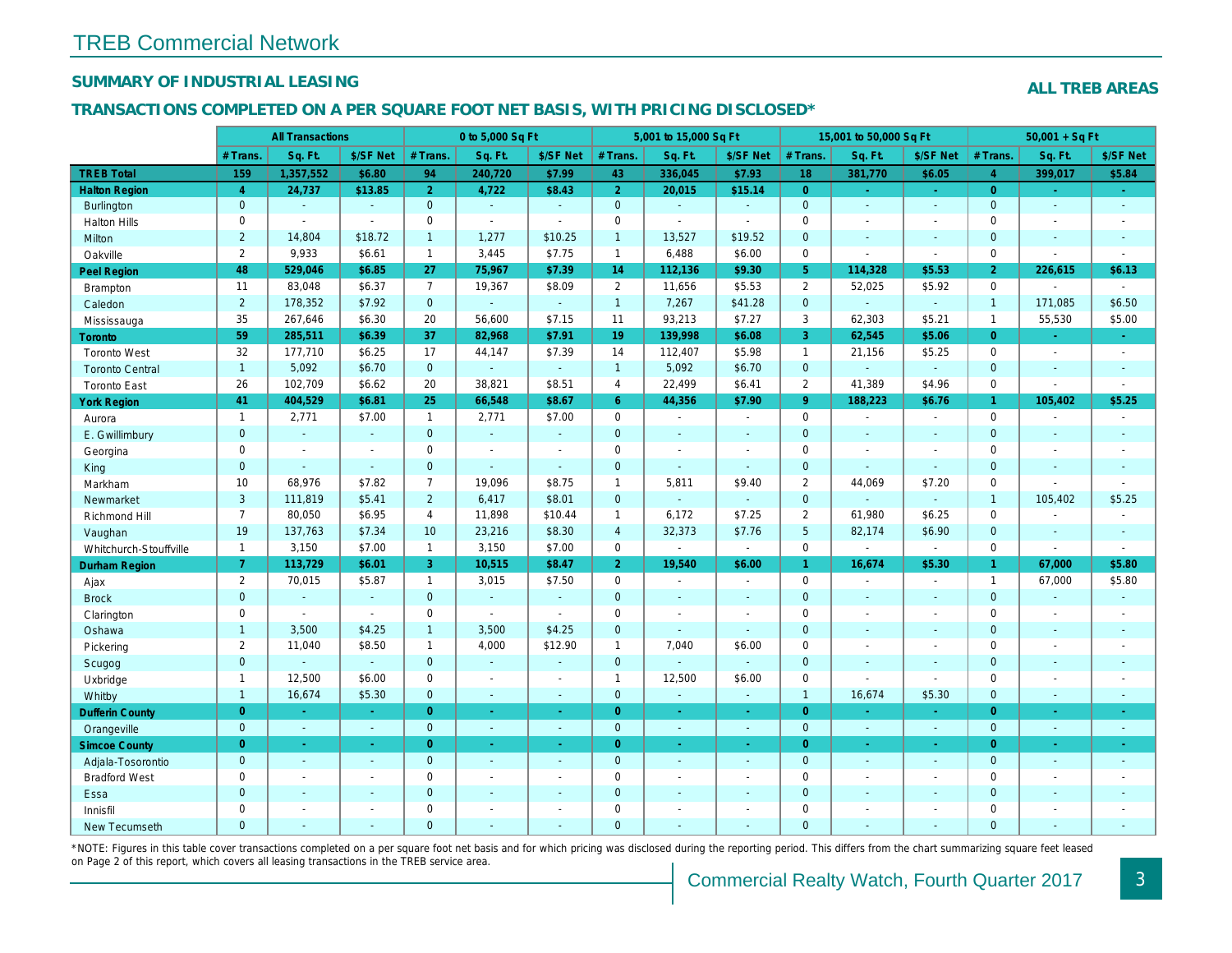## SUMMARY OF INDUSTRIAL LEASING

#### TRANSACTIONS COMPLETED ON A PER SQUARE FOOT NET BASIS, WITH PRICING DISCLOSED\*

|                              |                | <b>All Transactions</b>  |                          |                | 0 to 5,000 Sq Ft |                |                     | 5,001 to 15,000 Sq Ft    |                          |                | 15,001 to 50,000 Sq Ft   |                          |
|------------------------------|----------------|--------------------------|--------------------------|----------------|------------------|----------------|---------------------|--------------------------|--------------------------|----------------|--------------------------|--------------------------|
|                              | # Trans.       | Sq. Ft.                  | \$/SF net                | # Trans.       | Sq. Ft.          | \$/SF net      | # Trans.            | Sq. Ft.                  | \$/SF net                | # Trans.       | Sq. Ft.                  | \$/SF ne                 |
| <b>TREB Total</b>            | 159            | 1,357,552                | \$6.80                   | 94             | 240,720          | \$7.99         | 43                  | 336,045                  | \$7.93                   | 18             | 381,770                  | \$6.05                   |
| <b>City of Toronto Total</b> | 59             | 285,511                  | \$6.39                   | 37             | 82,968           | \$7.91         | 19                  | 139,998                  | \$6.08                   | 3              | 62,545                   | \$5.06                   |
| <b>Toronto West</b>          | 32             | 177,710                  | \$6.25                   | 17             | 44,147           | \$7.39         | 14                  | 112,407                  | \$5.98                   | $\overline{1}$ | 21,156                   | \$5.25                   |
| Toronto W01                  | 0              | $\sim$                   | $\sim$                   | $\mathbf 0$    | $\blacksquare$   | $\sim$         | $\mathbf 0$         | $\blacksquare$           | $\sim$                   | $\mathbf 0$    | $\sim$                   | $\sim$                   |
| Toronto W02                  | $\mathbf 0$    | $\sim$                   | $\sim$                   | $\mathbf 0$    | $\sim$           | $\blacksquare$ | $\mathbf 0$         | $\blacksquare$           | $\overline{\phantom{a}}$ | $\mathbf 0$    | $\sim$                   | $\sim$                   |
| Toronto W03                  | $\mathbf{1}$   | 950                      | \$18.32                  | $\mathbf{1}$   | 950              | \$18.32        | 0                   | $\blacksquare$           | $\sim$                   | 0              |                          | $\overline{\phantom{a}}$ |
| Toronto W04                  | 3              | 13,844                   | \$9.40                   | $\overline{2}$ | 7,244            | \$7.77         | $\mathbf{1}$        | 6,600                    | \$11.20                  | $\mathbf 0$    | $\blacksquare$           | $\blacksquare$           |
| Toronto W05                  | 13             | 74,446                   | \$5.70                   | 8              | 23,928           | \$5.78         | 4                   | 29,362                   | \$5.97                   | $\overline{1}$ | 21,156                   | \$5.25                   |
| Toronto W06                  | $\mathbf{1}$   | 7,645                    | \$5.50                   | $\mathbf 0$    | $\blacksquare$   | $\blacksquare$ | $\mathbf{1}$        | 7,645                    | \$5.50                   | $\mathbf{0}$   | $\blacksquare$           | $\blacksquare$           |
| Toronto W07                  | $\mathbf 0$    | $\blacksquare$           | $\blacksquare$           | $\mathbf 0$    | $\blacksquare$   | $\blacksquare$ | $\mathbf 0$         | $\sim$                   | $\blacksquare$           | $\mathbf 0$    | $\overline{\phantom{a}}$ | $\blacksquare$           |
| Toronto W08                  | $\pmb{0}$      | $\blacksquare$           | $\blacksquare$           | $\mathbf 0$    | $\blacksquare$   | $\blacksquare$ | $\mathbf 0$         | $\sim$                   | $\blacksquare$           | $\mathbf 0$    | $\blacksquare$           | $\sim$                   |
| Toronto W09                  | $\mathsf 0$    | $\sim$                   | $\blacksquare$           | $\mathbf 0$    | ÷,               | $\blacksquare$ | $\mathbf 0$         | $\sim$                   | $\blacksquare$           | 0              |                          | $\overline{\phantom{a}}$ |
| Toronto W10                  | 14             | 80,825                   | \$6.13                   | 6              | 12,025           | \$9.52         | 8                   | 68,800                   | \$5.54                   | $\mathbf 0$    | $\overline{\phantom{a}}$ | $\bullet$                |
| <b>Toronto Central</b>       | 1.             | 5,092                    | \$6.70                   | $\overline{0}$ | $\blacksquare$   | $\blacksquare$ | $\mathbf{1}$        | 5,092                    | \$6.70                   | $\overline{0}$ | $\sim$                   | $\sim$                   |
| Toronto C01                  | $\pmb{0}$      | $\omega$                 | $\sim$                   | $\mathbf{0}$   | $\sim$           | $\blacksquare$ | $\mathbf 0$         | $\blacksquare$           | $\sim$                   | $\mathbf{0}$   | $\blacksquare$           | $\sim$                   |
| Toronto C02                  | $\mathbf 0$    | $\blacksquare$           | $\blacksquare$           | $\mathbf 0$    | $\overline{a}$   | $\blacksquare$ | $\mathbf 0$         | $\blacksquare$           | $\blacksquare$           | 0              |                          | $\sim$                   |
| Toronto C03                  | $\pmb{0}$      | $\blacksquare$           | $\blacksquare$           | $\mathbf 0$    | $\blacksquare$   | $\blacksquare$ | 0                   | $\blacksquare$           | $\blacksquare$           | 0              | $\overline{\phantom{a}}$ | $\sim$                   |
| Toronto C04                  | $\mathbf 0$    | $\overline{\phantom{a}}$ |                          | $\mathbf 0$    | $\overline{a}$   | $\frac{1}{2}$  | $\mathbf 0$         | $\overline{\phantom{a}}$ | $\blacksquare$           | 0              |                          | $\overline{\phantom{a}}$ |
| <b>Toronto C06</b>           | $\pmb{0}$      | $\blacksquare$           | $\blacksquare$           | $\mathbf 0$    | $\blacksquare$   | $\blacksquare$ | $\pmb{0}$           | $\blacksquare$           | ٠                        | $\pmb{0}$      | $\overline{\phantom{a}}$ | $\overline{\phantom{a}}$ |
| Toronto C07                  | $\mathsf 0$    | $\blacksquare$           |                          | $\mathsf 0$    | $\overline{a}$   | $\frac{1}{2}$  | $\mathsf{O}\xspace$ | $\blacksquare$           | $\blacksquare$           | 0              |                          | $\overline{\phantom{a}}$ |
| Toronto C08                  | $\pmb{0}$      | $\blacksquare$           | ٠                        | $\mathbf 0$    | $\blacksquare$   | $\blacksquare$ | $\mathbf 0$         | $\blacksquare$           | $\blacksquare$           | $\mathbf 0$    | $\blacksquare$           | $\sim$                   |
| Toronto C09                  | $\mathbf 0$    | $\blacksquare$           | $\overline{a}$           | $\mathbf 0$    | $\blacksquare$   | $\blacksquare$ | $\mathbf 0$         | $\blacksquare$           | $\blacksquare$           | $\mathbf 0$    |                          |                          |
| Toronto C10                  | $\mathbf 0$    | $\blacksquare$           | $\blacksquare$           | $\mathbf 0$    | $\blacksquare$   | $\blacksquare$ | $\mathbf 0$         | $\blacksquare$           | $\blacksquare$           | $\mathbf 0$    | $\blacksquare$           | $\blacksquare$           |
| Toronto C11                  | $\mathbf 0$    | $\blacksquare$           | $\blacksquare$           | $\mathsf 0$    | $\overline{a}$   | $\frac{1}{2}$  | $\mathbf 0$         | $\blacksquare$           | $\overline{a}$           | $\mathbf 0$    |                          |                          |
| Toronto C12                  | $\pmb{0}$      | $\blacksquare$           | $\blacksquare$           | $\mathbf 0$    | $\blacksquare$   | $\blacksquare$ | $\pmb{0}$           | $\blacksquare$           | $\blacksquare$           | $\mathbf 0$    | $\blacksquare$           | $\blacksquare$           |
| Toronto C13                  | $\mathbf{1}$   | 5,092                    | \$6.70                   | $\mathbf 0$    | $\overline{a}$   | $\frac{1}{2}$  | $\overline{1}$      | 5,092                    | \$6.70                   | $\mathbf 0$    |                          |                          |
| Toronto C14                  | $\mathbf 0$    | $\blacksquare$           | $\blacksquare$           | $\mathbf 0$    | $\blacksquare$   | $\blacksquare$ | $\pmb{0}$           | $\blacksquare$           | $\blacksquare$           | $\mathbf 0$    | $\blacksquare$           | $\blacksquare$           |
| Toronto C15                  | $\mathbf 0$    | $\blacksquare$           | $\blacksquare$           | $\mathbf 0$    | ÷,               | $\blacksquare$ | $\mathbf 0$         | $\sim$                   | $\sim$                   | $\mathbf 0$    | $\blacksquare$           | $\blacksquare$           |
| <b>Toronto East</b>          | 26             | 102,709                  | \$6.62                   | 20             | 38,821           | \$8.51         | $\overline{4}$      | 22,499                   | \$6.41                   | $\overline{2}$ | 41,389                   | \$4.96                   |
| Toronto E01                  | 0              | $\blacksquare$           | $\overline{\phantom{a}}$ | $\mathbf 0$    | $\sim$           | $\blacksquare$ | $\mathbf 0$         | $\blacksquare$           | $\overline{\phantom{a}}$ | $\mathbf 0$    | $\overline{\phantom{a}}$ | $\sim$                   |
| Toronto E02                  | $\mathbf 0$    | $\blacksquare$           | $\blacksquare$           | $\mathbf{0}$   | ÷,               | $\blacksquare$ | $\mathbf 0$         | $\omega$                 | $\blacksquare$           | $\mathbf 0$    | $\blacksquare$           | $\sim$                   |
| Toronto E03                  | $\mathsf 0$    | $\blacksquare$           | $\sim$                   | $\mathsf 0$    | ä,               | $\sim$         | $\mathsf{O}\xspace$ | $\blacksquare$           | $\blacksquare$           | $\mathbf 0$    |                          | $\blacksquare$           |
| Toronto E04                  | 11             | 54,941                   | \$5.96                   | 8              | 18,896           | \$8.41         | $\overline{c}$      | 11,405                   | \$5.61                   | $\overline{1}$ | 24,640                   | \$4.25                   |
| Toronto E05                  | $\mathbf 0$    | $\blacksquare$           | $\blacksquare$           | $\mathbf 0$    | $\blacksquare$   | $\blacksquare$ | $\mathsf 0$         | $\blacksquare$           | $\blacksquare$           | $\mathbf 0$    | $\blacksquare$           | $\blacksquare$           |
| Toronto E06                  | $\pmb{0}$      | $\omega$                 | $\omega$                 | $\mathbf{0}$   | $\omega$         | $\blacksquare$ | $\mathbf 0$         | $\omega$                 | $\omega$                 | $\mathbf 0$    | $\blacksquare$           | $\blacksquare$           |
| Toronto E07                  | 8              | 30,449                   | \$8.11                   | 6              | 8,540            | \$12.63        | $\mathbf{1}$        | 5,160                    | \$7.50                   | $\overline{1}$ | 16,749                   | \$6.00                   |
| Toronto E08                  | $\mathbf{1}$   | 2,020                    | \$5.50                   | $\mathbf{1}$   | 2,020            | \$5.50         | $\mathbf 0$         | $\blacksquare$           | $\sim$                   | $\mathbf 0$    | $\blacksquare$           | $\bullet$                |
| Toronto E09                  | $\overline{c}$ | 4,753                    | \$5.54                   | $\overline{2}$ | 4,753            | \$5.54         | 0                   | $\blacksquare$           | $\overline{\phantom{a}}$ | 0              | $\overline{\phantom{a}}$ | $\blacksquare$           |
| Toronto E10                  | $\pmb{0}$      | $\omega$                 | $\sim$                   | $\mathbf 0$    | $\omega$         | $\blacksquare$ | $\mathbf 0$         | $\blacksquare$           | $\sim$                   | $\pmb{0}$      | $\blacksquare$           | $\sim$                   |
| Toronto E11                  | 4              | 10,546                   | \$6.40                   | 3              | 4,612            | \$5.64         | $\mathbf{1}$        | 5,934                    | \$7.00                   | 0              |                          | $\overline{\phantom{a}}$ |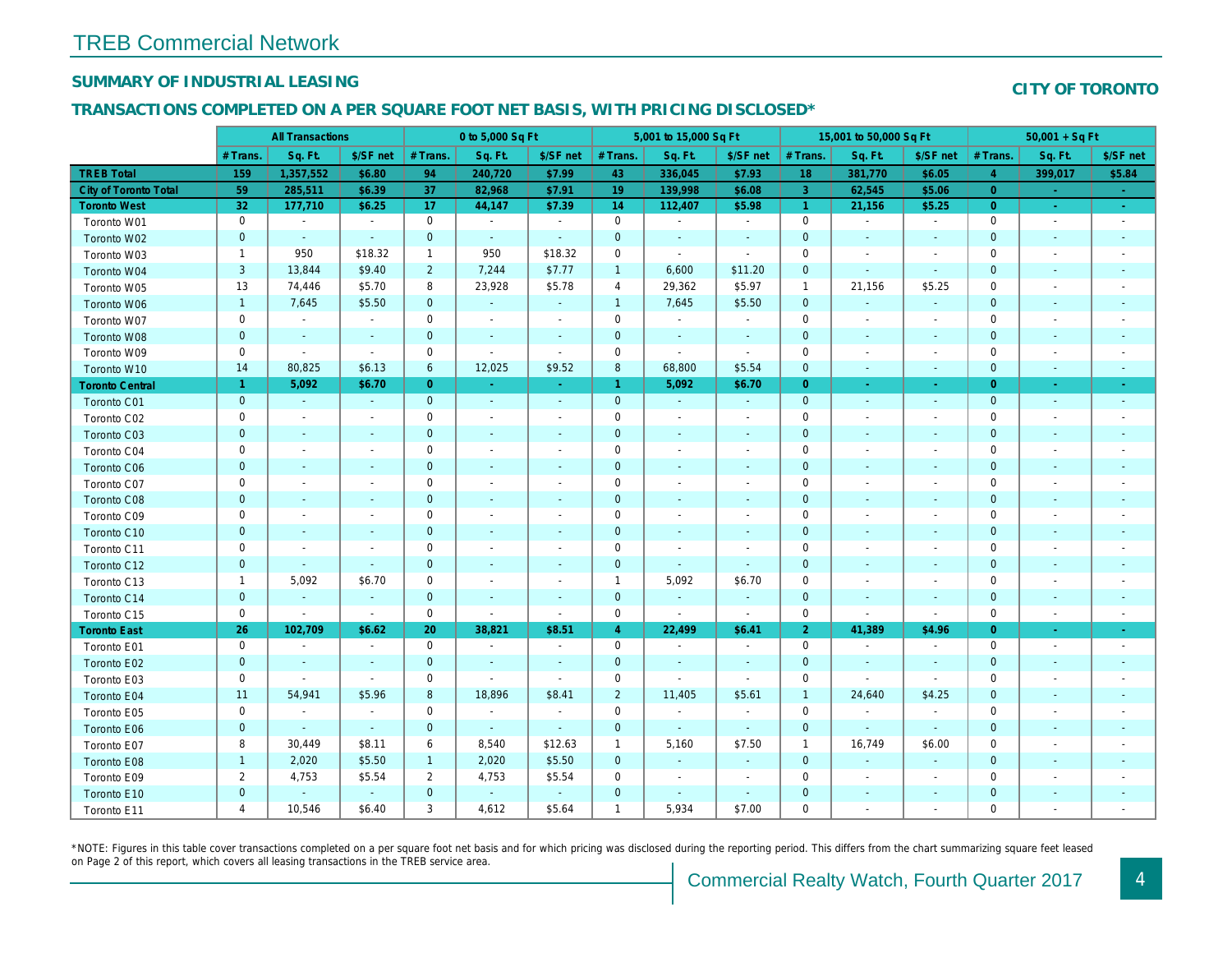## SUMMARY OF COMMERCIAL/RETAIL LEASING

### TRANSACTIONS COMPLETED ON A PER SQUARE FOOT NET BASIS, WITH PRICING DISCLOSED\*

|                        |                 | <b>All Transactions</b> |                |                | 0 to 1,000 Sq Ft |                          |                      | 1,001 to 2,500 Sq Ft     |                  |                | 2,001 to 5,000 Sq Ft  |                          |
|------------------------|-----------------|-------------------------|----------------|----------------|------------------|--------------------------|----------------------|--------------------------|------------------|----------------|-----------------------|--------------------------|
|                        | # Trans.        | Sq. Ft.                 | \$/SF Net      | # Trans.       | Sq. Ft.          | \$/SF Net                | # Trans.             | Sq. Ft.                  | \$/SF Net        | # Trans.       | Sq. Ft.               | \$/SF Ne                 |
| <b>TREB Total</b>      | 118             | 188,683                 | \$20.99        | 38             | 26,766           | \$32.96                  | 64                   | 99,318                   | \$19.93          | 14             | 52,274                | \$16.19                  |
| <b>Halton Region</b>   | 3               | 3,092                   | \$22.51        | $\overline{2}$ | 1.340            | \$32.24                  | $\blacktriangleleft$ | 1,752                    | \$15.06          | $\overline{0}$ | $\omega$              | $\sim$                   |
| <b>Burlington</b>      | $\overline{0}$  | $\omega$                | $\omega$       | $\mathbf{0}$   | $\sim$           | $\omega$                 | $\overline{0}$       | $\omega_{\rm c}$         | ÷.               | $\mathbf{0}$   | $\omega$              | $\blacksquare$           |
| <b>Halton Hills</b>    | $\mathbf{1}$    | 1,752                   | \$15.06        | 0              | $\blacksquare$   | $\blacksquare$           | $\mathbf{1}$         | 1,752                    | \$15.06          | $\mathbf 0$    | $\sim$                | $\blacksquare$           |
| Milton                 | $\mathbf{0}$    | $\sim$                  | $\blacksquare$ | $\mathbf 0$    | $\sim$           | $\omega$                 | $\mathbf 0$          | $\omega_{\rm c}$         | $\blacksquare$   | $\mathbf{0}$   | $\blacksquare$        | $\blacksquare$           |
| Oakville               | $\mathbf{2}$    | 1,340                   | \$32.24        | $\overline{2}$ | 1.340            | \$32.24                  | $\mathsf{O}$         | $\overline{\phantom{a}}$ | $\blacksquare$   | $\mathbf 0$    | $\tilde{\phantom{a}}$ | $\sim$                   |
| <b>Peel Region</b>     | 21              | 34,730                  | \$16.68        | 8              | 4,769            | \$26.53                  | 9 <sup>°</sup>       | 13,611                   | \$14.84          | 3              | 11,133                | \$12.23                  |
| <b>Brampton</b>        | 13              | 21,564                  | \$18.68        | 3              | 1,616            | \$32.76                  | 8                    | 11,511                   | \$16.22          | $\mathbf{1}$   | 3,220                 | \$15.00                  |
| Caledon                | $\overline{2}$  | 1,480                   | \$20.27        | $\overline{2}$ | 1,480            | \$20.27                  | $\mathbf{0}$         | $\omega_{\rm c}$         | ¥.               | $\mathbf{0}$   | $\omega$              | ¥.                       |
| Mississauga            | 6               | 11,686                  | \$12.55        | 3              | 1,673            | \$26.05                  | $\mathbf{1}$         | 2,100                    | \$7.25           | $\overline{2}$ | 7,913                 | \$11.10                  |
| Toronto                | 46              | 61,191                  | \$27.25        | 16             | 11,309           | \$46.01                  | 28                   | 42,732                   | \$23.28          | $\overline{2}$ | 7,150                 | \$21.31                  |
| <b>Toronto West</b>    | 11              | 17,888                  | \$22.70        | $\overline{2}$ | 1,590            | \$35.26                  | 8                    | 12,148                   | \$18.93          | $\overline{1}$ | 4,150                 | \$28.92                  |
| <b>Toronto Central</b> | 18              | 23,344                  | \$31.58        | $\overline{7}$ | 5,416            | \$49.17                  | 11                   | 17,928                   | \$26.26          | $\mathbf{0}$   | $\omega$              | $\blacksquare$           |
| <b>Toronto East</b>    | 17              | 19,959                  | \$26.27        | $\overline{7}$ | 4,303            | \$46.01                  | 9                    | 12,656                   | \$23.22          | $\mathbf{1}$   | 3,000                 | \$10.80                  |
| <b>York Region</b>     | 35              | 62,941                  | \$18.80        | 9 <sup>°</sup> | 6,656            | \$22.48                  | 19                   | 30,070                   | \$19.55          | $6^{\circ}$    | 21,107                | \$14.60                  |
| Aurora                 | $\overline{1}$  | 2,718                   | \$18.50        | $\mathbf 0$    | $\sim$           | $\sim$                   | $\mathbf 0$          | $\blacksquare$           | $\blacksquare$   | $\mathbf{1}$   | 2,718                 | \$18.50                  |
| E. Gwillimbury         | $\mathbf{1}$    | 1,657                   | \$12.31        | $\overline{0}$ | $\omega$         | $\sim$                   | $\mathbf{1}$         | 1,657                    | \$12.31          | $\mathbf{0}$   | $\omega$              | $\sim$                   |
| Georgina               | $\mathbf{2}$    | 2,150                   | \$16.74        | $\mathbf{1}$   | 800              | \$21.00                  | $\mathbf{1}$         | 1,350                    | \$14.22          | $\mathbf 0$    | $\omega$              | $\sim$                   |
| King                   | $\mathbf 0$     | $\mathbf{r}$            | $\omega$       | $\overline{0}$ | $\omega$         | $\mathbf{r}$             | $\mathbf{0}$         | ä,                       | $\omega$         | $\mathbf{0}$   | $\Delta$              | $\sim$                   |
| Markham                | 11              | 18,137                  | \$25.21        | 4              | 2,674            | \$19.20                  | 5                    | 7,775                    | \$25.83          | $\mathbf{1}$   | 2,580                 | \$26.00                  |
| Newmarket              | $6\phantom{a}$  | 7,600                   | \$21.03        | $\overline{2}$ | 1,600            | \$28.78                  | $\overline{4}$       | 6,000                    | \$18.97          | $\Omega$       | $\omega$              | $\bullet$                |
| Richmond Hill          | $\mathbf{2}$    | 2,422                   | \$25.76        | $\mathbf{1}$   | 622              | \$30.87                  | $\mathbf{1}$         | 1,800                    | \$24.00          | $\mathbf 0$    | $\blacksquare$        | $\blacksquare$           |
| Vaughan                | 12              | 28,257                  | \$14.07        | $\mathbf{1}$   | 960              | \$16.88                  | 7 <sup>7</sup>       | 11,488                   | \$16.59          | $\overline{4}$ | 15,809                | \$12.06                  |
| Whitchurch-Stouffville | 0               | $\blacksquare$          | $\blacksquare$ | 0              | $\omega$         | $\blacksquare$           | $\mathsf{O}$         | $\blacksquare$           | $\blacksquare$   | $\mathbf 0$    | $\omega$              | $\blacksquare$           |
| Durham Region          | 10 <sup>1</sup> | 18,927                  | \$17.68        | 3              | 2,692            | \$15.81                  | 5 <sup>5</sup>       | 8,351                    | \$17.07          | $\overline{2}$ | 7,884                 | \$18.97                  |
| Ajax                   | 3               | 5,072                   | \$15.12        | $\overline{2}$ | 2,000            | \$15.30                  | $\mathsf{O}$         | $\blacksquare$           | $\blacksquare$   | $\overline{1}$ | 3,072                 | \$15.00                  |
| <b>Brock</b>           | $\mathbf{0}$    | $\omega$                | $\omega$       | $\mathbf 0$    | $\omega$         | $\blacksquare$           | $\mathbf{0}$         | $\omega_{\rm c}$         | $\omega_{\rm c}$ | $\mathbf{0}$   | $\Box$                | $\blacksquare$           |
| Clarington             | $\mathbf{2}$    | 2,905                   | \$15.58        | $\mathbf 0$    | $\sim$           | $\sim$                   | $\overline{2}$       | 2,905                    | \$15.58          | $\mathbf 0$    | $\blacksquare$        | $\blacksquare$           |
| Oshawa                 | $\mathbf{1}$    | 2,311                   | \$22.00        | $\mathbf{0}$   | $\sim$           | $\sim$                   | $\mathbf{1}$         | 2,311                    | \$22.00          | $\mathbf{0}$   | $\Delta$              | $\blacksquare$           |
| Pickering              | $\mathbf{1}$    | 4,812                   | \$21.50        | 0              | $\blacksquare$   | $\sim$                   | $\mathbf 0$          | $\blacksquare$           | L.               | $\mathbf{1}$   | 4,812                 | \$21.50                  |
| Scugog                 | $\mathbf{1}$    | 692                     | \$17.29        | $\mathbf{1}$   | 692              | \$17.29                  | $\mathbf{0}$         | $\omega$                 | $\blacksquare$   | $\mathbf{0}$   | $\blacksquare$        | $\blacksquare$           |
| Uxbridge               | 0               | $\blacksquare$          | $\sim$         | 0              | $\mathbf{r}$     | $\sim$                   | $\mathbf 0$          | $\blacksquare$           | $\blacksquare$   | $\mathbf 0$    | $\blacksquare$        | $\blacksquare$           |
| Whitby                 | $\overline{2}$  | 3,135                   | \$14.81        | $\mathbf 0$    | $\omega$         | $\blacksquare$           | $\overline{2}$       | 3,135                    | \$14.81          | $\mathbf{0}$   | $\omega$              | $\sim$                   |
| <b>Dufferin County</b> | $\overline{0}$  | $\sim$                  | $\sim$         | $\overline{0}$ | $\sim$           | $\sim$                   | $\overline{0}$       | $\sim$                   | $\omega_{\rm c}$ | $\overline{0}$ | $\sim$                | $\sim$                   |
| Orangeville            | $\overline{0}$  | $\omega$                | $\omega$       | $\overline{0}$ | $\omega$         | $\omega$                 | $\mathbf{0}$         | $\omega$                 | $\omega$         | $\overline{0}$ | $\omega$              | $\blacksquare$           |
| <b>Simcoe County</b>   | 3               | 7,802                   | \$16.14        | $\overline{0}$ | $\sim$           | $\blacksquare$           | 2 <sup>1</sup>       | 2,802                    | \$9.25           | $\mathbf{1}$   | 5,000                 | \$20.00                  |
| Adjala-Tosorontio      | $\overline{0}$  | $\mathbf{r}$            | $\sim$         | $\overline{0}$ | $\sim$           | $\sim$                   | $\mathbf{0}$         | $\sim$                   | $\omega$         | $\overline{0}$ | $\omega$              | $\omega$                 |
| <b>Bradford West</b>   | $\mathbf{1}$    | 5,000                   | \$20.00        | $\mathbf 0$    | $\blacksquare$   | $\blacksquare$           | $\mathbf 0$          | $\blacksquare$           | $\blacksquare$   | $\mathbf{1}$   | 5,000                 | \$20.00                  |
| Essa                   | $\mathbf{0}$    | $\blacksquare$          | $\sim$         | $\mathbf 0$    | $\sim$           | $\blacksquare$           | $\overline{0}$       | $\blacksquare$           | $\blacksquare$   | $\mathbf{0}$   | $\omega$              | $\blacksquare$           |
| Innisfil               | $\mathbf{1}$    | 1,440                   | \$8.00         | $\mathbf 0$    | $\sim$           | $\overline{\phantom{a}}$ | $\mathbf{1}$         | 1,440                    | \$8.00           | $\mathbf 0$    | $\blacksquare$        | $\overline{\phantom{a}}$ |
| <b>New Tecumseth</b>   | $\mathbf{1}$    | 1,362                   | \$10.57        | $\Omega$       | $\overline{a}$   | $\sim$                   | $\overline{1}$       | 1,362                    | \$10.57          | $\Omega$       | $\sim$                | $\sim$                   |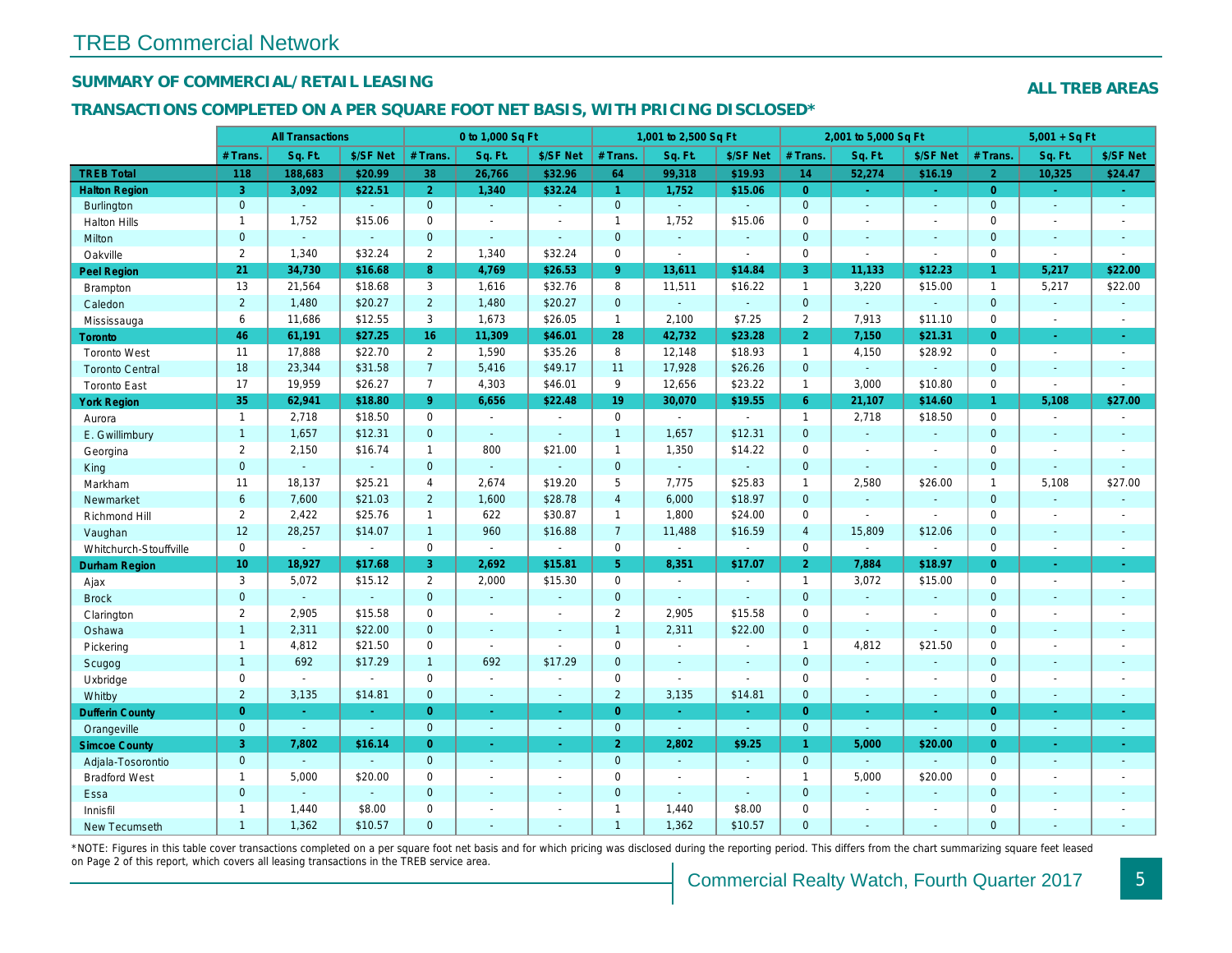## SUMMARY OF COMMERCIAL/RETAIL LEASING

## TRANSACTIONS COMPLETED ON A PER SQUARE FOOT NET BASIS, WITH PRICING DISCLOSED\*

|                              |                 | <b>All Transactions</b>  |                |                | 0 to 1,000 Sq Ft         |                          |                | 1,001 to 2,500 Sq Ft |                |                      | 2,001 to 5,000 Sq Ft     |                          |
|------------------------------|-----------------|--------------------------|----------------|----------------|--------------------------|--------------------------|----------------|----------------------|----------------|----------------------|--------------------------|--------------------------|
|                              | # Trans.        | Sq. Ft.                  | \$/SF Net      | # Trans.       | Sq. Ft.                  | \$/SF Net                | # Trans.       | Sq. Ft.              | \$/SF Net      | # Trans.             | Sq. Ft.                  | \$/SF Ne                 |
| <b>TREB Total</b>            | 118             | 188,683                  | \$20.99        | 38             | 26,766                   | \$32.96                  | 64             | 99,318               | \$19.93        | 14                   | 52,274                   | \$16.19                  |
| <b>City of Toronto Total</b> | 46              | 61,191                   | \$27.25        | 16             | 11,309                   | \$46.01                  | 28             | 42,732               | \$23.28        | $\overline{2}$       | 7,150                    | \$21.31                  |
| <b>Toronto West</b>          | 11              | 17,888                   | \$22.70        | $\overline{2}$ | 1,590                    | \$35.26                  | 8 <sup>°</sup> | 12,148               | \$18.93        | $\blacktriangleleft$ | 4,150                    | \$28.92                  |
| Toronto W01                  | $\overline{2}$  | 1,590                    | \$35.26        | $\overline{2}$ | 1,590                    | \$35.26                  | $\mathsf 0$    | $\sim$               | $\sim$         | $\mathbf 0$          | $\blacksquare$           | $\blacksquare$           |
| Toronto W02                  | $\mathbf{1}$    | 2,100                    | \$16.57        | $\mathbf{0}$   | $\omega$                 | $\omega$                 | $\mathbf{1}$   | 2,100                | \$16.57        | $\mathbf 0$          | $\sim$                   | $\sim$                   |
| Toronto W03                  | $\mathbf{1}$    | 1,400                    | \$23.57        | 0              | $\blacksquare$           | $\overline{\phantom{a}}$ | $\mathbf{1}$   | 1,400                | \$23.57        | $\mathbf 0$          | $\blacksquare$           | $\overline{\phantom{a}}$ |
| Toronto W04                  | $\mathbf{1}$    | 1,800                    | \$23.33        | $\mathbf{0}$   | $\sim$                   | $\sim$                   | $\mathbf{1}$   | 1,800                | \$23.33        | $\mathbf{0}$         | $\sim$                   | $\blacksquare$           |
| Toronto W05                  | $\mathbf{1}$    | 2,000                    | \$11.10        | $\mathbf 0$    | $\overline{\phantom{a}}$ | $\overline{\phantom{a}}$ | $\mathbf{1}$   | 2,000                | \$11.10        | $\mathbf 0$          | $\overline{\phantom{a}}$ | $\overline{\phantom{a}}$ |
| Toronto W06                  | $\overline{2}$  | 2,400                    | \$13.00        | $\mathbf{0}$   | $\blacksquare$           | $\blacksquare$           | $\overline{2}$ | 2,400                | \$13.00        | $\mathbf 0$          | $\blacksquare$           | $\blacksquare$           |
| Toronto W07                  | 0               | $\sim$                   | $\sim$         | 0              | $\blacksquare$           | $\blacksquare$           | $\mathbf 0$    | $\blacksquare$       | $\sim$         | $\mathbf 0$          | $\blacksquare$           | $\blacksquare$           |
| Toronto W08                  | $\overline{2}$  | 2,448                    | \$27.26        | $\mathbf{0}$   | $\sim$                   | $\blacksquare$           | $\overline{2}$ | 2,448                | \$27.26        | $\mathbf{0}$         | $\sim$                   | $\sim$                   |
| Toronto W09                  | 0               | $\blacksquare$           | $\mathbf{r}$   | $\mathbf 0$    | $\blacksquare$           | $\blacksquare$           | $\mathbf 0$    | $\blacksquare$       | $\blacksquare$ | $\mathbf 0$          | $\blacksquare$           | $\overline{\phantom{a}}$ |
| Toronto W10                  | $\mathbf{1}$    | 4,150                    | \$28.92        | $\mathbf{0}$   | $\blacksquare$           | $\blacksquare$           | $\mathbf 0$    | $\blacksquare$       | $\sim$         | $\mathbf{1}$         | 4,150                    | \$28.92                  |
| <b>Toronto Central</b>       | 18              | 23,344                   | \$31.58        | 7 <sup>1</sup> | 5,416                    | \$49.17                  | 11             | 17,928               | \$26.26        | $\overline{0}$       | $\sim$                   | $\sim$                   |
| Toronto C01                  | $5\phantom{.0}$ | 5,264                    | \$28.30        | $\mathbf{3}$   | 2,300                    | \$27.91                  | $\overline{2}$ | 2,964                | \$28.59        | $\mathbf{0}$         | $\omega$                 | $\blacksquare$           |
| Toronto C02                  | 4               | 5,246                    | \$47.04        | $\overline{2}$ | 1,716                    | \$86.46                  | $\overline{2}$ | 3,530                | \$27.88        | 0                    | $\blacksquare$           | $\blacksquare$           |
| Toronto C03                  | $\mathbf{1}$    | 1,357                    | \$14.15        | $\mathbf 0$    | $\omega$                 | ٠                        | $\mathbf{1}$   | 1,357                | \$14.15        | $\mathbf 0$          | $\blacksquare$           | ٠                        |
| Toronto C04                  | 2               | 2,743                    | \$36.18        | $\mathbf 0$    | $\sim$                   | $\sim$                   | $\overline{2}$ | 2,743                | \$36.18        | $\mathbf 0$          | $\blacksquare$           | $\blacksquare$           |
| Toronto C06                  | $\mathbf{0}$    | $\omega$                 | $\sim$         | $\mathbf 0$    | $\sim$                   | $\omega$                 | $\mathbf 0$    | $\omega$             | $\omega$       | $\mathbf{0}$         | $\blacksquare$           | $\blacksquare$           |
| Toronto C07                  | $\overline{2}$  | 2,000                    | \$31.38        | $\mathbf{1}$   | 600                      | \$35.60                  | $\mathbf{1}$   | 1,400                | \$29.57        | 0                    | $\sim$                   | $\blacksquare$           |
| Toronto C08                  | 3               | 4,734                    | \$27.93        | $\mathbf{1}$   | 800                      | \$40.50                  | $\overline{2}$ | 3,934                | \$25.38        | $\mathbf 0$          | $\overline{\phantom{a}}$ | $\blacksquare$           |
| Toronto C09                  | $\mathbf 0$     | $\sim$                   | $\sim$         | $\mathbf 0$    | $\sim$                   | $\blacksquare$           | $\mathbf 0$    | $\blacksquare$       | $\sim$         | $\mathbf 0$          | ÷.                       | $\overline{\phantom{a}}$ |
| Toronto C10                  | $\mathbf{0}$    | $\sim$                   | $\sim$         | $\mathbf 0$    | $\omega$                 | $\blacksquare$           | $\mathbf 0$    | $\blacksquare$       | $\sim$         | $\mathbf{0}$         | $\blacksquare$           | $\blacksquare$           |
| Toronto C11                  | 0               | $\overline{\phantom{a}}$ |                | $\mathbf 0$    | $\blacksquare$           | $\blacksquare$           | $\mathbf 0$    | $\blacksquare$       | ٠              | $\mathbf 0$          | $\blacksquare$           | $\overline{\phantom{a}}$ |
| Toronto C12                  | $\mathbf{0}$    | $\blacksquare$           | $\blacksquare$ | $\mathbf{0}$   | ٠                        | $\sim$                   | $\mathbf{0}$   | $\blacksquare$       | ٠              | $\mathbf{0}$         | $\blacksquare$           | $\blacksquare$           |
| Toronto C13                  | 0               | $\overline{\phantom{a}}$ |                | $\mathbf 0$    | $\blacksquare$           | $\blacksquare$           | $\mathbf 0$    | ä,                   | $\sim$         | $\mathbf 0$          | $\sim$                   | $\overline{\phantom{a}}$ |
| Toronto C14                  | $\mathbf{0}$    | $\sim$                   | $\omega$       | $\mathbf 0$    | $\omega$                 | $\blacksquare$           | $\mathbf 0$    | $\omega$             | $\blacksquare$ | $\mathbf{0}$         | $\blacksquare$           | $\blacksquare$           |
| Toronto C15                  | $\mathbf{1}$    | 2,000                    | \$14.00        | 0              | $\blacksquare$           | $\blacksquare$           | $\mathbf{1}$   | 2,000                | \$14.00        | $\mathbf 0$          | $\sim$                   | $\blacksquare$           |
| <b>Toronto East</b>          | 17              | 19,959                   | \$26.27        | 7 <sup>1</sup> | 4,303                    | \$46.01                  | 9 <sup>°</sup> | 12,656               | \$23.22        | $\mathbf{1}$         | 3,000                    | \$10.80                  |
| Toronto E01                  | 0               | $\blacksquare$           | $\blacksquare$ | $\mathbf 0$    | $\blacksquare$           | $\blacksquare$           | $\mathbf 0$    | $\blacksquare$       | $\blacksquare$ | $\mathbf 0$          | $\blacksquare$           | $\blacksquare$           |
| Toronto E02                  | $\mathbf{0}$    | $\omega$                 | $\sim$         | $\mathbf{0}$   | $\omega$                 | $\blacksquare$           | $\mathbf 0$    | $\omega$             | $\sim$         | $\mathbf{0}$         | $\blacksquare$           | $\sim$                   |
| Toronto E03                  | 5               | 4,606                    | \$39.77        | 3              | 1,765                    | \$68.42                  | $\overline{2}$ | 2,841                | \$21.96        | 0                    | $\blacksquare$           | $\blacksquare$           |
| Toronto E04                  | $\overline{2}$  | 1,600                    | \$30.00        | $\overline{2}$ | 1,600                    | \$30.00                  | $\mathbf{0}$   | $\blacksquare$       | $\blacksquare$ | $\mathbf{0}$         | $\sim$                   | $\sim$                   |
| Toronto E05                  | $\mathbf{1}$    | 1,590                    | \$14.00        | $\mathbf 0$    | $\blacksquare$           | $\blacksquare$           | $\mathbf{1}$   | 1,590                | \$14.00        | $\mathbf 0$          | $\blacksquare$           | $\overline{\phantom{a}}$ |
| Toronto E06                  | $\mathbf{1}$    | 1,100                    | \$19.36        | $\mathbf{0}$   | $\omega$                 | $\blacksquare$           | $\mathbf{1}$   | 1,100                | \$19.36        | $\mathbf{0}$         | $\blacksquare$           | $\overline{\phantom{a}}$ |
| Toronto E07                  | 4               | 3,796                    | \$23.21        | 2              | 938                      | \$31.13                  | $\overline{2}$ | 2,858                | \$20.61        | 0                    | $\blacksquare$           | $\blacksquare$           |
| Toronto E08                  | $\mathbf{1}$    | 3,000                    | \$10.80        | $\mathbf{0}$   | $\omega$                 | $\omega$                 | $\mathbf 0$    | $\omega$             | $\omega$       | $\overline{1}$       | 3,000                    | \$10.80                  |
| Toronto E09                  | $\overline{2}$  | 3,125                    | \$21.50        | $\mathbf 0$    | $\blacksquare$           | $\blacksquare$           | $\overline{2}$ | 3,125                | \$21.50        | $\mathbf 0$          | $\blacksquare$           | $\blacksquare$           |
| Toronto E10                  | $\mathbf{1}$    | 1,142                    | \$54.12        | $\mathbf{0}$   | $\overline{\phantom{a}}$ | $\blacksquare$           | $\mathbf{1}$   | 1,142                | \$54.12        | $\mathbf{0}$         | $\sim$                   | $\sim$                   |
| Toronto E11                  | 0               | $\blacksquare$           | $\blacksquare$ | $\mathbf 0$    | $\blacksquare$           | $\blacksquare$           | $\mathbf 0$    | $\blacksquare$       | $\blacksquare$ | $\mathbf 0$          | $\blacksquare$           | $\blacksquare$           |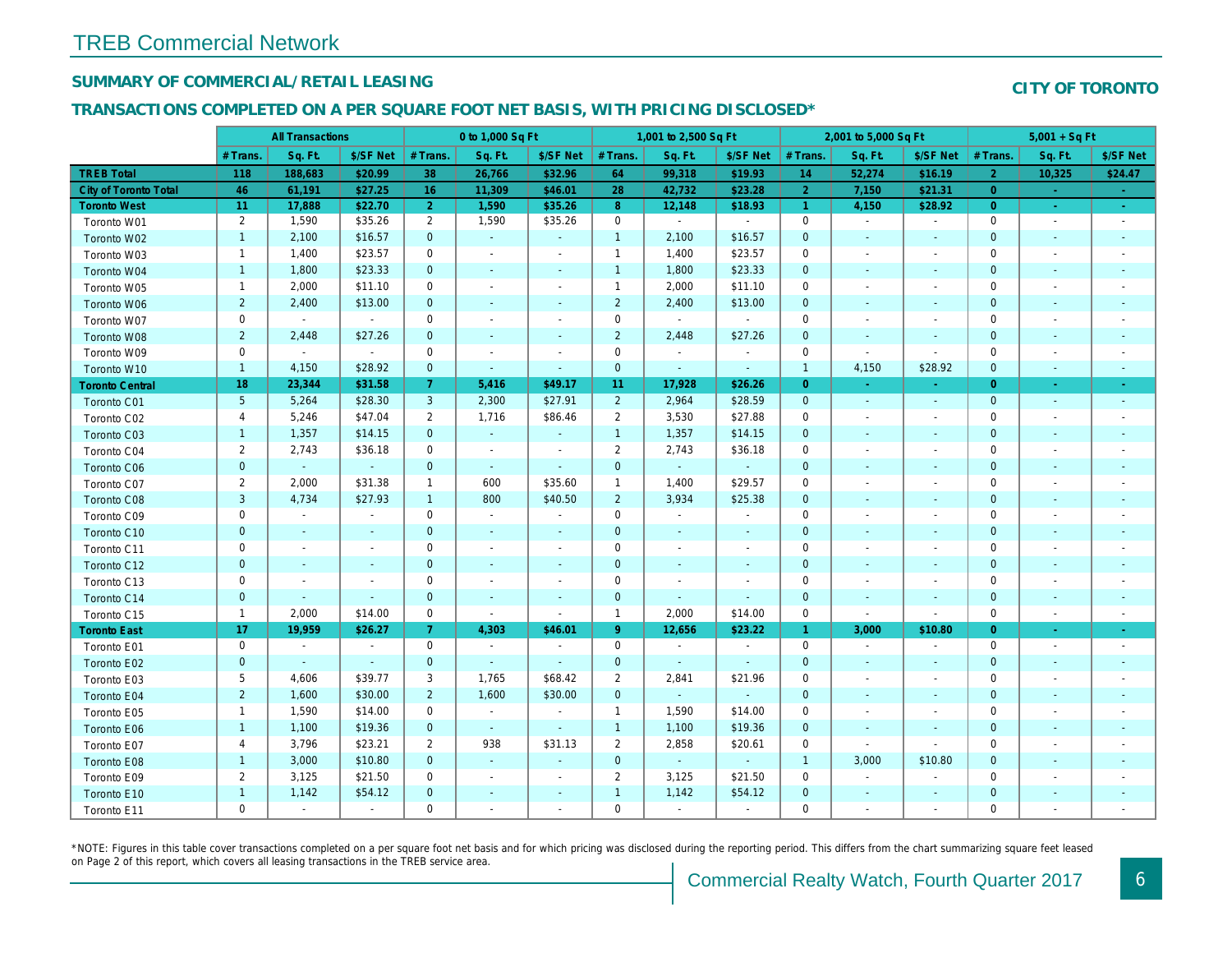### SUMMARY OF OFFICE LEASING

### TRANSACTIONS COMPLETED ON A PER SQUARE FOOT NET BASIS, WITH PRICING DISCLOSED\*

|                        |                 | <b>All Transactions</b> |                     |                 | 0 to 1,000 Sq Ft      |                          |                     | 1,001 to 2,500 Sq Ft |                |                      | 2,001 to 5,000 Sq Ft |                  |
|------------------------|-----------------|-------------------------|---------------------|-----------------|-----------------------|--------------------------|---------------------|----------------------|----------------|----------------------|----------------------|------------------|
|                        | # Trans.        | Sq. Ft.                 | \$/SF Net           | # Trans.        | Sq. Ft.               | \$/SF Net                | # Trans.            | Sq. Ft.              | \$/SF Net      | # Trans.             | Sq. Ft.              | \$/SF Ne         |
| <b>TREB Total</b>      | 141             | 214,493                 | \$15.58             | 63              | 41,864                | \$19.46                  | 59                  | 90,776               | \$14.47        | 13 <sup>°</sup>      | 38,504               | \$11.93          |
| <b>Halton Region</b>   | 6               | 5,010                   | \$18.73             | 5 <sup>1</sup>  | 3,748                 | \$20.07                  | $\overline{1}$      | 1,262                | \$14.74        | $\overline{0}$       | $\omega$             | $\sim$           |
| <b>Burlington</b>      | $\mathbf{0}$    | $\omega$                | $\omega$            | $\mathbf{0}$    | $\sim$                | $\omega$                 | $\mathbf{0}$        | $\blacksquare$       | $\omega$       | $\overline{0}$       | $\omega$             | $\sim$           |
| <b>Halton Hills</b>    | 0               | $\sim$                  | $\omega$            | $\mathbf 0$     | $\omega$              | $\blacksquare$           | $\mathbf 0$         | $\blacksquare$       | $\blacksquare$ | $\mathbf 0$          | $\sim$               | $\sim$           |
| Milton                 | $\overline{2}$  | 1,500                   | \$17.57             | $\overline{2}$  | 1,500                 | \$17.57                  | $\mathbf{0}$        | $\Delta$             | $\Delta$       | $\mathbf{0}$         | $\sim$               | $\blacksquare$   |
| Oakville               | $\overline{4}$  | 3,510                   | \$19.22             | 3               | 2,248                 | \$21.74                  | $\mathbf{1}$        | 1,262                | \$14.74        | $\mathbf 0$          | $\blacksquare$       | $\blacksquare$   |
| Peel Region            | 28              | 47,314                  | \$14.51             | 13              | 9,387                 | \$13.72                  | 9 <sup>°</sup>      | 12,278               | \$13.56        | $\overline{4}$       | 10,887               | \$14.72          |
| Brampton               | 8               | 6,787                   | \$13.17             | 6               | 4,304                 | \$14.23                  | $\overline{2}$      | 2,483                | \$11.35        | $\mathbf 0$          | $\sim$               | $\blacksquare$   |
| Caledon                | $\mathbf{1}$    | 1,300                   | \$11.62             | $\mathbf{0}$    | $\omega$              | $\blacksquare$           | $\overline{1}$      | 1,300                | \$11.62        | $\mathbf{0}$         | $\omega$             | $\sim$           |
| Mississauga            | 19              | 39,227                  | \$14.83             | $\overline{7}$  | 5,083                 | \$13.28                  | 6                   | 8,495                | \$14.50        | 4                    | 10,887               | \$14.72          |
| <b>Toronto</b>         | 48              | 60,246                  | \$19.17             | 24              | 15,384                | \$23.97                  | 22                  | 36,673               | \$15.93        | $\blacktriangleleft$ | 2,919                | \$15.00          |
| <b>Toronto West</b>    | 17              | 20,549                  | \$14.41             | 9               | 5,989                 | \$14.62                  | 8                   | 14,560               | \$14.32        | $\mathbf 0$          |                      | $\blacksquare$   |
| <b>Toronto Central</b> | 22              | 29,162                  | \$23.83             | 10              | 6,796                 | \$33.56                  | 10                  | 14,177               | \$18.69        | $\overline{1}$       | 2,919                | \$15.00          |
| <b>Toronto East</b>    | 9               | 10,535                  | \$15.57             | 5               | 2,599                 | \$20.46                  | $\overline{4}$      | 7,936                | \$13.97        | $\mathbf 0$          | $\blacksquare$       | $\blacksquare$   |
| <b>York Region</b>     | 44              | 63,893                  | \$14.44             | 17              | 10,641                | \$18.58                  | 21                  | 31,294               | \$13.77        | 5 <sup>5</sup>       | 14,891               | \$10.95          |
| Aurora                 | $\mathbf 0$     | $\blacksquare$          | $\Delta$            | $\mathbf 0$     | $\sim$                | $\blacksquare$           | $\mathbf 0$         | $\blacksquare$       | $\sim$         | $\mathbf 0$          | $\omega$             | $\sim$           |
| E. Gwillimbury         | $\mathbf{0}$    | $\sim$                  | $\sim$              | $\overline{0}$  | $\sim$                | $\omega$                 | $\mathbf{0}$        | ÷.                   | ÷.             | $\mathbf{0}$         | $\sim$               | $\sim$           |
| Georgina               | $\mathbf 0$     | $\sim$                  | $\sim$              | $\pmb{0}$       | $\tilde{\phantom{a}}$ | $\sim$                   | $\mathsf{O}\xspace$ | $\blacksquare$       | $\blacksquare$ | $\mathbf 0$          | $\blacksquare$       | $\blacksquare$   |
| King                   | $\mathbf{0}$    | $\sim$                  | $\omega$            | $\mathbf{0}$    | $\sim$                | $\blacksquare$           | $\mathbf{0}$        | $\omega$             | $\Delta$       | $\mathbf{0}$         | $\Delta$             | $\sim$           |
| Markham                | 22              | 37,855                  | \$14.84             | 8               | 5,646                 | \$18.98                  | 9                   | 13,657               | \$14.27        | $\overline{4}$       | 11,485               | \$11.23          |
| Newmarket              | 3               | 3,468                   | \$10.77             | $\mathbf{1}$    | 940                   | \$15.00                  | $\overline{2}$      | 2,528                | \$9.20         | $\mathbf{0}$         | $\omega$             |                  |
| Richmond Hill          | 5               | 6,672                   | \$14.60             | 3               | 1,866                 | \$14.64                  | $\mathbf{1}$        | 1,400                | \$25.71        | $\mathbf{1}$         | 3,406                | \$10.00          |
| Vaughan                | 14              | 15,898                  | \$14.21             | $5\phantom{.0}$ | 2,189                 | \$22.45                  | 9                   | 13,709               | \$12.89        | $\overline{0}$       | $\omega$             | $\blacksquare$   |
| Whitchurch-Stouffville | 0               | $\blacksquare$          | $\blacksquare$      | $\mathbf 0$     | $\blacksquare$        | $\sim$                   | $\mathbf 0$         | $\blacksquare$       | $\blacksquare$ | $\mathbf 0$          | $\blacksquare$       | $\blacksquare$   |
| Durham Region          | 13 <sup>°</sup> | 33,224                  | \$12.45             | $\overline{4}$  | 2,704                 | \$16.40                  | 5 <sup>5</sup>      | 7,469                | \$12.27        | $\overline{2}$       | 6,801                | \$6.27           |
| Ajax                   | $\mathbf{1}$    | 4,250                   | \$2.82              | $\mathbf 0$     | $\sim$                | $\blacksquare$           | $\mathbf 0$         | $\blacksquare$       | $\blacksquare$ | $\mathbf{1}$         | 4,250                | \$2.82           |
| <b>Brock</b>           | $\mathbf{0}$    | $\omega$                | $\omega$            | $\overline{0}$  | $\omega$              | $\blacksquare$           | $\mathbf{0}$        | $\blacksquare$       | $\blacksquare$ | $\overline{0}$       | $\omega$             | $\blacksquare$   |
| Clarington             | $\overline{2}$  | 1,355                   | \$14.58             | $\overline{2}$  | 1,355                 | \$14.58                  | $\mathbf 0$         | $\mathbf{r}$         | $\blacksquare$ | $\mathbf 0$          | $\blacksquare$       | $\blacksquare$   |
| Oshawa                 | $\mathbf{1}$    | 1,219                   | \$17.23             | $\mathbf{0}$    | $\omega$              | $\blacksquare$           | $\overline{1}$      | 1,219                | \$17.23        | $\mathbf{0}$         | $\Delta$             | $\blacksquare$   |
| Pickering              | 6               | 13,600                  | \$11.89             | $\overline{2}$  | 1,349                 | \$18.24                  | $\overline{2}$      | 3,450                | \$9.12         | $\overline{1}$       | 2,551                | \$12.00          |
| Scugog                 | $\mathbf{0}$    | $\blacksquare$          | $\sim$              | $\mathbf{0}$    | $\omega$              | $\blacksquare$           | $\mathbf 0$         | $\blacksquare$       | $\blacksquare$ | $\mathbf{0}$         | $\blacksquare$       | $\blacksquare$   |
| Uxbridge               | $\mathbf 0$     |                         | $\omega$            | $\mathbf 0$     | $\mathbf{r}$          | $\overline{\phantom{a}}$ | $\mathbf 0$         | $\mathbf{r}$         | $\blacksquare$ | $\mathbf{0}$         | $\blacksquare$       | $\blacksquare$   |
| Whitby                 | 3               | 12,800                  | \$15.56             | $\overline{0}$  | $\Delta$              | $\omega$                 | $\overline{2}$      | 2,800                | \$14.00        | $\mathbf{0}$         | $\omega$             | $\sim$           |
| <b>Dufferin County</b> | 2 <sup>1</sup>  | 4,806                   | \$14.81             | $\overline{0}$  | $\omega$              | $\blacksquare$           | $\mathbf{1}$        | 1,800                | \$12.00        | $\mathbf{1}$         | 3,006                | \$16.50          |
| Orangeville            | $\overline{2}$  | 4,806                   | \$14.81             | $\overline{0}$  | $\omega$              | $\omega$                 | $\mathbf{1}$        | 1,800                | \$12.00        | $\overline{1}$       | 3,006                | \$16.50          |
| <b>Simcoe County</b>   | $\overline{0}$  | $\omega$                | $\omega_{\rm{eff}}$ | $\overline{0}$  | $\omega$              | ÷.                       | $\overline{0}$      | $\omega$             | $\sim$         | $\overline{0}$       | $\omega$             | $\omega_{\rm c}$ |
| Adjala-Tosorontio      | $\mathbf{0}$    | $\omega$                | $\sim$              | $\mathbf{0}$    | $\omega$              | $\Delta$                 | $\mathbf{0}$        | $\Delta$             | $\Delta$       | $\overline{0}$       | $\Delta$             | $\sim$           |
| <b>Bradford West</b>   | 0               | $\blacksquare$          | $\sim$              | $\mathbf 0$     | $\tilde{\phantom{a}}$ | $\blacksquare$           | $\mathbf 0$         | $\blacksquare$       | $\sim$         | 0                    | $\blacksquare$       | $\blacksquare$   |
| Essa                   | $\mathbf{0}$    |                         |                     | $\overline{0}$  | $\sim$                | $\blacksquare$           | $\mathbf{0}$        |                      | $\omega$       | $\mathbf{0}$         | $\blacksquare$       |                  |
| Innisfil               | $\mathbf 0$     | $\sim$                  | $\sim$              | $\mathbf 0$     | $\blacksquare$        | $\blacksquare$           | $\mathbf 0$         | ä,                   | $\blacksquare$ | $\mathbf 0$          | $\sim$               | $\blacksquare$   |
| <b>New Tecumseth</b>   | $\Omega$        |                         |                     | $\Omega$        |                       |                          | $\mathbf{0}$        |                      |                | $\Omega$             |                      |                  |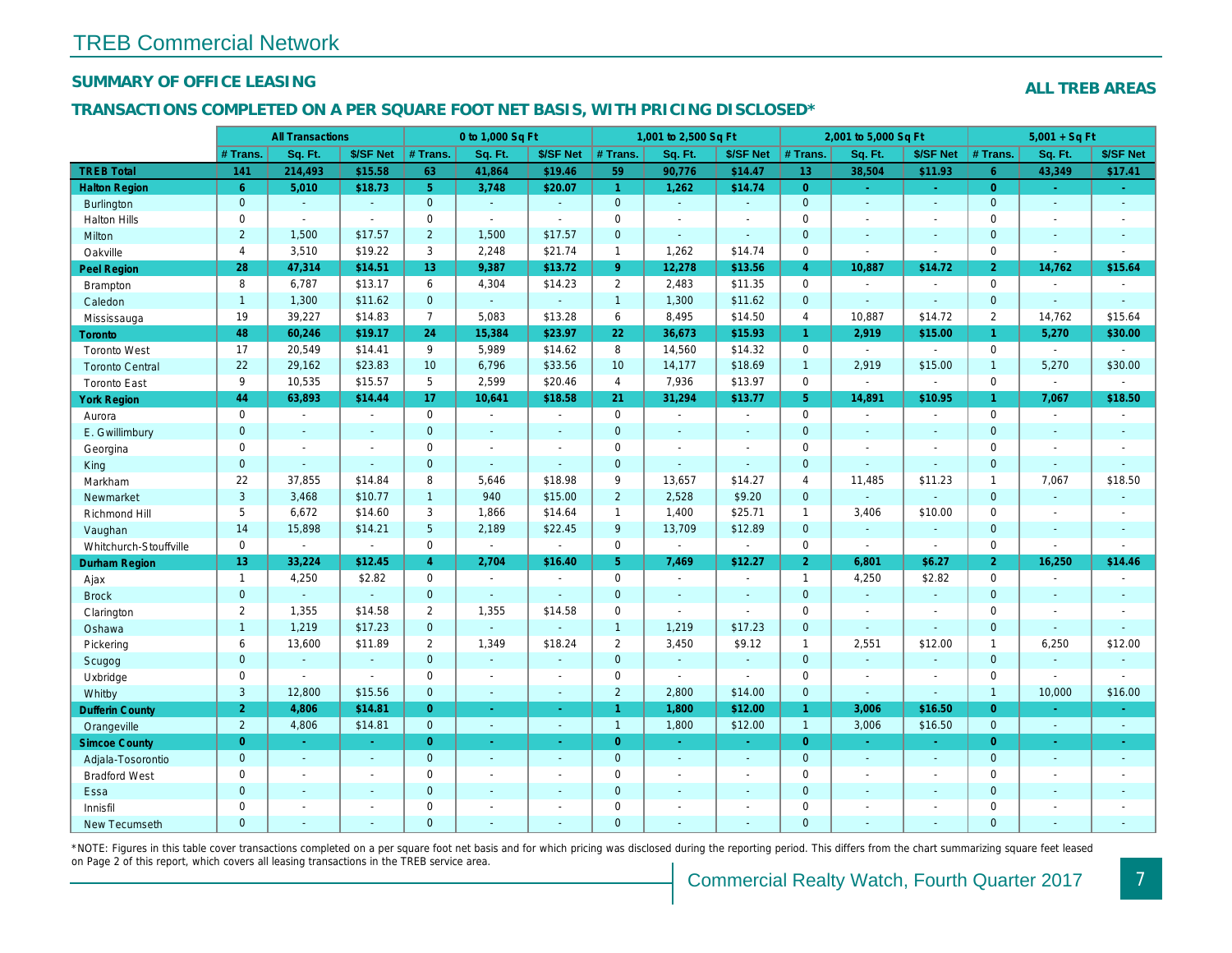### SUMMARY OF OFFICE LEASING

### TRANSACTIONS COMPLETED ON A PER SQUARE FOOT NET BASIS, WITH PRICING DISCLOSED\*

|                              |                | <b>All Transactions</b> |                          |                 | 0 to 1,000 Sq Ft         |                          |                     | 1,001 to 2,500 Sq Ft |                          |                | 2,001 to 5,000 Sq Ft     |                          |
|------------------------------|----------------|-------------------------|--------------------------|-----------------|--------------------------|--------------------------|---------------------|----------------------|--------------------------|----------------|--------------------------|--------------------------|
|                              | # Trans.       | Sq. Ft.                 | \$/SF net                | # Trans.        | Sq. Ft.                  | \$/SF net                | # Trans.            | Sq. Ft.              | \$/SF net                | # Trans.       | Sq. Ft.                  | \$/SF ne                 |
| <b>TREB Total</b>            | 141            | 214,493                 | \$15.58                  | 63              | 41,864                   | \$19.46                  | 59                  | 90,776               | \$14.47                  | 13             | 38,504                   | \$11.93                  |
| <b>City of Toronto Total</b> | 48             | 60,246                  | \$19.17                  | 24              | 15,384                   | \$23.97                  | 22                  | 36,673               | \$15.93                  | $\overline{1}$ | 2,919                    | \$15.00                  |
| <b>Toronto West</b>          | 17             | 20,549                  | \$14.41                  | 9 <sup>°</sup>  | 5,989                    | \$14.62                  | 8 <sup>°</sup>      | 14,560               | \$14.32                  | $\overline{0}$ | $\sim$                   | $\sim$                   |
| Toronto W01                  | $\mathbf 0$    | $\sim$                  | $\blacksquare$           | $\mathbf 0$     | $\blacksquare$           | $\blacksquare$           | $\mathbf 0$         | $\blacksquare$       | $\blacksquare$           | $\mathbf 0$    | $\overline{\phantom{a}}$ | $\blacksquare$           |
| Toronto W02                  | $\pmb{0}$      | $\sim$                  | $\blacksquare$           | $\mathbf 0$     | $\blacksquare$           | $\blacksquare$           | 0                   | $\blacksquare$       | $\blacksquare$           | $\mathbf 0$    | $\blacksquare$           | $\sim$                   |
| Toronto W03                  | 0              | $\sim$                  | $\blacksquare$           | $\mathbf 0$     | $\blacksquare$           | $\blacksquare$           | $\mathbf 0$         | $\blacksquare$       | $\blacksquare$           | 0              | $\overline{\phantom{a}}$ | $\overline{\phantom{a}}$ |
| Toronto W04                  | $\mathsf 3$    | 4,416                   | \$12.67                  | $\mathbf{1}$    | 820                      | \$16.10                  | $\overline{2}$      | 3,596                | \$11.89                  | $\mathbf 0$    | $\blacksquare$           | $\blacksquare$           |
| Toronto W05                  | 3              | 2,855                   | \$6.02                   | $\overline{2}$  | 1,355                    | \$8.25                   | $\mathbf{1}$        | 1,500                | \$4.00                   | $\mathbf 0$    |                          | $\overline{\phantom{a}}$ |
| Toronto W06                  | 3              | 2,348                   | \$18.65                  | $\overline{2}$  | 1,070                    | \$24.11                  | $\mathbf{1}$        | 1,278                | \$14.08                  | 0              |                          | $\sim$                   |
| Toronto W07                  | $\mathbf{1}$   | 810                     | \$14.07                  | $\mathbf{1}$    | 810                      | \$14.07                  | $\mathbf 0$         | $\blacksquare$       | $\blacksquare$           | $\mathbf 0$    |                          |                          |
| Toronto W08                  | 3              | 5,846                   | \$21.15                  | $\mathbf 0$     | $\omega$                 | $\blacksquare$           | 3                   | 5,846                | \$21.15                  | $\pmb{0}$      | $\blacksquare$           | $\overline{\phantom{a}}$ |
| Toronto W09                  | $\mathbf 0$    | $\blacksquare$          | $\sim$                   | $\mathbf 0$     | $\blacksquare$           | $\overline{\phantom{a}}$ | $\mathbf 0$         | $\sim$               | $\blacksquare$           | $\mathbf 0$    |                          | $\overline{\phantom{a}}$ |
| Toronto W10                  | $\overline{4}$ | 4,274                   | \$10.33                  | 3               | 1,934                    | \$13.44                  | $\mathbf{1}$        | 2,340                | \$7.75                   | $\mathbf 0$    | $\blacksquare$           | $\blacksquare$           |
| <b>Toronto Central</b>       | 22             | 29,162                  | \$23.83                  | 10 <sup>1</sup> | 6,796                    | \$33.56                  | 10 <sup>°</sup>     | 14,177               | \$18.69                  | $\overline{1}$ | 2,919                    | \$15.00                  |
| Toronto C01                  | 6              | 7,300                   | \$26.19                  | $\mathbf{3}$    | 2,350                    | \$27.32                  | $\mathbf{3}$        | 4,950                | \$25.65                  | $\mathbf 0$    |                          | $\sim$                   |
| Toronto C02                  | $\overline{2}$ | 2,010                   | \$25.01                  | $\mathbf{1}$    | 900                      | \$21.33                  | $\mathbf{1}$        | 1,110                | \$28.00                  | $\mathbf 0$    |                          | $\blacksquare$           |
| Toronto C03                  | $\mathbf 0$    | $\sim$                  | $\blacksquare$           | $\mathbf{0}$    | $\omega$                 | $\blacksquare$           | $\mathbf 0$         | $\omega$             | $\blacksquare$           | $\mathbf 0$    | $\blacksquare$           | $\sim$                   |
| Toronto C04                  | $\mathbf 0$    | $\blacksquare$          | $\overline{\phantom{a}}$ | $\mathbf 0$     | $\blacksquare$           | $\overline{\phantom{a}}$ | $\mathbf 0$         | $\blacksquare$       | $\blacksquare$           | $\mathbf 0$    |                          | $\overline{\phantom{a}}$ |
| Toronto C06                  | $\pmb{0}$      | $\blacksquare$          | $\blacksquare$           | $\mathbf{0}$    | $\blacksquare$           | $\blacksquare$           | $\mathbf 0$         | $\blacksquare$       | $\blacksquare$           | $\mathbf 0$    | $\blacksquare$           | $\blacksquare$           |
| Toronto C07                  | $\mathbf 0$    | $\blacksquare$          | $\blacksquare$           | $\mathbf 0$     | $\sim$                   | $\blacksquare$           | $\mathsf{O}\xspace$ | $\blacksquare$       | $\overline{\phantom{a}}$ | $\mathbf 0$    |                          |                          |
| Toronto C08                  | 3              | 6,762                   | \$29.41                  | $\overline{2}$  | 1,492                    | \$27.31                  | $\mathbf 0$         | $\blacksquare$       | $\blacksquare$           | $\pmb{0}$      | $\blacksquare$           | $\blacksquare$           |
| Toronto C09                  | $\mathbf 0$    | $\blacksquare$          | $\blacksquare$           | $\mathbf 0$     | $\overline{\phantom{a}}$ | $\overline{\phantom{a}}$ | $\mathbf 0$         | $\blacksquare$       | $\overline{a}$           | $\mathbf 0$    |                          |                          |
| Toronto C10                  | $\mathbf{1}$   | 1,559                   | \$14.00                  | $\mathbf{0}$    | $\omega$                 | $\blacksquare$           | $\mathbf{1}$        | 1,559                | \$14.00                  | $\mathbf 0$    | $\blacksquare$           | $\blacksquare$           |
| Toronto C11                  | $\mathbf{1}$   | 361                     | \$169.53                 | $\mathbf{1}$    | 361                      | \$169.53                 | 0                   | $\blacksquare$       | $\sim$                   | $\mathbf 0$    | $\blacksquare$           |                          |
| Toronto C12                  | $\overline{c}$ | 3,007                   | \$11.16                  | $\mathbf{0}$    | $\omega$                 | $\blacksquare$           | $\overline{2}$      | 3,007                | \$11.16                  | $\mathbf 0$    | $\blacksquare$           |                          |
| Toronto C13                  | 4              | 5,481                   | \$15.89                  | $\mathbf{1}$    | 361                      | \$12.00                  | $\overline{2}$      | 2,201                | \$17.71                  | $\overline{1}$ | 2,919                    | \$15.00                  |
| Toronto C14                  | $\overline{2}$ | 1,332                   | \$28.81                  | $\overline{2}$  | 1,332                    | \$28.81                  | $\mathbf 0$         | $\omega$             | $\omega$                 | $\mathbf{0}$   | $\blacksquare$           | $\sim$                   |
| Toronto C15                  | $\mathbf{1}$   | 1,350                   | \$9.25                   | $\mathsf{O}$    | $\sim$                   | $\sim$                   | $\mathbf{1}$        | 1,350                | \$9.25                   | $\mathbf 0$    | $\blacksquare$           | $\blacksquare$           |
| <b>Toronto East</b>          | 9              | 10,535                  | \$15.57                  | 5 <sup>5</sup>  | 2,599                    | \$20.46                  | $\overline{4}$      | 7,936                | \$13.97                  | $\overline{0}$ | $\sim$                   | $\sigma$                 |
| Toronto E01                  | $\mathbf{1}$   | 1,500                   | \$24.00                  | $\mathbf 0$     | $\sim$                   | $\sim$                   | $\mathbf{1}$        | 1,500                | \$24.00                  | $\mathbf 0$    | $\blacksquare$           | $\sim$                   |
| Toronto E02                  | $\mathbf{1}$   | 996                     | \$19.88                  | $\mathbf{1}$    | 996                      | \$19.88                  | $\mathbf 0$         | $\omega$             | $\omega$                 | $\mathbf 0$    | $\blacksquare$           | $\sim$                   |
| Toronto E03                  | $\overline{2}$ | 2,250                   | \$24.00                  | $\mathbf{1}$    | 450                      | \$40.00                  | $\mathbf{1}$        | 1,800                | \$20.00                  | $\mathbf 0$    | $\blacksquare$           | $\overline{\phantom{a}}$ |
| Toronto E04                  | $\mathbf{1}$   | 431                     | \$7.00                   | $\mathbf{1}$    | 431                      | \$7.00                   | $\mathbf 0$         | $\omega$             | $\sim$                   | $\mathbf 0$    | $\blacksquare$           | $\sim$                   |
| Toronto E05                  | 0              | $\blacksquare$          | $\blacksquare$           | $\mathbf 0$     | $\blacksquare$           | $\blacksquare$           | $\mathbf 0$         | $\sim$               | $\sim$                   | 0              | $\sim$                   | $\overline{\phantom{a}}$ |
| Toronto E06                  | $\pmb{0}$      | $\blacksquare$          | $\omega$                 | $\mathbf{0}$    | $\omega$                 | $\omega$                 | $\mathbf 0$         | $\omega$             | $\omega$                 | $\mathbf 0$    | $\blacksquare$           | $\sim$                   |
| Toronto E07                  | 4              | 5,358                   | \$9.56                   | $\overline{2}$  | 722                      | \$17.12                  | $\overline{2}$      | 4,636                | \$8.38                   | $\mathbf 0$    | $\blacksquare$           | $\overline{\phantom{a}}$ |
| Toronto E08                  | $\pmb{0}$      | $\omega$                | $\sim$                   | $\mathbf{0}$    | $\sim$                   | $\blacksquare$           | $\mathbf 0$         | $\blacksquare$       | $\sim$                   | $\mathbf 0$    | $\overline{\phantom{a}}$ | $\sim$                   |
| Toronto E09                  | 0              | $\blacksquare$          | $\overline{\phantom{a}}$ | 0               | $\blacksquare$           | $\overline{\phantom{a}}$ | 0                   | $\blacksquare$       | $\overline{\phantom{a}}$ | 0              | $\overline{\phantom{a}}$ | $\overline{\phantom{a}}$ |
| Toronto E10                  | $\pmb{0}$      | $\blacksquare$          | $\blacksquare$           | $\mathbf 0$     | $\blacksquare$           | $\blacksquare$           | $\mathbf 0$         | $\blacksquare$       | $\blacksquare$           | $\pmb{0}$      | $\blacksquare$           | ٠                        |
| Toronto E11                  | 0              | $\blacksquare$          | $\blacksquare$           | $\mathbf 0$     | $\blacksquare$           | $\blacksquare$           | 0                   | $\blacksquare$       | $\blacksquare$           | 0              |                          |                          |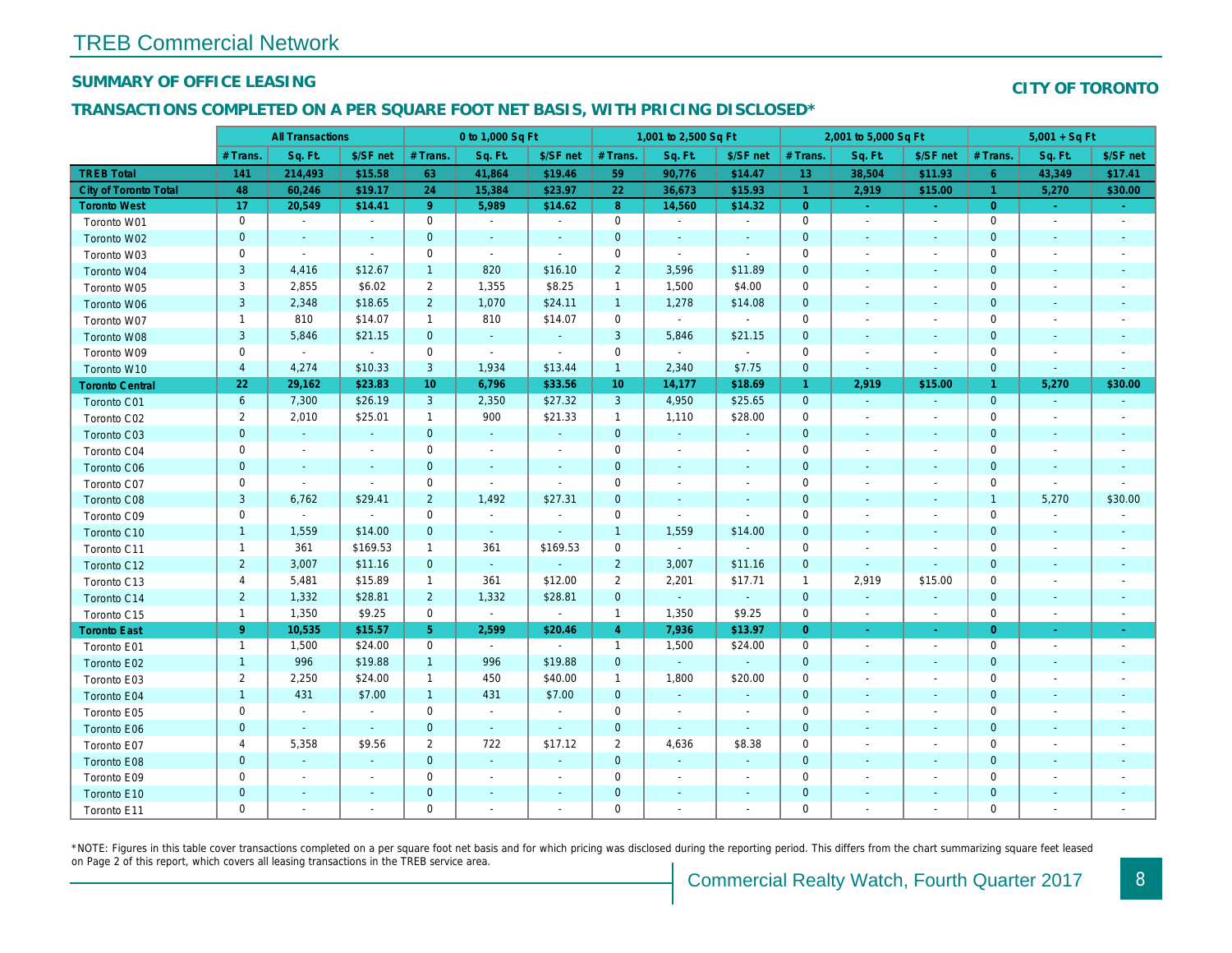## SUMMARY OF INDUSTRIAL SALES

## TRANSACTIONS COMPLETED WITH PRICING DISCLOSED

|                        |                | <b>All Transactions</b>  |                |                  | 0 to 5,000 Sq Ft |                |                     | 5,001 to 15,000 Sq Ft |                          |                      | 15,001 to 50,000 Sq Ft |                  |
|------------------------|----------------|--------------------------|----------------|------------------|------------------|----------------|---------------------|-----------------------|--------------------------|----------------------|------------------------|------------------|
|                        | # Trans.       | Sq. Ft.                  | \$/SF Net      | # Trans.         | Sq. Ft.          | \$/SF Net      | # Trans.            | Sq. Ft.               | \$/SF Net                | # Trans.             | Sq. Ft.                | \$/SF Ne         |
| <b>TREB Total</b>      | 75             | 864,808                  | \$168.87       | 40               | 96,740           | \$233.04       | 18                  | 147,679               | \$206.85                 | 14                   | 427,122                | \$150.48         |
| <b>Halton Region</b>   | 5 <sup>5</sup> | 44,631                   | \$195.21       | 2 <sup>1</sup>   | 4,310            | \$185.03       | 2 <sup>1</sup>      | 23,685                | \$212.79                 | $\blacktriangleleft$ | 16,636                 | \$172.82         |
| <b>Burlington</b>      | $\mathbf{1}$   | 2,919                    | \$148.17       | 1                | 2,919            | \$148.17       | $\mathbf{0}$        | $\blacksquare$        | $\omega$                 | $\overline{0}$       | $\omega$               | $\blacksquare$   |
| <b>Halton Hills</b>    | 0              | $\blacksquare$           | $\sim$         | $\mathbf 0$      | $\blacksquare$   |                | $\mathsf{O}$        | $\blacksquare$        | $\blacksquare$           | $\mathbf 0$          | $\sim$                 | $\blacksquare$   |
| Milton                 | $\mathbf{1}$   | 8,896                    | \$259.67       | $\mathbf 0$      | $\omega$         | $\blacksquare$ | $\mathbf{1}$        | 8,896                 | \$259.67                 | $\mathbf{0}$         | $\blacksquare$         | $\sim$           |
| Oakville               | 3              | 32,816                   | \$181.92       | $\mathbf{1}$     | 1,391            | \$262.40       | $\mathbf{1}$        | 14,789                | \$184.60                 | $\mathbf{1}$         | 16,636                 | \$172.82         |
| <b>Peel Region</b>     | 26             | 428,507                  | \$151.56       | 10 <sup>10</sup> | 23,902           | \$197.53       | 7 <sup>1</sup>      | 47,797                | \$271.46                 | 8                    | 267,479                | \$137.30         |
| <b>Brampton</b>        | 10             | 193,823                  | \$120.04       | 3                | 5,204            | \$221.18       | $\overline{4}$      | 22,500                | \$212.89                 | 2                    | 76,790                 | \$88.55          |
| Caledon                | $\mathbf{0}$   |                          | $\omega$       | $\mathbf 0$      | $\omega$         | $\blacksquare$ | $\overline{0}$      | $\omega$              | $\omega$                 | $\mathbf 0$          | $\omega$               | $\blacksquare$   |
| Mississauga            | 16             | 234,684                  | \$177.60       | $\overline{7}$   | 18,698           | \$190.95       | 3                   | 25,297                | \$323.56                 | 6                    | 190,689                | \$156.93         |
| <b>Toronto</b>         | 17             | 212,814                  | \$171.47       | 8                | 16,885           | \$233.73       | $\overline{4}$      | 26,801                | \$179.84                 | $\overline{4}$       | 115,954                | \$162.7          |
| <b>Toronto West</b>    | 9              | 87,118                   | \$156.48       | 3                | 5,829            | \$267.97       | $\overline{4}$      | 26,801                | \$179.84                 | $\overline{2}$       | 54,488                 | \$133.06         |
| <b>Toronto Central</b> | $\mathbf{0}$   |                          | $\sim$         | $\mathbf 0$      | ÷.               |                | $\mathbf{0}$        | $\omega$              | $\omega$                 | $\mathbf 0$          | $\Delta$               | $\blacksquare$   |
| <b>Toronto East</b>    | 8              | 125,696                  | \$181.86       | 5                | 11,056           | \$215.67       | $\mathbf 0$         | $\blacksquare$        | $\blacksquare$           | $\overline{2}$       | 61,466                 | \$189.13         |
| <b>York Region</b>     | 22             | 155,231                  | \$212.48       | 17               | 42,846           | \$277.63       | 3                   | 34,568                | \$173.25                 | $\mathbf{1}$         | 27,053                 | \$214.39         |
| Aurora                 | $\overline{2}$ | 15,956                   | \$80.53        | $\mathbf{1}$     | 956              | \$298.12       | $\mathbf{1}$        | 15,000                | \$66.67                  | $\mathbf 0$          | $\blacksquare$         | $\sim$           |
| E. Gwillimbury         | $\mathbf{0}$   | $\omega$                 | $\omega$       | $\overline{0}$   | $\omega$         | $\blacksquare$ | $\mathbf{0}$        | $\omega$              | $\omega$                 | $\mathbf{0}$         | $\omega$               | $\blacksquare$   |
| Georgina               | 0              | $\blacksquare$           | $\blacksquare$ | 0                | $\blacksquare$   | $\blacksquare$ | $\mathbf 0$         | $\blacksquare$        | $\blacksquare$           | $\mathbf 0$          | $\blacksquare$         | $\blacksquare$   |
| King                   | $\mathbf{0}$   | $\sim$                   | $\sim$         | $\mathbf 0$      | $\omega$         | $\sim$         | $\mathbf 0$         | $\blacksquare$        | $\blacksquare$           | $\mathbf{0}$         | $\sim$                 | $\blacksquare$   |
| Markham                | 6              | 60,524                   | \$194.61       | 5                | 9,760            | \$253.98       | $\mathbf 0$         | $\blacksquare$        | $\blacksquare$           | $\mathbf 0$          | $\blacksquare$         | $\blacksquare$   |
| Newmarket              | $\mathbf{1}$   | 2,770                    | \$187.73       | $\mathbf{1}$     | 2,770            | \$187.73       | $\mathbf{0}$        | ä,                    | $\overline{a}$           | $\mathbf{0}$         | $\overline{a}$         | $\blacksquare$   |
| Richmond Hill          | 0              | $\sim$                   | $\sim$         | 0                | $\blacksquare$   |                | $\mathbf 0$         | $\blacksquare$        | ä,                       | 0                    | $\blacksquare$         | $\blacksquare$   |
| Vaughan                | 13             | 75,981                   | \$255.33       | 10               | 29,360           | \$293.31       | $\overline{2}$      | 19,568                | \$254.95                 | $\mathbf{1}$         | 27,053                 | \$214.39         |
| Whitchurch-Stouffville | 0              | $\sim$                   | $\blacksquare$ | $\mathbf 0$      | $\mathbf{r}$     | $\sim$         | $\mathsf 0$         | ä,                    | $\overline{\phantom{a}}$ | $\mathbf 0$          | ÷,                     | $\sim$           |
| <b>Durham Region</b>   | 5 <sup>5</sup> | 23,625                   | \$123.09       | 3                | 8,797            | \$134.59       | 2 <sup>1</sup>      | 14,828                | \$116.26                 | $\overline{0}$       | $\bullet$              | $\sigma_{\rm c}$ |
| Ajax                   | 3              | 19,619                   | \$119.73       | $\mathbf{1}$     | 4,791            | \$130.45       | $\overline{2}$      | 14,828                | \$116.26                 | $\mathbf 0$          | $\blacksquare$         | $\sim$           |
| <b>Brock</b>           | $\overline{0}$ | $\mathbf{r}$             |                | $\overline{0}$   | $\omega$         | $\blacksquare$ | $\overline{0}$      | $\omega$              | ä,                       | $\mathbf{0}$         | $\Delta$               | $\sim$           |
| Clarington             | 0              | $\blacksquare$           | $\blacksquare$ | 0                | $\sim$           |                | $\mathsf{O}\xspace$ | ÷,                    | $\overline{a}$           | $\mathbf 0$          | ÷,                     | $\blacksquare$   |
| Oshawa                 | $\mathbf{0}$   | $\blacksquare$           | $\sim$         | $\mathbf{0}$     | $\blacksquare$   | $\blacksquare$ | $\mathbf{0}$        | ٠                     | $\blacksquare$           | $\mathbf{0}$         | $\blacksquare$         | $\blacksquare$   |
| Pickering              | $\mathbf{1}$   | 2,956                    | \$128.55       | $\mathbf{1}$     | 2,956            | \$128.55       | $\mathbf 0$         | $\blacksquare$        | $\blacksquare$           | $\mathbf 0$          | $\sim$                 | $\blacksquare$   |
| Scugog                 | $\mathbf{0}$   | $\blacksquare$           |                | $\mathbf{0}$     | ä,               | ä,             | $\mathbf{0}$        | $\blacksquare$        | $\omega$                 | $\mathbf{0}$         | $\omega$               | $\blacksquare$   |
| Uxbridge               | 0              | $\overline{\phantom{a}}$ | $\blacksquare$ | $\mathbf 0$      | $\sim$           |                | $\mathbf 0$         | $\overline{a}$        | $\overline{a}$           | $\mathbf 0$          | $\sim$                 | $\blacksquare$   |
| Whitby                 | $\mathbf{1}$   | 1,050                    | \$170.48       | $\mathbf{1}$     | 1,050            | \$170.48       | $\mathbf{0}$        | $\blacksquare$        | $\sim$                   | $\mathbf{0}$         | $\blacksquare$         | $\sim$           |
| <b>Dufferin County</b> | $\overline{0}$ | $\sim$                   | $\sim$         | $\overline{0}$   | a.               | ×.             | $\overline{0}$      | ÷.                    | $\sim$                   | $\overline{0}$       | $\sim$                 | $\sim$           |
| Orangeville            | $\mathbf 0$    | $\omega$                 | $\omega$       | $\mathbf 0$      | $\omega$         | $\omega$       | $\mathbf{0}$        | $\omega$              | $\omega_{\rm c}$         | $\mathbf{0}$         | $\omega$               | $\omega_{\rm c}$ |
| <b>Simcoe County</b>   | $\overline{0}$ | $\omega$                 | $\sim$         | $\overline{0}$   | $\omega$         | $\omega$       | $\overline{0}$      | ä,                    | $\omega_{\rm c}$         | $\overline{0}$       | $\omega$               | $\sim$           |
| Adjala-Tosorontio      | $\mathbf{0}$   | $\sim$                   | $\sim$         | $\overline{0}$   | $\omega$         | $\blacksquare$ | $\mathbf{0}$        | $\blacksquare$        | $\blacksquare$           | $\mathbf{0}$         | $\Delta$               | $\sim$           |
| <b>Bradford West</b>   | 0              | $\blacksquare$           | $\sim$         | 0                | $\sim$           | $\sim$         | $\mathsf{O}\xspace$ | $\blacksquare$        | $\blacksquare$           | $\mathbf 0$          | $\blacksquare$         | $\blacksquare$   |
| Essa                   | $\mathbf 0$    |                          | $\sim$         | $\mathbf 0$      | $\blacksquare$   | $\blacksquare$ | $\mathbf 0$         | ä,                    | ä,                       | $\mathbf 0$          | $\sim$                 |                  |
| Innisfil               | 0              | $\sim$                   | $\sim$         | 0                | $\blacksquare$   | $\blacksquare$ | $\mathbf 0$         | $\blacksquare$        | $\blacksquare$           | $\mathbf 0$          | $\sim$                 | $\blacksquare$   |
| <b>New Tecumseth</b>   | $\Omega$       |                          |                | $\Omega$         |                  |                | $\mathbf{0}$        |                       |                          | $\Omega$             |                        |                  |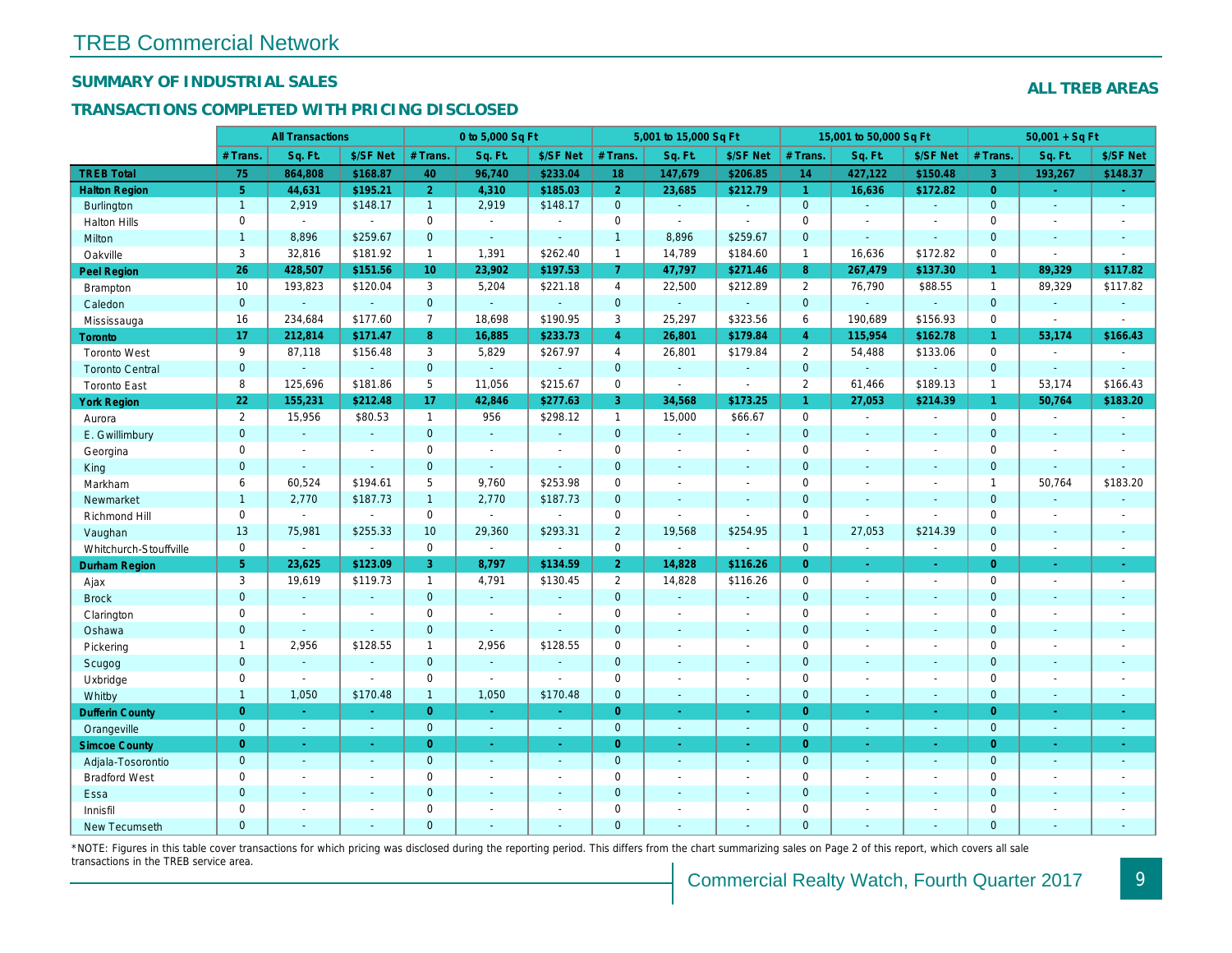## SUMMARY OF INDUSTRIAL SALES - CONDOMINIUM BREAKOUT

#### TRANSACTIONS COMPLETED WITH PRICING DISCLOSED

|                        |                     | <b>All Transactions</b> |                       |                | 0 to 5,000 Sq Ft |                          |                | 5,001 to 15,000 Sq Ft    |                          |                | 15,001 to 50,000 Sq Ft |                  |
|------------------------|---------------------|-------------------------|-----------------------|----------------|------------------|--------------------------|----------------|--------------------------|--------------------------|----------------|------------------------|------------------|
|                        | # Trans.            | Sq. Ft.                 | \$/SF Net             | # Trans.       | Sq. Ft.          | \$/SF Net                | # Trans.       | Sq. Ft.                  | \$/SF Net                | # Trans.       | Sq. Ft.                | \$/SF Ne         |
| <b>TREB Total</b>      | 41                  | 119,736                 | \$216.13              | 36             | 87,946           | \$233.89                 | 5 <sup>1</sup> | 31,790                   | \$167.00                 | $\overline{0}$ | a.                     | $\sim$           |
| <b>Halton Region</b>   | $\overline{1}$      | 2,919                   | \$148.17              | $\mathbf{1}$   | 2,919            | \$148.17                 | $\overline{0}$ | $\omega_{\rm c}$         | $\omega_{\rm c}$         | $\overline{0}$ | $\bullet$              | $\sim$           |
| <b>Burlington</b>      | $\mathbf{1}$        | 2,919                   | \$148.17              | $\mathbf{1}$   | 2,919            | \$148.17                 | $\mathbf{0}$   | $\omega$                 | $\blacksquare$           | $\mathbf 0$    | $\blacksquare$         | $\bullet$        |
| <b>Halton Hills</b>    | $\mathbf 0$         | $\blacksquare$          | $\blacksquare$        | $\mathbf 0$    | $\sim$           |                          | $\mathbf 0$    | $\blacksquare$           | $\blacksquare$           | $\mathbf 0$    | ÷,                     | $\blacksquare$   |
| Milton                 | $\mathbf{0}$        | $\blacksquare$          | $\blacksquare$        | $\mathbf{0}$   | $\sim$           | $\blacksquare$           | $\pmb{0}$      | $\blacksquare$           | $\blacksquare$           | $\mathbf{0}$   | $\blacksquare$         | $\sim$           |
| Oakville               | $\mathbf 0$         | $\blacksquare$          | $\blacksquare$        | $\mathbf 0$    | $\blacksquare$   | $\sim$                   | 0              | $\blacksquare$           | $\sim$                   | $\mathbf 0$    | $\blacksquare$         | $\sim$           |
| Peel Region            | 9 <sup>°</sup>      | 22,079                  | \$197.08              | 9              | 22,079           | \$197.08                 | $\overline{0}$ | $\sim$                   | $\blacksquare$           | $\overline{0}$ | ×.                     | $\sim$           |
| Brampton               | 3                   | 5,204                   | \$221.18              | 3              | 5,204            | \$221.18                 | $\mathbf 0$    | $\overline{\phantom{a}}$ | $\blacksquare$           | $\mathbf 0$    | $\blacksquare$         | $\sim$           |
| Caledon                | $\mathbf{0}$        | $\blacksquare$          | $\blacksquare$        | $\mathbf{0}$   | $\omega$         | $\sim$                   | $\pmb{0}$      | $\omega$                 | $\blacksquare$           | $\mathbf 0$    | $\blacksquare$         | $\sim$           |
| Mississauga            | 6                   | 16,875                  | \$189.65              | 6              | 16,875           | \$189.65                 | 0              | $\overline{a}$           | $\blacksquare$           | $\mathbf 0$    | $\sim$                 | $\sim$           |
| <b>Toronto</b>         | 9 <sup>°</sup>      | 25,631                  | \$224.20              | $\overline{7}$ | 14,985           | \$243.34                 | 2 <sup>1</sup> | 10,646                   | \$197.26                 | $\Omega$       | ÷.                     | $\omega_{\rm c}$ |
| <b>Toronto West</b>    | 5                   | 16,475                  | \$222.28              | 3              | 5,829            | \$267.97                 | $\overline{2}$ | 10,646                   | \$197.26                 | $\mathbf 0$    | $\blacksquare$         | $\sim$           |
| <b>Toronto Central</b> | $\mathbf{0}$        | $\omega$                | $\sim$                | $\mathbf{0}$   | $\omega$         |                          | $\mathbf 0$    | $\omega$                 | $\blacksquare$           | $\mathbf 0$    | $\blacksquare$         | $\blacksquare$   |
| <b>Toronto East</b>    | 4                   | 9,156                   | \$227.66              | $\overline{4}$ | 9,156            | \$227.66                 | $\pmb{0}$      | $\blacksquare$           | $\blacksquare$           | $\mathbf 0$    | $\sim$                 | $\sim$           |
| <b>York Region</b>     | 17                  | 45,482                  | \$273.52              | 16             | 39,166           | \$279.71                 | $\mathbf{1}$   | 6,316                    | \$235.12                 | $\overline{0}$ | $\blacksquare$         | $\bullet$ .      |
| Aurora                 | $\mathbf{1}$        | 956                     | \$298.12              | $\mathbf{1}$   | 956              | \$298.12                 | 0              | $\sim$                   | $\blacksquare$           | $\mathbf 0$    | $\blacksquare$         | $\sim$           |
| E. Gwillimbury         | $\mathbf{0}$        | $\omega$                | $\omega$              | $\mathbf{0}$   | $\omega$         | $\sim$                   | $\mathbf 0$    | $\blacksquare$           | $\blacksquare$           | $\mathbf{0}$   | $\blacksquare$         | $\blacksquare$   |
| Georgina               | $\mathbf 0$         | $\blacksquare$          | $\blacksquare$        | $\mathbf 0$    | $\blacksquare$   | $\sim$                   | $\pmb{0}$      | $\overline{\phantom{a}}$ | $\blacksquare$           | $\mathbf 0$    | $\sim$                 | $\blacksquare$   |
| King                   | $\overline{0}$      | $\sim$                  | $\sim$                | $\mathbf{0}$   | $\sim$           | $\overline{\phantom{a}}$ | $\mathbf 0$    | $\sim$                   | $\blacksquare$           | $\mathbf 0$    | $\blacksquare$         | $\sim$           |
| Markham                | 5                   | 9,760                   | \$253.98              | 5              | 9,760            | \$253.98                 | $\mathbf 0$    | $\blacksquare$           | $\blacksquare$           | $\mathbf 0$    | $\blacksquare$         | $\blacksquare$   |
| Newmarket              | $\mathbf{1}$        | 2,770                   | \$187.73              | $\mathbf{1}$   | 2,770            | \$187.73                 | $\mathbf{0}$   | $\blacksquare$           | $\blacksquare$           | $\mathbf{0}$   | ÷.                     | $\sim$           |
| Richmond Hill          | $\mathbf 0$         | $\tilde{\phantom{a}}$   | $\blacksquare$        | 0              | $\sim$           |                          | $\mathbf 0$    | $\blacksquare$           | $\blacksquare$           | $\mathbf 0$    | $\sim$                 | $\blacksquare$   |
| Vaughan                | 10                  | 31,996                  | \$286.18              | 9              | 25,680           | \$298.73                 | $\mathbf{1}$   | 6,316                    | \$235.12                 | $\mathbf{0}$   | ä,                     | $\sim$           |
| Whitchurch-Stouffville | $\mathbf 0$         | $\mathbf{r}$            | $\blacksquare$        | $\mathbf 0$    | $\mathbf{r}$     | $\sim$                   | $\mathbf 0$    | ä,                       | $\sim$                   | $\mathbf 0$    | ÷,                     | $\sim$           |
| Durham Region          | 5 <sup>5</sup>      | 23,625                  | \$123.09              | 3              | 8,797            | \$134.59                 | 2 <sup>1</sup> | 14,828                   | \$116.26                 | $\overline{0}$ | $\blacksquare$         | $\sigma_{\rm c}$ |
| Ajax                   | 3                   | 19,619                  | \$119.73              | $\mathbf{1}$   | 4,791            | \$130.45                 | $\overline{2}$ | 14,828                   | \$116.26                 | $\mathbf 0$    | $\blacksquare$         | $\sim$           |
| <b>Brock</b>           | $\overline{0}$      | $\sim$                  | $\sim$                | $\overline{0}$ | $\omega$         |                          | $\mathbf{0}$   | $\omega$                 | $\blacksquare$           | $\mathbf{0}$   | $\blacksquare$         | $\blacksquare$   |
| Clarington             | $\mathsf{O}\xspace$ | $\tilde{\phantom{a}}$   | $\tilde{\phantom{a}}$ | $\mathbf 0$    | $\blacksquare$   |                          | $\pmb{0}$      | $\overline{a}$           | $\blacksquare$           | $\mathbf 0$    | ÷,                     | $\blacksquare$   |
| Oshawa                 | $\mathbf{0}$        | $\blacksquare$          | $\blacksquare$        | $\mathbf{0}$   | $\sim$           | $\blacksquare$           | $\mathbf 0$    | $\blacksquare$           | $\blacksquare$           | $\mathbf{0}$   | $\blacksquare$         | $\blacksquare$   |
| Pickering              | $\mathbf{1}$        | 2,956                   | \$128.55              | $\mathbf{1}$   | 2,956            | \$128.55                 | $\pmb{0}$      | $\blacksquare$           | $\blacksquare$           | $\mathbf 0$    | ÷,                     | $\blacksquare$   |
| Scugog                 | $\overline{0}$      | $\blacksquare$          | $\blacksquare$        | $\mathbf{0}$   | $\omega$         | $\blacksquare$           | $\mathbf 0$    | $\omega$                 | $\blacksquare$           | $\mathbf{0}$   | $\omega$               | $\blacksquare$   |
| Uxbridge               | $\mathbf 0$         | $\blacksquare$          | $\blacksquare$        | $\mathbf 0$    | $\blacksquare$   |                          | $\mathbf 0$    | $\blacksquare$           | $\overline{\phantom{a}}$ | $\mathbf 0$    | ÷,                     | $\blacksquare$   |
| Whitby                 | $\mathbf{1}$        | 1,050                   | \$170.48              | $\mathbf{1}$   | 1,050            | \$170.48                 | $\mathbf{0}$   | $\blacksquare$           | $\blacksquare$           | $\mathbf{0}$   | $\blacksquare$         | $\sim$           |
| <b>Dufferin County</b> | $\overline{0}$      | $\sim$                  | $\sim$                | $\overline{0}$ | i.               | $\sim$                   | $\overline{0}$ | $\blacksquare$           | ×.                       | $\overline{0}$ | ×.                     | $\sim$           |
| Orangeville            | $\mathbf{0}$        | $\omega$                | $\omega$              | $\mathbf 0$    | $\omega$         | $\omega$                 | $\mathbf{0}$   | $\omega$                 | $\omega$                 | $\mathbf 0$    | $\omega$               | $\omega_{\rm c}$ |
| <b>Simcoe County</b>   | $\overline{0}$      | $\omega$                | $\omega$              | $\overline{0}$ | $\omega$         | $\omega$                 | $\overline{0}$ | ä,                       | $\omega$                 | $\overline{0}$ | $\blacksquare$         | $\sigma_{\rm c}$ |
| Adjala-Tosorontio      | $\mathbf{0}$        | $\sim$                  | $\sim$                | $\mathbf{0}$   | $\sim$           | $\sim$                   | $\mathbf 0$    | $\Delta$                 | $\blacksquare$           | $\mathbf 0$    | $\blacksquare$         | $\sim$           |
| <b>Bradford West</b>   | $\mathbf 0$         | $\blacksquare$          | $\omega$              | $\mathbf 0$    | $\sim$           | $\sim$                   | $\pmb{0}$      | $\blacksquare$           | $\blacksquare$           | $\mathbf 0$    | $\overline{a}$         | $\blacksquare$   |
| Essa                   | $\mathbf{0}$        | $\sim$                  | $\sim$                | $\mathbf{0}$   |                  | $\sim$                   | $\pmb{0}$      | $\blacksquare$           | $\blacksquare$           | $\mathbf 0$    | $\blacksquare$         |                  |
| Innisfil               | $\mathbf 0$         | $\blacksquare$          | $\blacksquare$        | $\mathbf 0$    | $\sim$           | $\sim$                   | $\pmb{0}$      | $\blacksquare$           | $\blacksquare$           | $\mathbf 0$    | $\blacksquare$         | $\blacksquare$   |
| <b>New Tecumseth</b>   | $\Omega$            |                         |                       | $\Omega$       |                  |                          | $\Omega$       |                          |                          | $\Omega$       |                        |                  |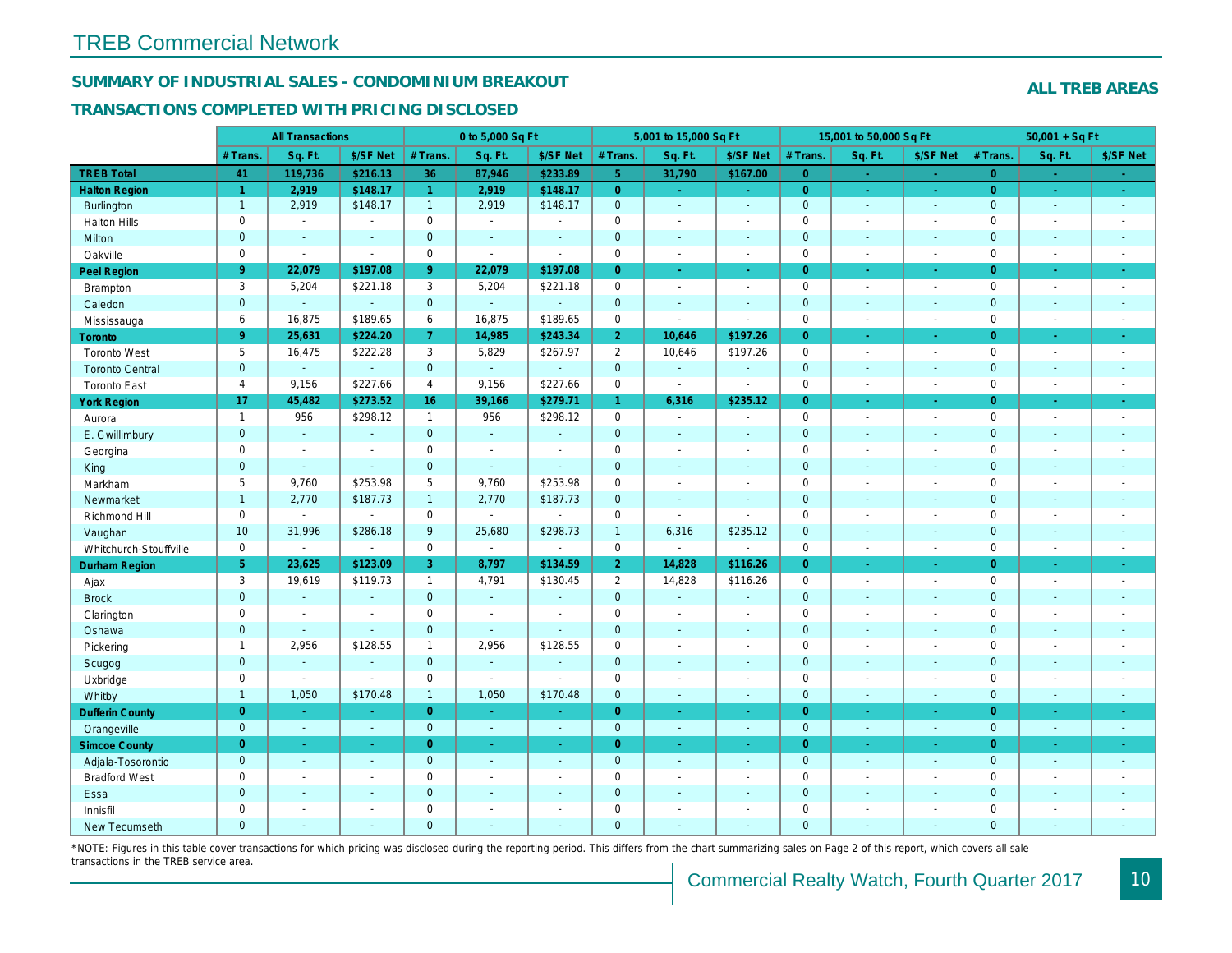## SUMMARY OF INDUSTRIAL SALES - OTHER TYPES BREAKOUT

#### TRANSACTIONS COMPLETED WITH PRICING DISCLOSED

|                        |                | <b>All Transactions</b> |                          |                | 0 to 5,000 Sq Ft         |                          |                | 5,001 to 15,000 Sq Ft |                          |                      | 15,001 to 50,000 Sq Ft |                          |
|------------------------|----------------|-------------------------|--------------------------|----------------|--------------------------|--------------------------|----------------|-----------------------|--------------------------|----------------------|------------------------|--------------------------|
|                        | # Trans        | Sq. Ft.                 | \$/SF Net                | # Trans.       | Sq. Ft.                  | \$/SF Net                | # Trans.       | Sq. Ft.               | \$/SF Net                | # Trans.             | Sq. Ft.                | \$/SF Ne                 |
| <b>TREB Total</b>      | 34             | 745,072                 | \$161.28                 | $\overline{4}$ | 8,794                    | \$224.58                 | 13             | 115,889               | \$217.79                 | 14                   | 427,122                | \$150.48                 |
| <b>Halton Region</b>   | $\overline{4}$ | 41,712                  | \$198.50                 | $\mathbf{1}$   | 1,391                    | \$262.40                 | 2 <sup>1</sup> | 23,685                | \$212.79                 | $\blacktriangleleft$ | 16,636                 | \$172.82                 |
| <b>Burlington</b>      | $\mathbf{0}$   | $\omega$                | $\omega$                 | $\mathbf 0$    | $\omega$                 | $\omega$                 | $\mathbf{0}$   | $\omega$              | $\omega$                 | $\mathbf{0}$         | $\omega$               | $\omega$                 |
| <b>Halton Hills</b>    | $\mathbf 0$    | $\sim$                  | $\sim$                   | $\mathbf 0$    | $\sim$                   | $\overline{\phantom{a}}$ | $\mathbf 0$    | $\sim$                | $\sim$                   | $\mathbf 0$          | L,                     | $\sim$                   |
| Milton                 | $\mathbf{1}$   | 8,896                   | \$259.67                 | $\overline{0}$ | $\omega$                 | $\sim$                   | $\mathbf{1}$   | 8,896                 | \$259.67                 | $\overline{0}$       | $\omega$               | $\blacksquare$           |
| Oakville               | 3              | 32,816                  | \$181.92                 | $\mathbf{1}$   | 1,391                    | \$262.40                 | $\mathbf{1}$   | 14,789                | \$184.60                 | $\mathbf{1}$         | 16,636                 | \$172.82                 |
| Peel Region            | 17             | 406,428                 | \$149.09                 | $\mathbf{1}$   | 1,823                    | \$202.96                 | $\mathbf{7}$   | 47,797                | \$271.46                 | 8                    | 267,479                | \$137.30                 |
| <b>Brampton</b>        | $\overline{7}$ | 188,619                 | \$117.25                 | 0              | $\blacksquare$           | $\overline{\phantom{a}}$ | $\overline{4}$ | 22,500                | \$212.89                 | 2                    | 76,790                 | \$88.55                  |
| Caledon                | $\mathbf{0}$   | $\mathbf{r}$            | $\omega$                 | $\mathbf 0$    | $\omega$                 | $\sim$                   | $\mathbf{0}$   | $\omega_{\rm c}$      | $\Delta$                 | $\mathbf{0}$         | $\omega$               | $\omega$                 |
| Mississauga            | 10             | 217,809                 | \$176.67                 | $\mathbf{1}$   | 1,823                    | \$202.96                 | 3              | 25,297                | \$323.56                 | 6                    | 190,689                | \$156.93                 |
| <b>Toronto</b>         | 8              | 187,183                 | \$164.25                 | $\mathbf{1}$   | 1,900                    | \$157.89                 | 2 <sup>1</sup> | 16,155                | \$168.37                 | $\overline{4}$       | 115,954                | \$162.7                  |
| <b>Toronto West</b>    | $\overline{4}$ | 70,643                  | \$141.13                 | $\mathbf 0$    | $\Delta$                 | $\sim$                   | $\overline{2}$ | 16,155                | \$168.37                 | 2                    | 54,488                 | \$133.06                 |
| <b>Toronto Central</b> | $\mathbf{0}$   |                         | $\blacksquare$           | $\mathbf 0$    | $\sim$                   | $\sim$                   | $\pmb{0}$      | $\blacksquare$        | $\blacksquare$           | $\mathbf{0}$         | $\omega$               | $\blacksquare$           |
| <b>Toronto East</b>    | $\overline{4}$ | 116,540                 | \$178.26                 | $\mathbf{1}$   | 1,900                    | \$157.89                 | $\mathbf 0$    | $\blacksquare$        | $\sim$                   | 2                    | 61,466                 | \$189.13                 |
| <b>York Region</b>     | 5 <sup>5</sup> | 109,749                 | \$187.19                 | $\mathbf{1}$   | 3,680                    | \$255.43                 | 2 <sup>1</sup> | 28,252                | \$159.42                 | $\overline{1}$       | 27,053                 | \$214.39                 |
| Aurora                 | $\mathbf{1}$   | 15,000                  | \$66.67                  | $\mathbf 0$    | $\sim$                   | $\blacksquare$           | $\mathbf{1}$   | 15,000                | \$66.67                  | $\mathbf 0$          | $\blacksquare$         | $\sim$                   |
| E. Gwillimbury         | $\mathbf{0}$   | $\omega$                | $\omega$                 | $\overline{0}$ | $\sim$                   | $\sim$                   | $\mathbf 0$    | ä,                    | $\blacksquare$           | $\mathbf{0}$         | ÷.                     | $\sim$                   |
| Georgina               | $\mathbf 0$    | $\sim$                  | $\blacksquare$           | 0              | $\sim$                   | $\overline{\phantom{a}}$ | $\mathbf 0$    | $\blacksquare$        | $\sim$                   | $\mathbf 0$          | $\sim$                 | $\sim$                   |
| King                   | $\overline{0}$ | $\mathbf{r}$            | $\mathbf{r}$             | $\overline{0}$ | $\sim$                   | $\sim$                   | $\overline{0}$ | $\sim$                | $\sim$                   | $\overline{0}$       | $\sim$                 | $\sim$                   |
| Markham                | $\mathbf{1}$   | 50,764                  | \$183.20                 | 0              | $\blacksquare$           |                          | $\mathbf 0$    | $\sim$                | $\tilde{\phantom{a}}$    | $\mathbf 0$          | ÷,                     | $\overline{\phantom{a}}$ |
| Newmarket              | $\mathbf{0}$   | $\sim$                  | $\omega$                 | $\overline{0}$ | $\sim$                   | $\sim$                   | $\mathbf 0$    | $\blacksquare$        | $\blacksquare$           | $\mathbf 0$          | $\blacksquare$         | $\blacksquare$           |
| Richmond Hill          | $\mathbf 0$    | $\sim$                  | $\sim$                   | 0              | $\omega$                 | $\blacksquare$           | $\mathbf 0$    | $\blacksquare$        | $\sim$                   | $\mathbf 0$          | $\sim$                 | $\blacksquare$           |
| Vaughan                | 3              | 43,985                  | \$232.90                 | $\mathbf{1}$   | 3,680                    | \$255.43                 | $\mathbf{1}$   | 13,252                | \$264.41                 | $\overline{1}$       | 27,053                 | \$214.39                 |
| Whitchurch-Stouffville | $\mathbf 0$    | $\blacksquare$          | $\blacksquare$           | $\mathbf 0$    | $\omega$                 | $\blacksquare$           | $\mathbf 0$    | $\blacksquare$        | $\omega$                 | $\mathbf 0$          | $\sim$                 | $\sim$                   |
| Durham Region          | $\overline{0}$ | $\blacksquare$          | $\blacksquare$           | $\overline{0}$ | $\sim$                   | $\sim$                   | $\overline{0}$ | $\bullet$             | $\bullet$ .              | $\overline{0}$       | $\blacksquare$         | $\sim$                   |
| Ajax                   | $\mathbf 0$    | $\sim$                  | $\blacksquare$           | $\mathbf 0$    | $\sim$                   | $\sim$                   | $\mathbf 0$    | $\blacksquare$        | $\sim$                   | $\mathbf 0$          | $\blacksquare$         | $\sim$                   |
| <b>Brock</b>           | $\mathbf{0}$   | $\omega$                | $\omega$                 | $\mathbf 0$    | $\sim$                   | $\sim$                   | $\pmb{0}$      | $\blacksquare$        | $\blacksquare$           | $\mathbf 0$          | $\omega$               | $\blacksquare$           |
| Clarington             | $\mathbf 0$    | $\sim$                  | $\blacksquare$           | $\mathbf 0$    | $\sim$                   | $\sim$                   | $\mathbf 0$    | $\sim$                | $\blacksquare$           | $\mathbf 0$          | ÷,                     | $\blacksquare$           |
| Oshawa                 | $\mathbf 0$    |                         | $\overline{\phantom{a}}$ | $\overline{0}$ |                          | $\sim$                   | $\mathbf 0$    | $\blacksquare$        | $\overline{\phantom{a}}$ | $\mathbf 0$          | $\blacksquare$         | $\sim$                   |
| Pickering              | 0              | $\blacksquare$          | $\blacksquare$           | $\mathbf 0$    | $\blacksquare$           | $\overline{\phantom{a}}$ | $\mathbf 0$    | $\blacksquare$        | $\blacksquare$           | $\mathbf 0$          | $\blacksquare$         | $\blacksquare$           |
| Scugog                 | $\mathbf{0}$   | $\blacksquare$          | $\blacksquare$           | $\mathbf 0$    |                          |                          | $\mathbf 0$    | $\sim$                | $\sim$                   | $\mathbf 0$          | ä,                     | $\blacksquare$           |
| Uxbridge               | 0              | $\blacksquare$          | $\blacksquare$           | 0              | $\blacksquare$           | $\blacksquare$           | $\mathbf 0$    | $\sim$                | $\tilde{\phantom{a}}$    | $\mathbf 0$          | $\sim$                 | $\blacksquare$           |
| Whitby                 | $\mathbf{0}$   | $\sim$                  | $\blacksquare$           | $\overline{0}$ | $\sim$                   | $\sim$                   | $\mathbf 0$    | $\sim$                | $\sim$                   | $\mathbf{0}$         | $\blacksquare$         | $\blacksquare$           |
| <b>Dufferin County</b> | $\overline{0}$ | $\omega$                | $\omega$                 | $\overline{0}$ | $\sim$                   | $\sim$                   | $\overline{0}$ | $\omega$              | $\omega$                 | $\overline{0}$       | $\blacksquare$         | $\sim$                   |
| Orangeville            | $\mathbf{0}$   | $\sim$                  | $\sim$                   | $\overline{0}$ | $\omega$                 | $\blacksquare$           | $\mathbf 0$    | $\sim$                | $\sim$                   | $\mathbf{0}$         | $\blacksquare$         | $\sim$                   |
| <b>Simcoe County</b>   | $\overline{0}$ | $\sim$                  | $\sim$                   | $\overline{0}$ | $\sim$                   | $\sim$                   | $\overline{0}$ | $\omega$              | $\omega$                 | $\overline{0}$       | $\blacksquare$         | $\bullet$ .              |
| Adjala-Tosorontio      | $\mathbf{0}$   | $\omega$                | $\omega$                 | $\mathbf 0$    | $\omega$                 | $\sim$                   | $\mathbf{0}$   | $\sim$                | $\sim$                   | $\mathbf{0}$         | $\mathbf{r}$           | $\sim$                   |
| <b>Bradford West</b>   | 0              | $\sim$                  | $\blacksquare$           | 0              | $\sim$                   | $\overline{\phantom{a}}$ | $\mathbf 0$    | $\sim$                | $\blacksquare$           | $\mathbf 0$          | L,                     | $\blacksquare$           |
| Essa                   | $\mathbf{0}$   | $\blacksquare$          | ÷.                       | $\overline{0}$ | $\sim$                   | $\sim$                   | $\mathbf 0$    | $\sim$                | $\blacksquare$           | $\mathbf 0$          | ä,                     | $\overline{\phantom{a}}$ |
| Innisfil               | 0              | $\blacksquare$          | $\ddot{\phantom{0}}$     | 0              | $\overline{\phantom{a}}$ |                          | $\mathbf 0$    | $\blacksquare$        | $\blacksquare$           | $\mathbf 0$          | $\overline{a}$         | $\overline{\phantom{a}}$ |
| New Tecumseth          | $\Omega$       | $\blacksquare$          |                          | $\overline{0}$ | $\mathbf{r}$             |                          | $\overline{0}$ | ä,                    | ä,                       | $\overline{0}$       | ÷,                     |                          |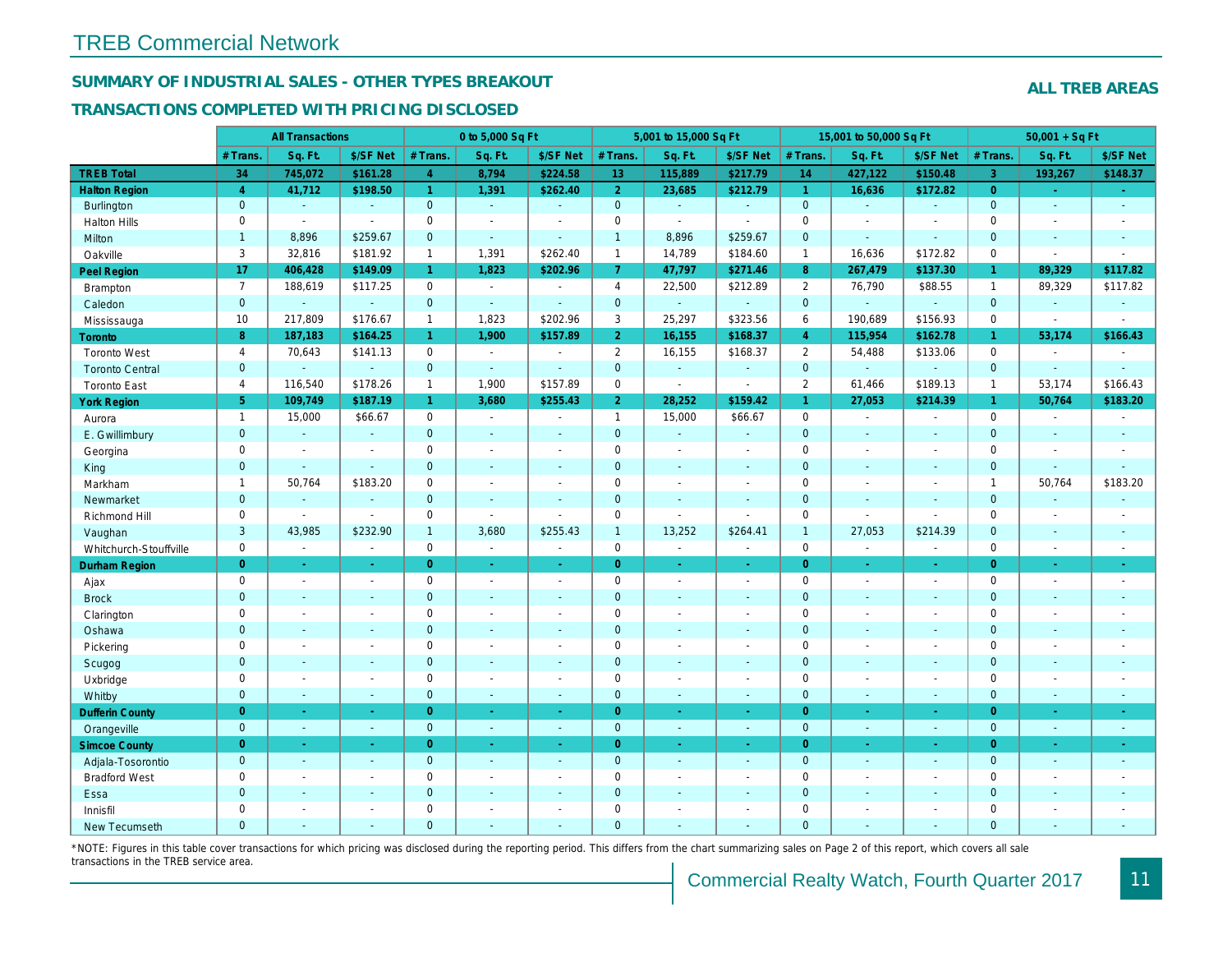## SUMMARY OF INDUSTRIAL SALES

## TRANSACTIONS COMPLETED WITH PRICING DISCLOSED

|                              |                | <b>All Transactions</b>  |                          |                | 0 to 5,000 Sq Ft |                          |                | 5,001 to 15,000 Sq Ft    |                          |                | 15,001 to 50,000 Sq Ft   |                          |
|------------------------------|----------------|--------------------------|--------------------------|----------------|------------------|--------------------------|----------------|--------------------------|--------------------------|----------------|--------------------------|--------------------------|
|                              | # Trans        | Sq. Ft.                  | \$/SF Net                | # Trans.       | Sq. Ft.          | \$/SF Net                | # Trans.       | Sq. Ft.                  | \$/SF Net                | # Trans.       | Sq. Ft.                  | \$/SF Ne                 |
| <b>TREB Total</b>            | 75             | 864,808                  | \$168.87                 | 40             | 96,740           | \$233.04                 | 18             | 147,679                  | \$206.85                 | 14             | 427,122                  | \$150.48                 |
| <b>City of Toronto Total</b> | 17             | 212,814                  | \$171.47                 | 8              | 16,885           | \$233.73                 | $\overline{4}$ | 26,801                   | \$179.84                 | $\overline{4}$ | 115,954                  | \$162.7                  |
| <b>Toronto West</b>          | 9 <sup>°</sup> | 87,118                   | \$156.48                 | 3              | 5,829            | \$267.97                 | $\overline{4}$ | 26,801                   | \$179.84                 | $\overline{2}$ | 54,488                   | \$133.0                  |
| Toronto W01                  | 0              | $\blacksquare$           | $\blacksquare$           | 0              | $\sim$           | $\sim$                   | $\mathbf 0$    | $\blacksquare$           | $\sim$                   | $\mathbf 0$    | $\blacksquare$           | $\sim$                   |
| Toronto W02                  | $\overline{2}$ | 10,002                   | \$178.96                 | $\mathbf{1}$   | 1,267            | \$489.34                 | $\mathbf{1}$   | 8,735                    | \$133.94                 | $\mathbf 0$    | $\blacksquare$           | $\blacksquare$           |
| Toronto W03                  | $\mathbf{1}$   | 7,420                    | \$208.89                 | $\mathbf 0$    | $\sim$           | $\sim$                   | $\mathbf{1}$   | 7,420                    | \$208.89                 | $\mathbf 0$    | $\blacksquare$           | $\blacksquare$           |
| Toronto W04                  | $\mathbf{1}$   | 2,400                    | \$239.58                 | $\mathbf{1}$   | 2,400            | \$239.58                 | $\mathbf 0$    | $\omega$                 | $\omega$                 | $\mathbf{0}$   | $\blacksquare$           | $\blacksquare$           |
| Toronto W05                  | $\mathbf{1}$   | 2,162                    | \$169.75                 | $\mathbf{1}$   | 2,162            | \$169.75                 | $\mathbf 0$    | $\blacksquare$           | $\blacksquare$           | 0              | $\blacksquare$           | $\blacksquare$           |
| Toronto W06                  | $\mathbf 0$    | $\sim$                   | $\sim$                   | $\mathbf 0$    | $\sim$           | $\blacksquare$           | $\mathbf 0$    | $\blacksquare$           | $\blacksquare$           | $\mathbf 0$    | $\blacksquare$           | ٠                        |
| Toronto W07                  | $\mathbf 0$    | $\sim$                   | $\sim$                   | $\mathbf 0$    | $\sim$           | $\blacksquare$           | $\mathbf 0$    | $\blacksquare$           | $\blacksquare$           | $\mathbf 0$    | $\blacksquare$           | $\overline{\phantom{a}}$ |
| Toronto W08                  | $\mathbf{0}$   | $\overline{\phantom{a}}$ | $\sim$                   | $\mathbf 0$    | $\sim$           | $\blacksquare$           | $\mathbf 0$    | $\omega$                 | $\omega$                 | $\mathbf{0}$   | $\sim$                   |                          |
| Toronto W09                  | 0              | $\blacksquare$           | $\blacksquare$           | $\mathbf 0$    | $\sim$           | $\blacksquare$           | $\mathbf 0$    | $\blacksquare$           | $\blacksquare$           | 0              | $\blacksquare$           | $\blacksquare$           |
| Toronto W10                  | $\overline{4}$ | 65,134                   | \$143.55                 | $\mathbf 0$    | $\blacksquare$   | $\sim$                   | $\overline{2}$ | 10,646                   | \$197.26                 | $\overline{2}$ | 54,488                   | \$133.06                 |
| <b>Toronto Central</b>       | $\overline{0}$ | $\omega$                 | $\sim$                   | $\overline{0}$ | $\sim$           | $\omega$                 | $\overline{0}$ | $\Delta \tau$            | ÷.                       | $\overline{0}$ | $\sim$                   | $\sim$                   |
| Toronto C01                  | $\mathbf{0}$   | $\blacksquare$           | $\sim$                   | $\mathbf{0}$   | $\omega$         | $\sim$                   | $\mathbf 0$    | $\omega$                 | $\sim$                   | $\mathbf 0$    | $\omega$                 | $\sim$                   |
| Toronto C02                  | 0              | $\overline{\phantom{a}}$ | $\sim$                   | 0              | $\blacksquare$   | $\overline{\phantom{a}}$ | $\mathbf 0$    | $\blacksquare$           | $\overline{\phantom{a}}$ | $\mathbf 0$    | $\blacksquare$           | $\blacksquare$           |
| Toronto C03                  | $\mathbf 0$    | $\blacksquare$           | $\sim$                   | $\mathbf 0$    | $\blacksquare$   | $\blacksquare$           | $\mathbf 0$    | ٠                        | $\blacksquare$           | $\mathbf 0$    | $\blacksquare$           | $\blacksquare$           |
| Toronto C04                  | 0              | $\overline{\phantom{a}}$ |                          | $\mathbf 0$    | $\blacksquare$   | $\blacksquare$           | $\mathbf 0$    | $\blacksquare$           | $\blacksquare$           | $\mathbf 0$    | $\sim$                   | $\blacksquare$           |
| Toronto C06                  | $\pmb{0}$      | $\sim$                   | $\sim$                   | $\mathbf 0$    | $\blacksquare$   | $\blacksquare$           | $\mathbf 0$    | $\blacksquare$           | $\blacksquare$           | $\mathbf{0}$   | $\blacksquare$           | $\blacksquare$           |
| Toronto C07                  | 0              | $\overline{\phantom{a}}$ | $\overline{\phantom{a}}$ | $\mathbf 0$    | $\blacksquare$   | $\blacksquare$           | $\mathbf 0$    | $\blacksquare$           | $\blacksquare$           | $\mathbf 0$    | $\blacksquare$           | $\blacksquare$           |
| Toronto C08                  | $\mathbf{0}$   | $\blacksquare$           | $\blacksquare$           | $\mathbf{0}$   | $\frac{1}{2}$    | $\blacksquare$           | $\mathbf{0}$   |                          | ٠                        | $\mathbf{0}$   | $\blacksquare$           | $\blacksquare$           |
| Toronto C09                  | $\mathbf 0$    |                          |                          | $\mathbf 0$    | $\sim$           | $\blacksquare$           | $\mathbf 0$    |                          | $\sim$                   | $\mathbf 0$    | J.                       |                          |
| Toronto C10                  | $\mathbf{0}$   | $\sim$                   |                          | $\mathbf 0$    | $\blacksquare$   | $\blacksquare$           | $\mathbf 0$    | $\blacksquare$           | $\blacksquare$           | $\mathbf{0}$   | $\blacksquare$           | $\blacksquare$           |
| Toronto C11                  | 0              | $\blacksquare$           |                          | $\mathbf 0$    | $\blacksquare$   | $\blacksquare$           | $\mathbf 0$    | $\overline{\phantom{a}}$ | $\overline{\phantom{a}}$ | $\mathbf 0$    | $\blacksquare$           | $\overline{\phantom{a}}$ |
| Toronto C12                  | $\mathbf{0}$   | $\sim$                   | $\sim$                   | $\mathbf{0}$   | $\sim$           | $\sim$                   | $\mathbf{0}$   | $\sim$                   | $\sim$                   | $\mathbf{0}$   | $\sim$                   | $\sim$                   |
| Toronto C13                  | 0              | $\sim$                   | $\overline{\phantom{a}}$ | $\mathbf 0$    | $\sim$           | $\blacksquare$           | $\mathbf 0$    | $\sim$                   | $\sim$                   | 0              | $\blacksquare$           | $\overline{\phantom{a}}$ |
| Toronto C14                  | $\mathbf{0}$   | $\sim$                   | $\sim$                   | $\mathbf 0$    | $\sim$           | $\blacksquare$           | $\mathbf 0$    | $\sim$                   | $\sim$                   | $\mathbf{0}$   | $\omega$                 | $\sim$                   |
| Toronto C15                  | 0              | $\blacksquare$           | $\blacksquare$           | $\mathbf 0$    | $\blacksquare$   | $\blacksquare$           | $\mathbf 0$    | $\blacksquare$           | $\blacksquare$           | $\mathbf 0$    | $\blacksquare$           | $\blacksquare$           |
| <b>Toronto East</b>          | 8              | 125,696                  | \$181.86                 | 5 <sup>1</sup> | 11,056           | \$215.67                 | $\overline{0}$ | $\omega$                 | $\sim$                   | $\overline{2}$ | 61,466                   | \$189.1                  |
| Toronto E01                  | 0              | $\sim$                   | $\sim$                   | $\mathbf 0$    | $\omega$         | $\blacksquare$           | $\mathbf 0$    | $\sim$                   | $\blacksquare$           | $\mathbf 0$    | $\blacksquare$           | $\sim$                   |
| Toronto E02                  | $\mathbf 0$    | $\sim$                   | $\sim$                   | $\mathbf{0}$   | $\sim$           | $\blacksquare$           | $\mathbf 0$    | $\sim$                   | $\sim$                   | $\mathbf{0}$   | $\sim$                   | $\sim$                   |
| Toronto E03                  | $\overline{2}$ | 3,578                    | \$354.11                 | $\overline{2}$ | 3,578            | \$354.11                 | $\mathbf 0$    | $\blacksquare$           | $\blacksquare$           | 0              | $\omega$                 | $\overline{\phantom{a}}$ |
| Toronto E04                  | $\overline{2}$ | 68,274                   | \$187.48                 | $\mathbf{0}$   | $\sim$           | $\blacksquare$           | $\mathbf 0$    | $\omega$                 | $\sim$                   | $\overline{1}$ | 15,100                   | \$261.59                 |
| Toronto E05                  | 0              | $\blacksquare$           | $\blacksquare$           | $\mathbf 0$    | $\blacksquare$   | $\blacksquare$           | $\mathbf 0$    | $\blacksquare$           | $\blacksquare$           | $\mathbf 0$    | $\blacksquare$           | $\blacksquare$           |
| Toronto E06                  | $\mathbf{0}$   |                          | $\sim$                   | $\mathbf{0}$   | $\sim$           | $\blacksquare$           | $\mathbf 0$    | ٠                        | ٠                        | $\mathbf{0}$   | $\blacksquare$           | $\blacksquare$           |
| Toronto E07                  | 3              | 49,966                   | \$166.26                 | $\overline{2}$ | 3,600            | \$175.69                 | 0              | $\blacksquare$           | $\blacksquare$           | $\overline{1}$ | 46,366                   | \$165.53                 |
| Toronto E08                  | $\mathbf{0}$   | $\omega$                 | $\omega$                 | $\mathbf{0}$   | $\omega$         | $\omega$                 | $\mathbf{0}$   |                          | $\omega$                 | $\mathbf{0}$   | $\omega$                 |                          |
| Toronto E09                  | $\mathbf{1}$   | 3,878                    | \$125.06                 | $\mathbf{1}$   | 3,878            | \$125.06                 | $\mathbf 0$    | $\sim$                   | $\blacksquare$           | $\mathbf 0$    | $\blacksquare$           | $\blacksquare$           |
| Toronto E10                  | $\mathbf 0$    |                          |                          | $\mathbf 0$    | $\sim$           | ÷,                       | $\mathbf 0$    |                          |                          | $\mathbf 0$    | $\overline{\phantom{a}}$ | $\overline{\phantom{a}}$ |
| Toronto E11                  | $\mathbf 0$    | $\blacksquare$           | $\blacksquare$           | $\mathbf 0$    | $\blacksquare$   | $\blacksquare$           | $\mathbf 0$    | $\blacksquare$           | $\blacksquare$           | $\mathbf 0$    | $\blacksquare$           | $\sim$                   |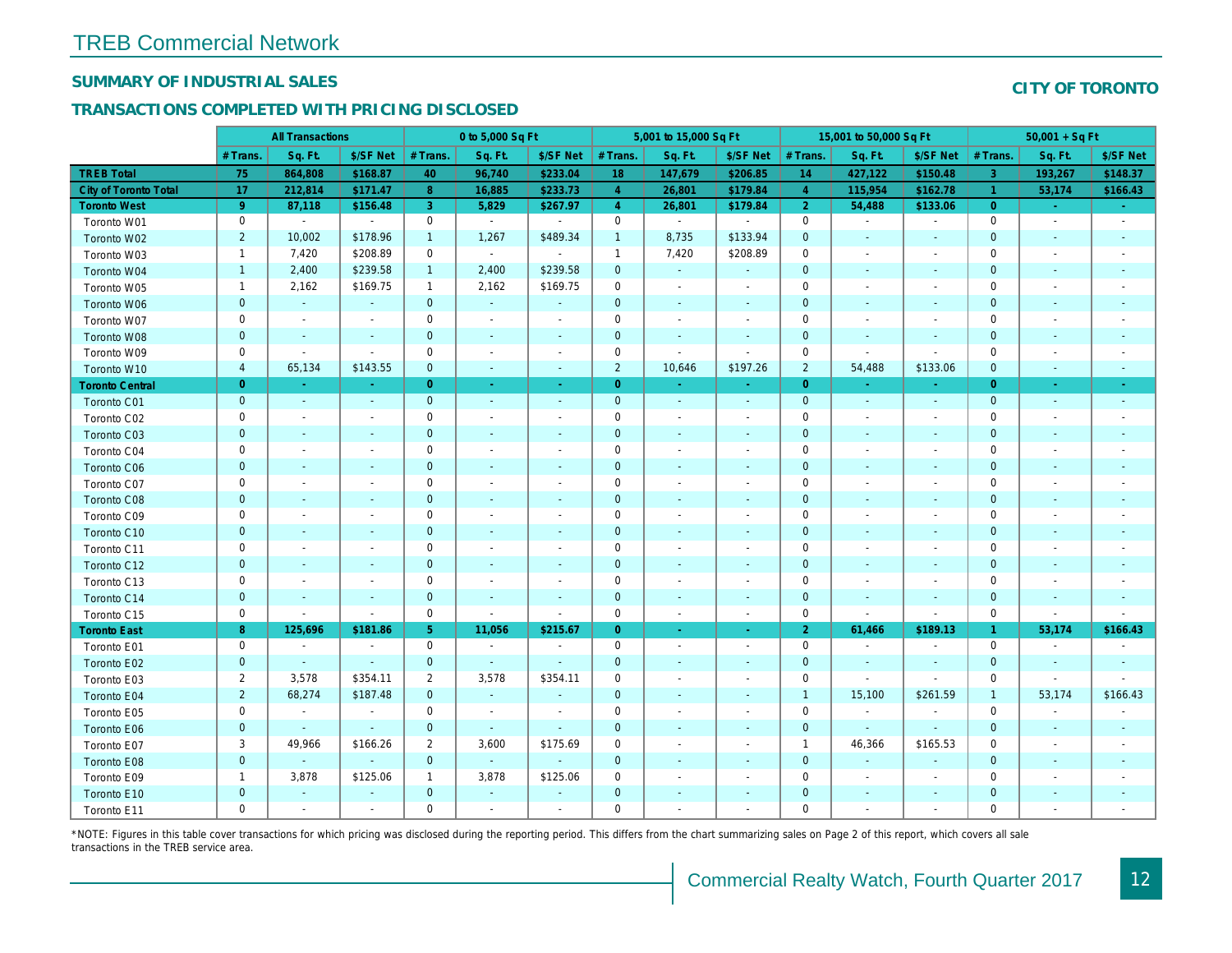## SUMMARY OF INDUSTRIAL SALES - CONDOMINIUM BREAKOUT

#### TRANSACTIONS COMPLETED WITH PRICING DISCLOSED

|                        |                | <b>All Transactions</b>  |                          |                | 0 to 5,000 Sq Ft |                          |                     | 5,001 to 15,000 Sq Ft    |                          |                | 15,001 to 50,000 Sq Ft   |                     |
|------------------------|----------------|--------------------------|--------------------------|----------------|------------------|--------------------------|---------------------|--------------------------|--------------------------|----------------|--------------------------|---------------------|
|                        | # Trans.       | Sq. Ft.                  | \$/SF Net                | # Trans.       | Sq. Ft.          | \$/SF Net                | # Trans.            | Sq. Ft.                  | \$/SF Net                | # Trans.       | Sq. Ft.                  | \$/SF Ne            |
| <b>TREB Total</b>      | 41             | 119,736                  | \$216.13                 | 36             | 87,946           | \$233.89                 | 5 <sub>5</sub>      | 31,790                   | \$167.00                 | $\overline{0}$ | $\sim$                   | $\sim$              |
| City of Toronto Total  | 9 <sup>°</sup> | 25,631                   | \$224.20                 | $\overline{7}$ | 14,985           | \$243.34                 | $\overline{2}$      | 10,646                   | \$197.26                 | $\overline{0}$ | $\sim$                   | $\sim$ $^{-1}$      |
| <b>Toronto West</b>    | 5 <sub>5</sub> | 16,475                   | \$222.28                 | 3 <sup>1</sup> | 5,829            | \$267.97                 | 2 <sup>1</sup>      | 10,646                   | \$197.26                 | $\overline{0}$ | $\sim$                   | $\sigma_{\rm{eff}}$ |
| Toronto W01            | 0              | $\blacksquare$           | $\blacksquare$           | $\mathbf 0$    | $\blacksquare$   |                          | $\mathbf 0$         | $\blacksquare$           | $\overline{\phantom{a}}$ | $\mathbf 0$    | $\blacksquare$           | $\sim$              |
| Toronto W02            | $\mathbf{1}$   | 1,267                    | \$489.34                 | $\mathbf{1}$   | 1,267            | \$489.34                 | $\mathbf 0$         | $\blacksquare$           | $\blacksquare$           | $\mathbf 0$    | $\blacksquare$           | $\blacksquare$      |
| Toronto W03            | 0              | $\blacksquare$           | $\blacksquare$           | $\mathbf 0$    | $\sim$           | $\blacksquare$           | $\mathbf 0$         | $\blacksquare$           | $\blacksquare$           | $\mathbf 0$    | $\blacksquare$           | $\blacksquare$      |
| Toronto W04            | $\mathbf{1}$   | 2,400                    | \$239.58                 | $\mathbf{1}$   | 2,400            | \$239.58                 | $\mathbf 0$         | $\blacksquare$           | $\blacksquare$           | $\mathbf{0}$   | $\blacksquare$           | $\blacksquare$      |
| Toronto W05            | $\mathbf{1}$   | 2,162                    | \$169.75                 | $\mathbf{1}$   | 2,162            | \$169.75                 | $\mathbf 0$         | $\blacksquare$           | $\blacksquare$           | $\mathbf 0$    | $\blacksquare$           | $\blacksquare$      |
| Toronto W06            | $\mathbf{0}$   | $\sim$                   |                          | $\mathbf 0$    | $\mathbf{r}$     |                          | $\mathbf 0$         | ä,                       |                          | $\mathbf 0$    | $\sim$                   |                     |
| Toronto W07            | 0              | $\sim$                   | $\overline{\phantom{a}}$ | $\mathbf 0$    | $\blacksquare$   | $\blacksquare$           | $\mathbf 0$         | $\blacksquare$           | $\blacksquare$           | $\mathbf 0$    | $\blacksquare$           | $\blacksquare$      |
| Toronto W08            | $\mathbf 0$    | $\blacksquare$           | $\blacksquare$           | $\pmb{0}$      | $\blacksquare$   | $\blacksquare$           | $\mathbf 0$         | $\blacksquare$           | $\overline{\phantom{a}}$ | $\mathbf 0$    | $\blacksquare$           | ٠                   |
| Toronto W09            | 0              | $\overline{\phantom{a}}$ | $\blacksquare$           | 0              | $\blacksquare$   | $\blacksquare$           | $\mathbf 0$         | $\blacksquare$           | $\blacksquare$           | 0              | $\blacksquare$           | $\blacksquare$      |
| Toronto W10            | $\overline{2}$ | 10,646                   | \$197.26                 | $\mathbf 0$    | $\omega$         | $\sim$                   | $\overline{2}$      | 10,646                   | \$197.26                 | $\mathbf 0$    | $\blacksquare$           | $\sim$              |
| <b>Toronto Central</b> | $\overline{0}$ | $\sim$                   | $\sim$                   | $\overline{0}$ | $\sim$           | $\sim$                   | $\overline{0}$      | ÷.                       | ÷.                       | $\overline{0}$ | $\sim$                   | $\sim$              |
| Toronto C01            | $\mathbf 0$    | $\sim$                   | $\sim$                   | $\mathbf 0$    | $\omega$         | $\blacksquare$           | $\mathbf 0$         | $\omega$                 | $\blacksquare$           | $\mathbf 0$    | $\omega$                 | $\blacksquare$      |
| Toronto C02            | 0              | $\overline{\phantom{a}}$ |                          | $\mathbf 0$    | $\blacksquare$   | $\blacksquare$           | $\mathbf 0$         | $\overline{a}$           | $\blacksquare$           | $\mathbf 0$    | ÷,                       | $\blacksquare$      |
| Toronto C03            | $\mathbf 0$    | $\overline{\phantom{a}}$ |                          | $\mathbf 0$    | $\blacksquare$   | $\blacksquare$           | $\mathbf 0$         | $\blacksquare$           | ٠                        | $\mathbf{0}$   | $\blacksquare$           | $\blacksquare$      |
| Toronto C04            | 0              | $\overline{\phantom{a}}$ |                          | $\mathbf 0$    | $\sim$           | $\blacksquare$           | $\mathbf 0$         | $\overline{a}$           | $\blacksquare$           | $\mathbf 0$    | $\overline{\phantom{a}}$ | $\blacksquare$      |
| Toronto C06            | $\mathbf 0$    | $\sim$                   | $\blacksquare$           | $\mathbf 0$    | $\sim$           | $\blacksquare$           | $\mathbf 0$         | $\blacksquare$           | $\blacksquare$           | $\mathbf 0$    | $\blacksquare$           | $\blacksquare$      |
| Toronto C07            | 0              | $\sim$                   |                          | $\mathsf 0$    | $\sim$           | $\blacksquare$           | $\mathsf{O}\xspace$ | $\blacksquare$           | $\blacksquare$           | $\mathbf 0$    | ÷,                       | $\blacksquare$      |
| Toronto C08            | $\mathbf 0$    | $\blacksquare$           | $\sim$                   | $\mathbf 0$    | $\blacksquare$   | $\blacksquare$           | $\mathbf 0$         | ٠                        | $\blacksquare$           | $\mathbf{0}$   | $\blacksquare$           | $\blacksquare$      |
| Toronto C09            | 0              | $\overline{\phantom{a}}$ |                          | $\mathbf 0$    | $\blacksquare$   |                          | $\mathbf 0$         | $\overline{a}$           | $\overline{a}$           | $\mathbf 0$    | $\overline{\phantom{a}}$ |                     |
| Toronto C10            | $\mathbf 0$    | $\sim$                   | $\sim$                   | $\mathbf 0$    | $\blacksquare$   | $\blacksquare$           | $\mathbf 0$         | $\blacksquare$           | $\blacksquare$           | $\mathbf{0}$   | $\blacksquare$           | $\blacksquare$      |
| Toronto C11            | 0              | $\blacksquare$           | $\overline{\phantom{a}}$ | $\mathsf 0$    | $\blacksquare$   | $\blacksquare$           | $\mathsf{O}\xspace$ | $\overline{a}$           | $\overline{a}$           | $\mathbf 0$    | $\blacksquare$           | $\blacksquare$      |
| Toronto C12            | $\mathbf 0$    | $\sim$                   | $\sim$                   | $\mathbf 0$    | $\blacksquare$   | $\blacksquare$           | $\mathbf 0$         | $\blacksquare$           | $\blacksquare$           | $\mathbf{0}$   | $\blacksquare$           | $\blacksquare$      |
| Toronto C13            | 0              | $\overline{\phantom{a}}$ | $\overline{\phantom{a}}$ | $\mathbf 0$    | $\blacksquare$   | $\overline{\phantom{a}}$ | $\mathbf 0$         | $\blacksquare$           | $\overline{a}$           | 0              | $\blacksquare$           | $\blacksquare$      |
| Toronto C14            | $\mathbf{0}$   | $\sim$                   | $\sim$                   | $\mathbf 0$    | $\sim$           | $\sim$                   | $\mathbf 0$         | $\sim$                   | $\sim$                   | $\mathbf 0$    | $\sim$                   | $\sim$              |
| Toronto C15            | 0              | $\blacksquare$           | $\blacksquare$           | $\mathsf 0$    | $\blacksquare$   | $\sim$                   | $\mathbf 0$         | $\blacksquare$           | $\blacksquare$           | $\mathbf 0$    | $\overline{\phantom{a}}$ | $\sim$              |
| <b>Toronto East</b>    | $\overline{4}$ | 9,156                    | \$227.66                 | $\overline{4}$ | 9,156            | \$227.66                 | $\overline{0}$      | $\omega$                 | $\omega_{\rm c}$         | $\overline{0}$ | $\bullet$                | $\sigma_{\rm c}$    |
| Toronto E01            | 0              | $\sim$                   | $\sim$                   | $\mathbf 0$    | $\sim$           | $\overline{\phantom{a}}$ | $\mathbf 0$         | $\sim$                   | $\blacksquare$           | $\mathbf 0$    | $\blacksquare$           | $\sim$              |
| Toronto E02            | $\mathbf 0$    | $\sim$                   | $\sim$                   | $\mathbf 0$    | $\Delta$         | $\sim$                   | $\mathbf 0$         | $\sim$                   | $\blacksquare$           | $\mathbf{0}$   | $\sim$                   | $\sim$              |
| Toronto E03            | $\overline{2}$ | 3,578                    | \$354.11                 | $\overline{2}$ | 3,578            | \$354.11                 | $\mathbf 0$         | $\overline{\phantom{a}}$ | $\blacksquare$           | 0              | $\blacksquare$           | $\blacksquare$      |
| Toronto E04            | $\mathbf 0$    | $\blacksquare$           | $\blacksquare$           | $\mathbf 0$    | $\omega$         | $\blacksquare$           | $\mathbf 0$         | $\blacksquare$           | $\blacksquare$           | $\mathbf{0}$   | $\blacksquare$           | $\blacksquare$      |
| Toronto E05            | 0              | $\blacksquare$           | $\blacksquare$           | $\mathbf 0$    | $\blacksquare$   | $\blacksquare$           | $\mathbf 0$         | $\blacksquare$           | $\blacksquare$           | $\mathbf 0$    | $\blacksquare$           | $\blacksquare$      |
| Toronto E06            | $\mathbf 0$    | $\blacksquare$           | $\sim$                   | $\mathbf 0$    | $\blacksquare$   | $\blacksquare$           | $\mathbf 0$         | $\overline{\phantom{a}}$ | $\sim$                   | $\mathbf{0}$   | $\blacksquare$           | $\blacksquare$      |
| Toronto E07            | $\mathbf{1}$   | 1,700                    | \$195.59                 | $\mathbf{1}$   | 1,700            | \$195.59                 | $\mathbf 0$         | $\blacksquare$           | $\blacksquare$           | $\mathbf 0$    | $\blacksquare$           | $\blacksquare$      |
| Toronto E08            | $\mathbf{0}$   | $\sim$                   | $\omega$                 | $\mathbf{0}$   | $\Delta$         | $\blacksquare$           | $\mathbf 0$         | $\sim$                   | $\blacksquare$           | $\mathbf{0}$   | $\sim$                   |                     |
| Toronto E09            | $\mathbf{1}$   | 3,878                    | \$125.06                 | $\mathbf{1}$   | 3,878            | \$125.06                 | $\mathbf 0$         | $\blacksquare$           | $\blacksquare$           | $\mathbf 0$    | $\blacksquare$           | $\blacksquare$      |
| Toronto E10            | $\mathbf 0$    | $\blacksquare$           |                          | $\mathbf 0$    | $\blacksquare$   |                          | $\mathbf 0$         | ٠                        |                          | $\mathbf 0$    | $\blacksquare$           |                     |
| Toronto E11            | 0              | $\blacksquare$           | $\overline{\phantom{a}}$ | $\mathbf 0$    | $\blacksquare$   | $\blacksquare$           | $\mathbf 0$         | $\blacksquare$           | $\blacksquare$           | $\mathbf 0$    | $\blacksquare$           | $\blacksquare$      |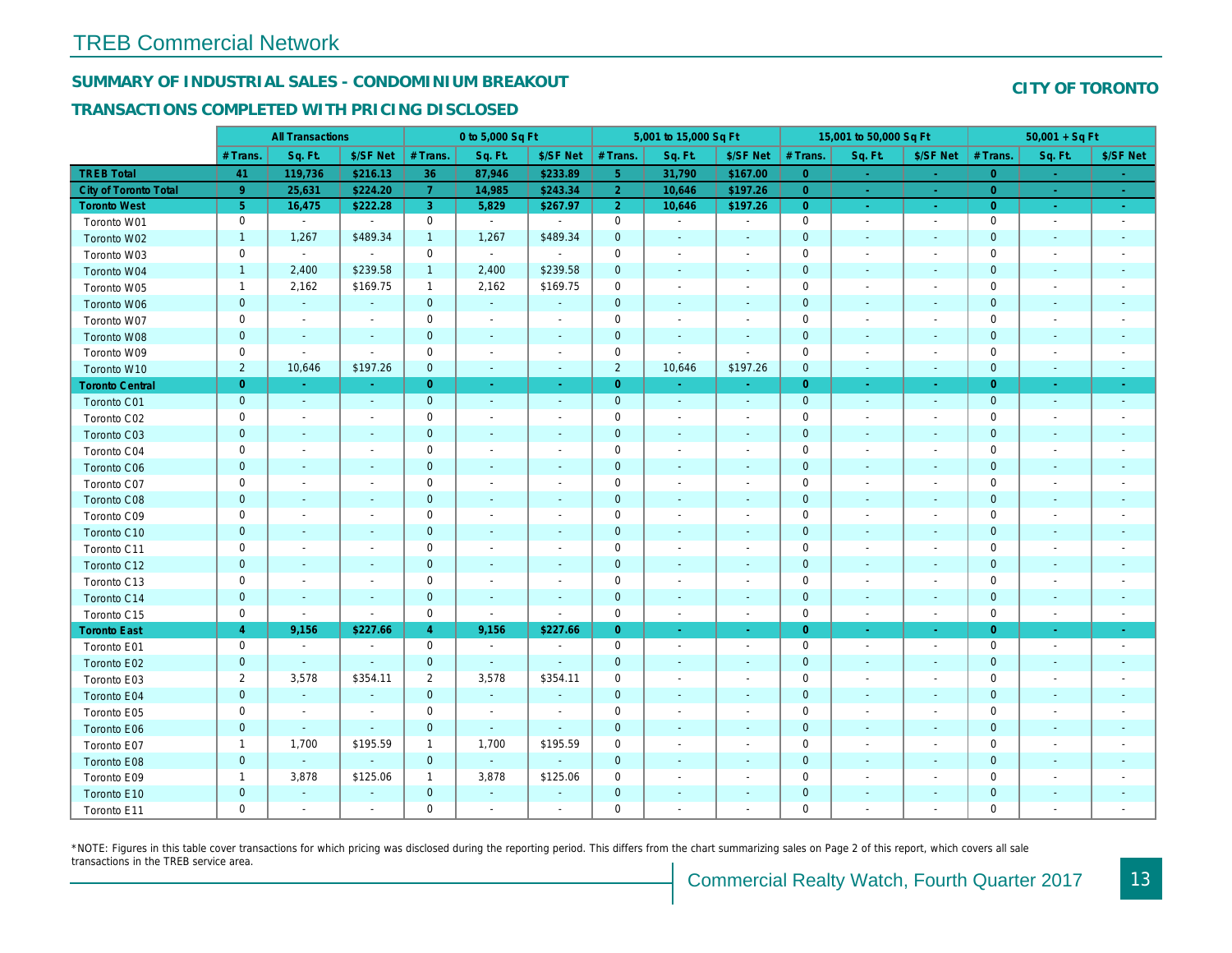## SUMMARY OF INDUSTRIAL SALES - OTHER TYPES BREAKOUT

#### TRANSACTIONS COMPLETED WITH PRICING DISCLOSED

|                              |                | <b>All Transactions</b>  |                          |                | 0 to 5,000 Sq Ft         |                          |                | 5,001 to 15,000 Sq Ft    |                          |                | 15,001 to 50,000 Sq Ft   |                          |
|------------------------------|----------------|--------------------------|--------------------------|----------------|--------------------------|--------------------------|----------------|--------------------------|--------------------------|----------------|--------------------------|--------------------------|
|                              | # Trans.       | Sq. Ft.                  | \$/SF Net                | # Trans.       | Sq. Ft.                  | \$/SF Net                | # Trans.       | Sq. Ft.                  | \$/SF Net                | # Trans.       | Sq. Ft.                  | \$/SF Ne                 |
| <b>TREB Total</b>            | 34             | 745,072                  | \$161.28                 | $\overline{4}$ | 8,794                    | \$224.58                 | 13             | 115,889                  | \$217.79                 | 14             | 427,122                  | \$150.48                 |
| <b>City of Toronto Total</b> | 8              | 187,183                  | \$164.25                 | -1.            | 1,900                    | \$157.89                 | 2 <sup>1</sup> | 16,155                   | \$168.37                 | $\overline{4}$ | 115,954                  | \$162.7                  |
| <b>Toronto West</b>          | $\overline{4}$ | 70,643                   | \$141.13                 | $\overline{0}$ | $\sim$                   | $\omega_{\rm{eff}}$      | 2 <sup>1</sup> | 16,155                   | \$168.37                 | $\overline{2}$ | 54,488                   | \$133.0                  |
| Toronto W01                  | 0              | $\blacksquare$           | $\blacksquare$           | 0              | $\sim$                   | $\blacksquare$           | $\mathsf 0$    | $\blacksquare$           | $\blacksquare$           | $\mathbf 0$    | $\blacksquare$           | $\blacksquare$           |
| Toronto W02                  | $\mathbf{1}$   | 8,735                    | \$133.94                 | $\mathbf 0$    | $\blacksquare$           | $\blacksquare$           | $\mathbf{1}$   | 8,735                    | \$133.94                 | $\mathbf 0$    | $\blacksquare$           | $\blacksquare$           |
| Toronto W03                  | $\mathbf{1}$   | 7,420                    | \$208.89                 | $\mathbf 0$    | $\blacksquare$           | $\blacksquare$           | $\mathbf{1}$   | 7,420                    | \$208.89                 | $\mathbf 0$    | $\blacksquare$           | $\blacksquare$           |
| Toronto W04                  | $\mathbf{0}$   | $\omega$                 | $\sim$                   | $\mathbf 0$    | $\blacksquare$           | $\blacksquare$           | $\mathbf 0$    | $\omega$                 | $\omega$                 | $\mathbf{0}$   | $\blacksquare$           | $\blacksquare$           |
| Toronto W05                  | 0              | $\blacksquare$           | $\sim$                   | $\mathbf 0$    | $\blacksquare$           | $\blacksquare$           | $\mathbf 0$    | $\blacksquare$           | $\blacksquare$           | 0              | $\blacksquare$           | $\blacksquare$           |
| Toronto W06                  | $\mathbf 0$    | $\sim$                   |                          | $\mathbf 0$    | $\blacksquare$           | $\blacksquare$           | $\mathbf 0$    | $\blacksquare$           | $\sim$                   | $\mathbf 0$    | $\blacksquare$           | ٠                        |
| Toronto W07                  | $\mathbf 0$    | $\sim$                   | $\sim$                   | $\mathbf 0$    | $\sim$                   | $\blacksquare$           | $\mathbf 0$    | $\blacksquare$           | $\blacksquare$           | $\mathbf 0$    | $\blacksquare$           | $\overline{\phantom{a}}$ |
| Toronto W08                  | $\mathbf{0}$   | $\overline{\phantom{a}}$ | $\sim$                   | $\mathbf 0$    | $\sim$                   | $\sim$                   | $\mathbf 0$    | $\omega$                 | $\sim$                   | $\mathbf{0}$   | $\blacksquare$           |                          |
| Toronto W09                  | 0              | $\blacksquare$           | $\sim$                   | $\mathbf 0$    | $\sim$                   | $\blacksquare$           | $\mathbf 0$    | $\blacksquare$           | $\blacksquare$           | $\mathbf 0$    | $\blacksquare$           | $\blacksquare$           |
| Toronto W10                  | $\overline{2}$ | 54,488                   | \$133.06                 | $\mathbf{0}$   | $\blacksquare$           | $\sim$                   | $\mathbf 0$    | $\blacksquare$           | $\blacksquare$           | $\overline{2}$ | 54,488                   | \$133.06                 |
| <b>Toronto Central</b>       | $\overline{0}$ | $\sim$                   | $\sim$                   | $\overline{0}$ | $\sim$                   | $\blacksquare$           | $\overline{0}$ | $\omega$                 | $\blacksquare$           | $\overline{0}$ | $\sim$                   | $\sim$                   |
| Toronto C01                  | $\mathbf{0}$   | $\blacksquare$           | $\sim$                   | $\mathbf{0}$   | $\omega$                 | $\blacksquare$           | $\mathbf 0$    | $\omega$                 | $\sim$                   | $\mathbf 0$    | $\omega$                 | $\blacksquare$           |
| Toronto C02                  | 0              | $\overline{\phantom{a}}$ | $\sim$                   | $\mathbf 0$    | $\blacksquare$           | $\overline{\phantom{a}}$ | $\mathbf 0$    | $\blacksquare$           | $\overline{\phantom{a}}$ | $\mathbf 0$    | $\blacksquare$           | $\blacksquare$           |
| Toronto C03                  | $\mathbf 0$    | $\blacksquare$           | $\sim$                   | $\mathbf 0$    | $\blacksquare$           | $\blacksquare$           | $\mathbf 0$    | ٠                        | $\blacksquare$           | $\mathbf 0$    | $\blacksquare$           | $\blacksquare$           |
| Toronto C04                  | $\mathbf 0$    | $\overline{\phantom{a}}$ |                          | $\mathbf 0$    | $\blacksquare$           | $\blacksquare$           | $\mathbf 0$    | $\blacksquare$           | ä,                       | $\mathbf 0$    | $\blacksquare$           | $\blacksquare$           |
| Toronto C06                  | $\pmb{0}$      | $\sim$                   | $\sim$                   | $\mathbf 0$    | $\blacksquare$           | $\blacksquare$           | $\mathbf 0$    | $\blacksquare$           | $\blacksquare$           | $\mathbf{0}$   | $\blacksquare$           | $\blacksquare$           |
| Toronto C07                  | 0              | $\overline{\phantom{a}}$ | $\overline{\phantom{a}}$ | $\mathbf 0$    | $\blacksquare$           | $\blacksquare$           | $\mathbf 0$    | $\blacksquare$           | $\blacksquare$           | $\mathbf 0$    | $\blacksquare$           | $\blacksquare$           |
| Toronto C08                  | $\mathbf{0}$   | $\blacksquare$           | $\blacksquare$           | $\mathbf{0}$   | $\frac{1}{2}$            | $\blacksquare$           | $\mathbf{0}$   |                          | ٠                        | $\mathbf{0}$   | $\blacksquare$           | $\blacksquare$           |
| Toronto C09                  | $\mathbf 0$    | $\sim$                   |                          | $\mathbf 0$    | $\sim$                   | $\blacksquare$           | $\mathbf 0$    |                          | $\sim$                   | $\mathbf 0$    | J.                       |                          |
| Toronto C10                  | $\mathbf{0}$   | $\sim$                   | $\sim$                   | $\mathbf 0$    | $\blacksquare$           | $\blacksquare$           | $\mathbf 0$    | $\blacksquare$           | $\blacksquare$           | $\mathbf{0}$   | $\blacksquare$           | $\blacksquare$           |
| Toronto C11                  | 0              | $\blacksquare$           |                          | $\mathbf 0$    | $\blacksquare$           | $\blacksquare$           | $\mathbf 0$    | $\overline{\phantom{a}}$ | $\overline{\phantom{a}}$ | $\mathbf 0$    | $\overline{\phantom{a}}$ | $\overline{\phantom{a}}$ |
| Toronto C12                  | $\mathbf{0}$   | $\sim$                   | $\sim$                   | $\mathbf{0}$   | $\sim$                   | $\sim$                   | $\mathbf{0}$   | $\sim$                   | $\sim$                   | $\mathbf{0}$   | $\sim$                   | $\sim$                   |
| Toronto C13                  | 0              | $\sim$                   | $\overline{\phantom{a}}$ | $\mathbf 0$    | $\sim$                   | $\blacksquare$           | $\mathbf 0$    | $\sim$                   | $\sim$                   | 0              | $\blacksquare$           | $\overline{\phantom{a}}$ |
| Toronto C14                  | $\pmb{0}$      | $\sim$                   | $\sim$                   | $\mathbf 0$    | $\blacksquare$           | $\blacksquare$           | $\mathbf 0$    | $\sim$                   | $\omega$                 | $\mathbf 0$    | $\sim$                   | $\sim$                   |
| Toronto C15                  | 0              | $\blacksquare$           | $\blacksquare$           | $\mathbf 0$    | $\blacksquare$           | $\blacksquare$           | $\mathbf 0$    | $\blacksquare$           | $\blacksquare$           | $\mathbf 0$    | $\blacksquare$           | $\blacksquare$           |
| <b>Toronto East</b>          | $\overline{4}$ | 116,540                  | \$178.26                 | $\mathbf{1}$   | 1,900                    | \$157.89                 | $\overline{0}$ | $\omega$                 | $\sim$                   | $\overline{2}$ | 61,466                   | \$189.1                  |
| Toronto E01                  | 0              | $\blacksquare$           | $\blacksquare$           | $\mathbf 0$    | $\omega$                 | $\blacksquare$           | $\mathbf 0$    | $\sim$                   | $\blacksquare$           | $\mathbf 0$    | $\blacksquare$           | $\sim$                   |
| Toronto E02                  | $\mathbf 0$    | $\sim$                   | $\sim$                   | $\mathbf{0}$   | $\sim$                   | $\blacksquare$           | $\mathbf 0$    | $\sim$                   | $\sim$                   | $\mathbf{0}$   | $\sim$                   | $\sim$                   |
| Toronto E03                  | 0              | $\sim$                   | $\sim$                   | $\mathbf 0$    | $\blacksquare$           | $\overline{\phantom{a}}$ | $\mathbf 0$    | $\overline{\phantom{a}}$ | $\blacksquare$           | 0              | $\omega$                 | $\blacksquare$           |
| Toronto E04                  | $\overline{2}$ | 68,274                   | \$187.48                 | $\mathbf{0}$   | $\sim$                   | $\blacksquare$           | $\mathbf 0$    | $\omega$                 | $\sim$                   | $\overline{1}$ | 15,100                   | \$261.59                 |
| Toronto E05                  | 0              | $\blacksquare$           | $\blacksquare$           | $\mathbf 0$    | $\overline{\phantom{a}}$ | $\blacksquare$           | $\mathbf 0$    | $\blacksquare$           | $\blacksquare$           | $\mathbf 0$    | $\blacksquare$           | $\blacksquare$           |
| Toronto E06                  | $\mathbf 0$    |                          | $\sim$                   | $\mathbf{0}$   | $\blacksquare$           | $\blacksquare$           | $\mathbf 0$    | ٠                        | ٠                        | $\mathbf{0}$   | $\blacksquare$           | $\blacksquare$           |
| Toronto E07                  | $\overline{2}$ | 48,266                   | \$165.23                 | $\mathbf{1}$   | 1,900                    | \$157.89                 | 0              | $\blacksquare$           | $\blacksquare$           | $\overline{1}$ | 46,366                   | \$165.53                 |
| Toronto E08                  | $\mathbf{0}$   | $\sim$                   | $\Delta$                 | $\mathbf{0}$   | $\sim$                   | $\blacksquare$           | $\mathbf 0$    |                          | $\omega$                 | $\mathbf{0}$   | $\omega$                 |                          |
| Toronto E09                  | 0              | $\blacksquare$           | $\sim$                   | $\mathbf 0$    | $\blacksquare$           | $\blacksquare$           | $\mathbf 0$    | $\sim$                   | $\blacksquare$           | $\mathbf 0$    | $\blacksquare$           | $\overline{\phantom{a}}$ |
| Toronto E10                  | $\mathbf 0$    |                          |                          | $\mathbf 0$    | $\blacksquare$           | $\blacksquare$           | $\mathbf 0$    |                          |                          | $\mathbf 0$    | $\overline{\phantom{a}}$ | $\overline{\phantom{a}}$ |
| Toronto E11                  | $\mathbf 0$    | $\blacksquare$           | $\sim$                   | $\mathbf 0$    | $\blacksquare$           | $\blacksquare$           | $\mathbf 0$    | $\blacksquare$           | $\blacksquare$           | $\mathbf 0$    | $\blacksquare$           | $\sim$                   |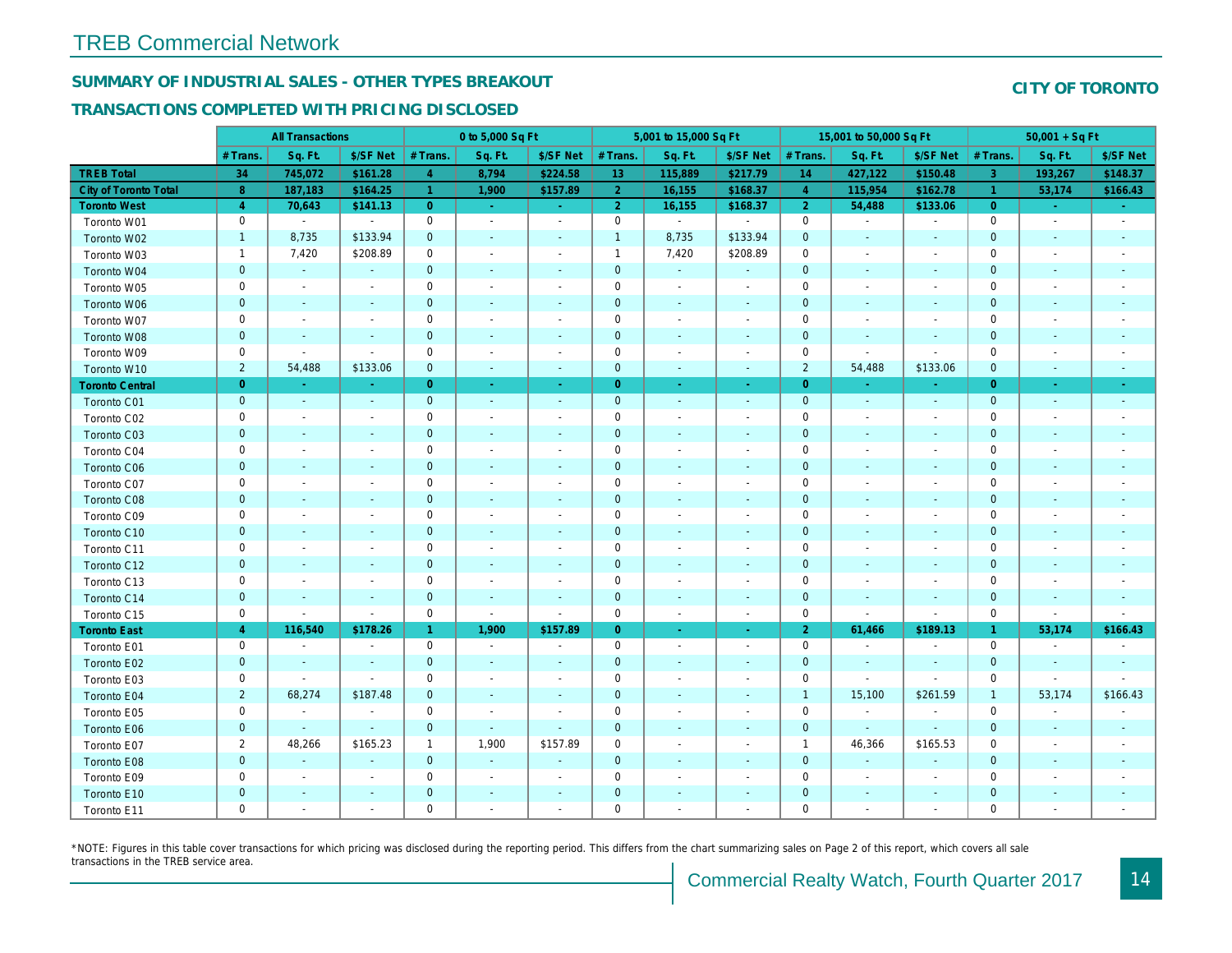## SUMMARY OF COMMERCIAL/RETAIL SALES

### TRANSACTIONS COMPLETED WITH PRICING DISCLOSED

|                        |                | <b>All Transactions</b> |                |                 | 0 to 1,000 Sq Ft |                |                | 1,001 to 2,500 Sq Ft |                          |                 | 2,001 to 5,000 Sq Ft     |                |
|------------------------|----------------|-------------------------|----------------|-----------------|------------------|----------------|----------------|----------------------|--------------------------|-----------------|--------------------------|----------------|
|                        | # Trans.       | Sq. Ft.                 | \$/SF Net      | # Trans.        | Sq. Ft.          | \$/SF Net      | # Trans.       | Sq. Ft.              | \$/SF Net                | # Trans.        | Sq. Ft.                  | \$/SF Ne       |
| <b>TREB Total</b>      | 86             | 532,414                 | \$199.17       | 31              | 17,059           | \$543.39       | 28             | 43,213               | \$496.91                 | 13 <sup>°</sup> | 41,249                   | \$418.80       |
| <b>Halton Region</b>   | 5 <sup>5</sup> | 8,507                   | \$368.52       | 2 <sup>1</sup>  | 1,347            | \$515.96       | 2 <sup>1</sup> | 3,160                | \$439.87                 | $\mathbf{1}$    | 4,000                    | \$262.50       |
| Burlington             | $\overline{2}$ | 1,684                   | \$495.84       | 1               | 537              | \$474.86       | 1              | 1,147                | \$505.67                 | $\mathbf{0}$    | $\omega$                 | $\blacksquare$ |
| <b>Halton Hills</b>    | $\mathbf{1}$   | 4,000                   | \$262.50       | $\Omega$        | $\sim$           |                | $\mathbf 0$    | $\blacksquare$       | $\blacksquare$           | $\overline{1}$  | 4,000                    | \$262.50       |
| Milton                 | $\mathbf{0}$   | $\omega$                | $\blacksquare$ | $\mathbf{0}$    | $\omega$         | $\sim$         | $\pmb{0}$      | ä,                   | $\blacksquare$           | $\mathbf 0$     | $\omega$                 | $\blacksquare$ |
| Oakville               | $\overline{2}$ | 2,823                   | \$442.79       | $\mathbf{1}$    | 810              | \$543.21       | $\mathbf{1}$   | 2,013                | \$402.38                 | $\mathbf 0$     | $\overline{\phantom{a}}$ | $\blacksquare$ |
| Peel Region            | $\overline{7}$ | 30,992                  | \$293.17       | $\mathbf{1}$    | 800              | \$538.75       | $\mathbf{1}$   | 1,180                | \$381.36                 | 3               | 10,294                   | \$532.83       |
| <b>Brampton</b>        | $\mathbf{1}$   | 1,180                   | \$381.36       | $\mathbf 0$     | $\mathbf{r}$     | $\sim$         | $\mathbf{1}$   | 1,180                | \$381.36                 | $\mathbf 0$     | $\blacksquare$           | $\sim$         |
| Caledon                | $\overline{2}$ | 18,718                  | \$145.31       | $\mathbf{0}$    | $\sim$           | $\sim$         | $\mathbf 0$    | $\blacksquare$       | $\blacksquare$           | $\mathbf 0$     | $\mathbf{r}$             | $\sim$         |
| Mississauga            | $\overline{4}$ | 11,094                  | \$533.26       | $\mathbf{1}$    | 800              | \$538.75       | $\mathbf 0$    | $\blacksquare$       | $\blacksquare$           | 3               | 10,294                   | \$532.83       |
| <b>Toronto</b>         | 37             | 108,909                 | \$420.58       | 11 <sub>1</sub> | 7,537            | \$395.05       | 15             | 23,925               | \$534.71                 | 6               | 17,745                   | \$478.1        |
| <b>Toronto West</b>    | 8              | 11,636                  | \$340.15       | 3               | 2,536            | \$365.14       | 4              | 5,900                | \$302.03                 | $\mathbf{1}$    | 3,200                    | \$390.63       |
| <b>Toronto Central</b> | 8              | 25,199                  | \$503.47       | $\mathbf{1}$    | 315              | \$184.13       | $\overline{2}$ | 3,514                | \$482.36                 | $\overline{4}$  | 11,670                   | \$555.6'       |
| <b>Toronto East</b>    | 21             | 72,074                  | \$404.58       | $\overline{7}$  | 4,686            | \$425.42       | 9              | 14,511               | \$642.00                 | $\mathbf{1}$    | 2,875                    | \$260.87       |
| <b>York Region</b>     | 30             | 345,059                 | \$118.01       | 16              | 6,525            | \$737.22       | 10             | 14,948               | \$457.59                 | $\mathbf{1}$    | 2,900                    | \$222.76       |
| Aurora                 | $\mathbf 0$    | $\blacksquare$          | $\blacksquare$ | $\mathbf 0$     | $\sim$           | $\sim$         | 0              | $\blacksquare$       | $\blacksquare$           | $\mathbf 0$     | $\blacksquare$           | $\sim$         |
| E. Gwillimbury         | $\mathbf{0}$   | $\sim$                  | $\sim$         | $\mathbf{0}$    | ÷.               | $\sim$         | $\mathbf 0$    | $\blacksquare$       | $\blacksquare$           | $\mathbf{0}$    | $\blacksquare$           | $\blacksquare$ |
| Georgina               | $\mathbf{1}$   | 218,236                 | \$4.19         | $\mathbf 0$     | $\sim$           | $\sim$         | $\pmb{0}$      | $\blacksquare$       | $\blacksquare$           | $\mathbf 0$     | $\sim$                   | $\blacksquare$ |
| King                   | $\mathbf{0}$   | $\sim$                  | $\blacksquare$ | $\mathbf{0}$    | $\sim$           | $\sim$         | $\mathbf 0$    | $\blacksquare$       | $\blacksquare$           | $\mathbf{0}$    | $\blacksquare$           | $\sim$         |
| Markham                | 15             | 13,301                  | \$407.03       | 12              | 4,675            | \$593.65       | $\overline{2}$ | 2,965                | \$380.78                 | $\mathbf 0$     | $\blacksquare$           | $\blacksquare$ |
| Newmarket              | $\mathbf{1}$   | 1,077                   | \$454.97       | $\overline{0}$  | $\omega$         | $\sim$         | $\mathbf{1}$   | 1,077                | \$454.97                 | $\mathbf{0}$    | ÷.                       | $\sim$         |
| Richmond Hill          | 3              | 4,884                   | \$683.87       | 0               | $\sim$           |                | 3              | 4,884                | \$683.87                 | $\mathbf 0$     | $\blacksquare$           | $\blacksquare$ |
| Vaughan                | 10             | 107,561                 | \$284.14       | $\overline{4}$  | 1,850            | \$1,100.00     | $\overline{4}$ | 6,022                | \$312.35                 | $\overline{1}$  | 2,900                    | \$222.76       |
| Whitchurch-Stouffville | $\mathbf 0$    | $\blacksquare$          | $\blacksquare$ | $\mathbf 0$     | $\blacksquare$   |                | $\mathbf 0$    | $\blacksquare$       | $\sim$                   | $\mathbf 0$     | $\blacksquare$           | $\blacksquare$ |
| Durham Region          | 5              | 22,387                  | \$136.06       | $\mathbf{1}$    | 850              | \$418.82       | $\overline{0}$ | $\frac{1}{\sqrt{2}}$ | ÷                        | $\overline{2}$  | 6,310                    | \$255.15       |
| Ajax                   | $\mathbf 0$    | $\blacksquare$          | $\blacksquare$ | $\mathbf 0$     | $\sim$           |                | $\pmb{0}$      | $\blacksquare$       | $\blacksquare$           | $\mathbf 0$     | $\blacksquare$           | $\blacksquare$ |
| <b>Brock</b>           | $\mathbf{0}$   | $\omega$                | $\Delta$       | $\mathbf{0}$    | $\sim$           |                | $\mathbf 0$    | $\blacksquare$       | $\blacksquare$           | $\mathbf{0}$    | $\blacksquare$           | $\blacksquare$ |
| Clarington             | $\mathbf{1}$   | 850                     | \$418.82       | $\mathbf{1}$    | 850              | \$418.82       | $\pmb{0}$      | $\overline{a}$       | $\blacksquare$           | $\mathbf 0$     | $\overline{a}$           | $\blacksquare$ |
| Oshawa                 | $\overline{2}$ | 15,227                  | \$70.93        | $\mathbf{0}$    | $\sim$           | $\blacksquare$ | $\mathbf 0$    | $\blacksquare$       | $\blacksquare$           | $\mathbf{0}$    | $\blacksquare$           | $\blacksquare$ |
| Pickering              | $\mathbf 0$    | $\blacksquare$          | $\blacksquare$ | $\mathbf 0$     | $\sim$           |                | $\pmb{0}$      | $\blacksquare$       | $\blacksquare$           | $\mathbf 0$     | $\blacksquare$           | $\blacksquare$ |
| Scugog                 | $\mathbf{0}$   | $\sim$                  | $\blacksquare$ | $\mathbf{0}$    | $\sim$           | $\sim$         | $\mathbf 0$    | $\omega$             | $\omega$                 | $\mathbf{0}$    | $\omega$                 | $\blacksquare$ |
| Uxbridge               | $\mathbf 0$    | $\blacksquare$          | $\blacksquare$ | $\mathbf 0$     | $\blacksquare$   | $\sim$         | $\mathbf 0$    | $\blacksquare$       | $\overline{\phantom{a}}$ | $\mathbf 0$     | $\blacksquare$           | $\blacksquare$ |
| Whitby                 | $\overline{2}$ | 6,310                   | \$255.15       | $\mathbf{0}$    | $\sim$           | $\sim$         | $\mathbf 0$    | $\blacksquare$       | $\blacksquare$           | $\overline{2}$  | 6,310                    | \$255.15       |
| <b>Dufferin County</b> | $\overline{0}$ | ÷.                      | $\sim$         | $\overline{0}$  | a.               | $\sim$         | $\overline{0}$ | $\omega$             | ×.                       | $\overline{0}$  | ×.                       | $\sim$         |
| Orangeville            | $\mathbf{0}$   | $\omega$                | $\omega$       | $\mathbf{0}$    | $\omega$         | $\omega$       | $\mathbf{0}$   | $\omega$             | $\omega$                 | $\mathbf{0}$    | $\omega$                 | $\sim$         |
| <b>Simcoe County</b>   | $\overline{2}$ | 16,560                  | \$256.58       | $\overline{0}$  | $\omega$         | $\omega$       | $\overline{0}$ | ä,                   | $\omega$                 | $\overline{0}$  | $\omega$                 | $\sim$         |
| Adjala-Tosorontio      | $\mathbf{0}$   | $\Delta$                | $\sim$         | $\mathbf{0}$    | $\sim$           | $\sim$         | $\mathbf 0$    | $\Delta$             | $\blacksquare$           | $\mathbf{0}$    | $\mathbf{r}$             | $\sim$         |
| <b>Bradford West</b>   | $\mathbf 0$    | $\blacksquare$          | $\omega$       | $\mathbf 0$     | $\sim$           | $\sim$         | $\pmb{0}$      | $\blacksquare$       | $\blacksquare$           | $\mathbf 0$     | $\overline{a}$           | $\blacksquare$ |
| Essa                   | $\mathbf{0}$   | $\sim$                  | $\blacksquare$ | $\overline{0}$  |                  |                | $\mathbf 0$    | $\blacksquare$       | $\blacksquare$           | $\mathbf 0$     | $\blacksquare$           |                |
| Innisfil               | $\mathbf{1}$   | 6,040                   | \$206.95       | $\Omega$        | $\sim$           | $\blacksquare$ | $\mathbf 0$    | $\blacksquare$       | $\blacksquare$           | $\mathbf 0$     | $\blacksquare$           | $\blacksquare$ |
| <b>New Tecumseth</b>   | $\overline{1}$ | 10,520                  | \$285.08       | $\Omega$        |                  |                | $\Omega$       |                      |                          | $\Omega$        |                          |                |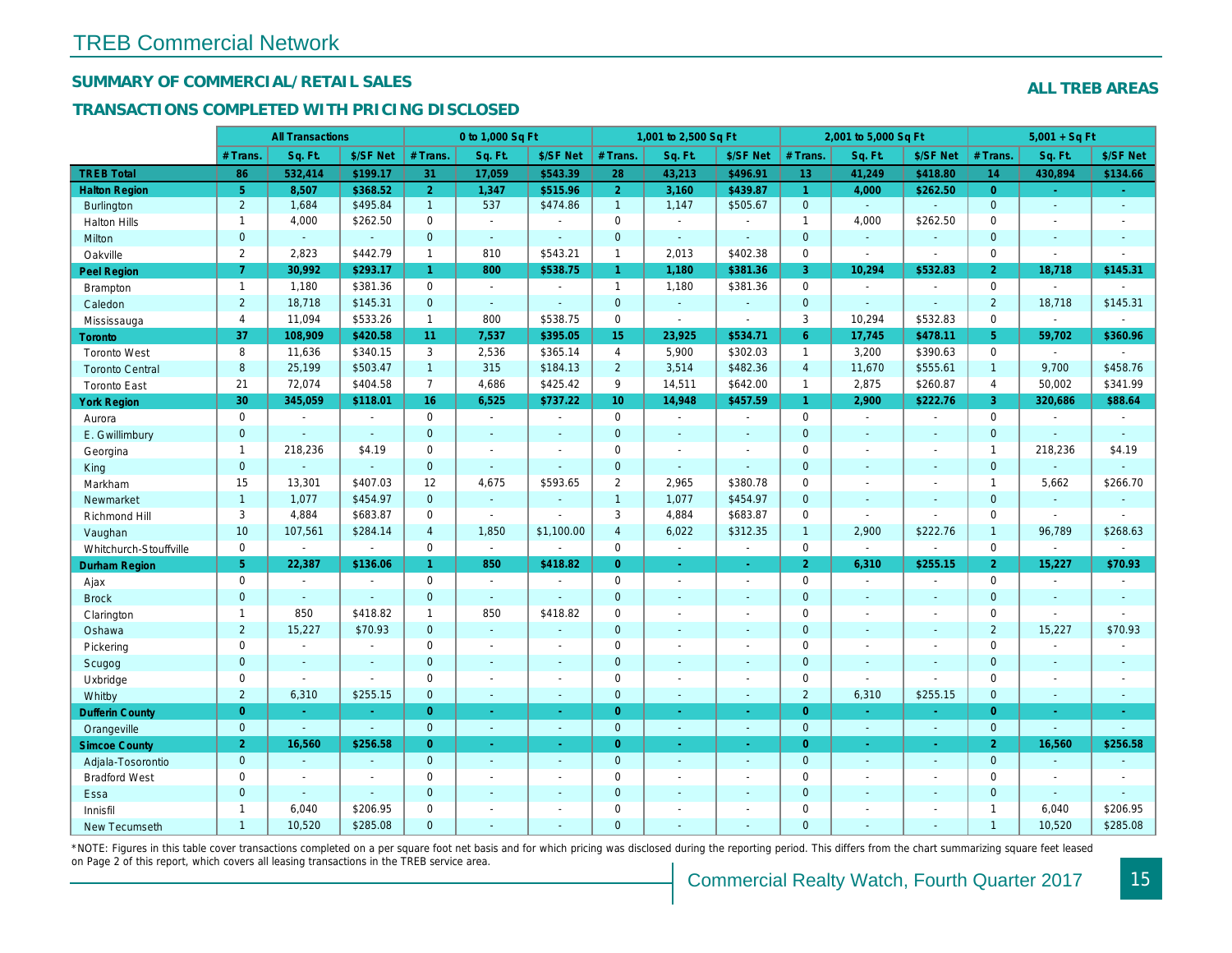#### SUMMARY OF COMMERCIAL/RETAIL SALES - CONDOMINIUM BREAKOUT

#### TRANSACTIONS COMPLETED WITH PRICING DISCLOSED

|                        |                     | <b>All Transactions</b> |                       |                | 0 to 1,000 Sq Ft |                          |                | 1,001 to 2,500 Sq Ft |                          |                | 2,001 to 5,000 Sq Ft |                          |
|------------------------|---------------------|-------------------------|-----------------------|----------------|------------------|--------------------------|----------------|----------------------|--------------------------|----------------|----------------------|--------------------------|
|                        | # Trans.            | Sq. Ft.                 | \$/SF Net             | # Trans.       | Sq. Ft.          | \$/SF Net                | # Trans.       | Sq. Ft.              | \$/SF Net                | # Trans.       | Sq. Ft.              | \$/SF Ne                 |
| <b>TREB Total</b>      | 24                  | 28,036                  | \$485.82              | 11             | 5,317            | \$834.78                 | 12             | 19,844               | \$424.91                 | ◆              | 2,875                | \$260.87                 |
| <b>Halton Region</b>   | $\overline{3}$      | 3,360                   | \$447.92              | 2 <sup>1</sup> | 1,347            | \$515.96                 | $\mathbf{1}$   | 2,013                | \$402.38                 | $\overline{0}$ | $\omega$             | $\sim$                   |
| Burlington             | $\overline{1}$      | 537                     | \$474.86              | $\mathbf{1}$   | 537              | \$474.86                 | $\mathbf{0}$   | $\omega$             | $\omega$                 | $\mathbf 0$    | $\omega$             | $\sim$                   |
| <b>Halton Hills</b>    | $\mathbf 0$         | $\blacksquare$          | $\blacksquare$        | $\mathbf 0$    | $\sim$           |                          | $\mathbf 0$    | $\blacksquare$       | $\blacksquare$           | $\mathbf 0$    | L.                   | $\blacksquare$           |
| Milton                 | $\mathbf{0}$        | $\blacksquare$          | $\sim$                | $\mathbf 0$    | $\omega$         | $\blacksquare$           | $\pmb{0}$      | ä,                   | $\blacksquare$           | $\mathbf 0$    | $\blacksquare$       | $\sim$                   |
| Oakville               | $\overline{2}$      | 2,823                   | \$442.79              | $\mathbf{1}$   | 810              | \$543.21                 | $\mathbf{1}$   | 2,013                | \$402.38                 | $\mathbf 0$    | $\blacksquare$       | $\sim$                   |
| Peel Region            | $\overline{0}$      | $\sim$                  | $\sim$                | $\overline{0}$ | $\sim$           | $\sim$                   | $\overline{0}$ | $\sim$               | $\blacksquare$           | $\overline{0}$ | $\blacksquare$       | $\sim$                   |
| Brampton               | $\mathsf 0$         | $\blacksquare$          | $\blacksquare$        | $\mathbf 0$    | $\mathbf{r}$     | $\overline{\phantom{a}}$ | $\mathbf 0$    | $\blacksquare$       | $\blacksquare$           | $\mathbf 0$    | $\sim$               | $\blacksquare$           |
| Caledon                | $\mathbf{0}$        | $\sim$                  | $\sim$                | $\mathbf{0}$   | $\sim$           | $\sim$                   | $\pmb{0}$      | $\blacksquare$       | $\blacksquare$           | $\mathbf 0$    | $\blacksquare$       | $\sim$                   |
| Mississauga            | $\mathbf 0$         | $\blacksquare$          | $\sim$                | $\mathbf 0$    | $\mathbf{r}$     | $\sim$                   | $\pmb{0}$      | $\blacksquare$       | $\sim$                   | $\mathbf 0$    | $\sim$               | $\blacksquare$           |
| <b>Toronto</b>         | 10 <sup>°</sup>     | 14,344                  | \$341.92              | 3              | 1,669            | \$424.51                 | 6 <sup>°</sup> | 9,800                | \$351.63                 | $\mathbf{1}$   | 2,875                | \$260.87                 |
| <b>Toronto West</b>    | $\mathbf{1}$        | 975                     | \$467.69              | $\mathbf{1}$   | 975              | \$467.69                 | 0              | $\blacksquare$       | $\sim$                   | $\mathbf 0$    | $\blacksquare$       | $\blacksquare$           |
| <b>Toronto Central</b> | $\mathbf{0}$        | $\omega$                | $\sim$                | $\mathbf{0}$   | $\omega$         |                          | $\pmb{0}$      | $\blacksquare$       | $\sim$                   | $\mathbf 0$    | $\mathbf{r}$         | $\omega$                 |
| <b>Toronto East</b>    | 9                   | 13,369                  | \$332.75              | 2              | 694              | \$363.83                 | 6              | 9,800                | \$351.63                 | $\mathbf{1}$   | 2,875                | \$260.87                 |
| <b>York Region</b>     | 11                  | 10,332                  | \$697.93              | 6 <sup>°</sup> | 2,301            | \$1,318.99               | 5 <sup>5</sup> | 8,031                | \$519.99                 | $\overline{0}$ | $\omega$             | $\blacksquare$           |
| Aurora                 | $\mathbf 0$         | $\sim$                  | $\blacksquare$        | $\mathbf 0$    | $\sim$           | $\blacksquare$           | 0              | $\sim$               | $\blacksquare$           | $\mathbf 0$    | $\blacksquare$       | $\sim$                   |
| E. Gwillimbury         | $\mathbf{0}$        | $\sim$                  | $\sim$                | $\mathbf{0}$   | $\sim$           | $\overline{a}$           | $\mathbf 0$    | $\blacksquare$       | $\blacksquare$           | $\mathbf{0}$   | $\blacksquare$       | $\sim$                   |
| Georgina               | $\mathbf 0$         | $\blacksquare$          | $\blacksquare$        | $\mathbf 0$    | $\blacksquare$   | $\sim$                   | $\pmb{0}$      | $\blacksquare$       | $\blacksquare$           | $\mathbf 0$    | $\sim$               | $\blacksquare$           |
| King                   | $\mathbf{0}$        | $\sim$                  | $\blacksquare$        | $\mathbf{0}$   | $\sim$           |                          | $\mathbf 0$    | $\blacksquare$       | $\blacksquare$           | $\mathbf 0$    | $\blacksquare$       | $\sim$                   |
| Markham                | 3                   | 2,016                   | \$733.63              | 2              | 451              | \$2,217.29               | $\mathbf{1}$   | 1,565                | \$306.07                 | $\mathbf 0$    | $\blacksquare$       | $\blacksquare$           |
| Newmarket              | $\overline{0}$      | $\sim$                  | $\blacksquare$        | $\mathbf{0}$   | $\omega$         | $\sim$                   | $\mathbf{0}$   | ä,                   | $\blacksquare$           | $\mathbf{0}$   | ÷.                   | $\sim$                   |
| Richmond Hill          | $\overline{2}$      | 3,344                   | \$759.57              | 0              | $\sim$           | $\overline{\phantom{a}}$ | $\overline{2}$ | 3,344                | \$759.57                 | $\mathbf 0$    | $\sim$               | $\blacksquare$           |
| Vaughan                | $6\phantom{a}$      | 4,972                   | \$642.00              | $\overline{4}$ | 1,850            | \$1,100.00               | $\overline{2}$ | 3,122                | \$370.60                 | $\mathbf 0$    | $\sim$               | $\sim$                   |
| Whitchurch-Stouffville | $\mathbf 0$         | $\blacksquare$          | $\blacksquare$        | $\mathbf 0$    | $\mathbf{r}$     | $\blacksquare$           | $\pmb{0}$      | $\blacksquare$       | $\sim$                   | $\mathbf 0$    | $\blacksquare$       | $\sim$                   |
| Durham Region          | $\overline{0}$      | $\sim$                  | $\sim$                | $\overline{0}$ | $\sim$           | $\sim$                   | $\overline{0}$ | $\frac{1}{\sqrt{2}}$ | ÷                        | $\overline{0}$ | $\blacksquare$       | $\bullet$                |
| Ajax                   | $\mathbf 0$         | $\blacksquare$          | $\blacksquare$        | $\mathbf 0$    | $\sim$           | $\sim$                   | $\pmb{0}$      | $\blacksquare$       | $\blacksquare$           | $\mathbf 0$    | $\blacksquare$       | $\sim$                   |
| <b>Brock</b>           | $\mathbf{0}$        | $\sim$                  | $\blacksquare$        | $\mathbf{0}$   | $\Delta$         | $\sim$                   | $\mathbf 0$    | $\omega$             | $\blacksquare$           | $\mathbf 0$    | $\omega$             | $\sim$                   |
| Clarington             | $\mathsf{O}\xspace$ | $\tilde{\phantom{a}}$   | $\tilde{\phantom{a}}$ | $\mathbf 0$    | $\blacksquare$   | $\blacksquare$           | $\pmb{0}$      | $\overline{a}$       | $\overline{a}$           | $\mathbf 0$    | ÷,                   | $\overline{\phantom{a}}$ |
| Oshawa                 | $\mathbf{0}$        | $\blacksquare$          | $\blacksquare$        | $\mathbf{0}$   | $\omega$         | $\blacksquare$           | $\mathbf 0$    | $\blacksquare$       | $\blacksquare$           | $\mathbf{0}$   | $\blacksquare$       | $\blacksquare$           |
| Pickering              | $\mathbf 0$         | $\blacksquare$          | $\blacksquare$        | $\mathbf 0$    | $\sim$           | $\sim$                   | $\pmb{0}$      | $\blacksquare$       | $\blacksquare$           | $\mathbf 0$    | L.                   | $\blacksquare$           |
| Scugog                 | $\mathbf{0}$        | $\sim$                  | $\blacksquare$        | $\mathbf{0}$   | $\sim$           | $\sim$                   | $\mathbf 0$    | $\omega$             | $\blacksquare$           | $\mathbf{0}$   | $\omega$             | $\blacksquare$           |
| Uxbridge               | $\mathbf 0$         | $\blacksquare$          | $\blacksquare$        | 0              | $\sim$           | $\sim$                   | $\mathbf 0$    | $\blacksquare$       | $\overline{\phantom{a}}$ | $\mathbf 0$    | $\overline{a}$       | $\blacksquare$           |
| Whitby                 | $\mathbf{0}$        | $\sim$                  | $\sim$                | $\mathbf{0}$   | $\sim$           | $\sim$                   | $\mathbf 0$    | $\blacksquare$       | $\blacksquare$           | $\mathbf{0}$   | $\blacksquare$       | $\sim$                   |
| <b>Dufferin County</b> | $\overline{0}$      | $\sim$                  | $\sim$                | $\overline{0}$ | a.               | $\sim$                   | $\overline{0}$ | $\blacksquare$       | ×.                       | $\overline{0}$ | ×.                   | $\sim$                   |
| Orangeville            | $\mathbf{0}$        | $\omega$                | $\omega$              | $\mathbf 0$    | $\omega$         | $\omega$                 | $\mathbf{0}$   | $\omega$             | $\omega$                 | $\mathbf 0$    | $\omega$             | $\omega_{\rm c}$         |
| <b>Simcoe County</b>   | $\overline{0}$      | $\sim$                  | $\omega$              | $\overline{0}$ | $\omega$         | $\omega$                 | $\overline{0}$ | Ξ                    | $\omega$                 | $\overline{0}$ | $\blacksquare$       | $\sigma_{\rm c}$         |
| Adjala-Tosorontio      | $\mathbf{0}$        | $\sim$                  | $\Delta$              | $\mathbf{0}$   | $\sim$           | $\sim$                   | $\mathbf 0$    | $\Delta$             | $\blacksquare$           | $\mathbf 0$    | $\omega$             | $\sim$                   |
| <b>Bradford West</b>   | $\mathsf{O}\xspace$ | $\blacksquare$          | $\omega$              | $\mathbf 0$    | $\blacksquare$   | $\blacksquare$           | $\pmb{0}$      | $\blacksquare$       | $\blacksquare$           | $\mathbf 0$    | $\overline{a}$       | $\blacksquare$           |
| Essa                   | $\mathbf{0}$        | $\sim$                  | $\blacksquare$        | $\mathbf{0}$   |                  | $\sim$                   | $\pmb{0}$      | $\blacksquare$       | $\blacksquare$           | $\mathbf 0$    | $\blacksquare$       |                          |
| Innisfil               | $\mathbf 0$         | $\blacksquare$          | $\blacksquare$        | $\mathbf 0$    | $\blacksquare$   | $\blacksquare$           | $\mathbf 0$    | $\blacksquare$       | $\blacksquare$           | $\mathbf 0$    | $\blacksquare$       | $\blacksquare$           |
| <b>New Tecumseth</b>   | $\Omega$            |                         |                       | $\Omega$       |                  |                          | $\Omega$       |                      |                          | $\overline{0}$ |                      |                          |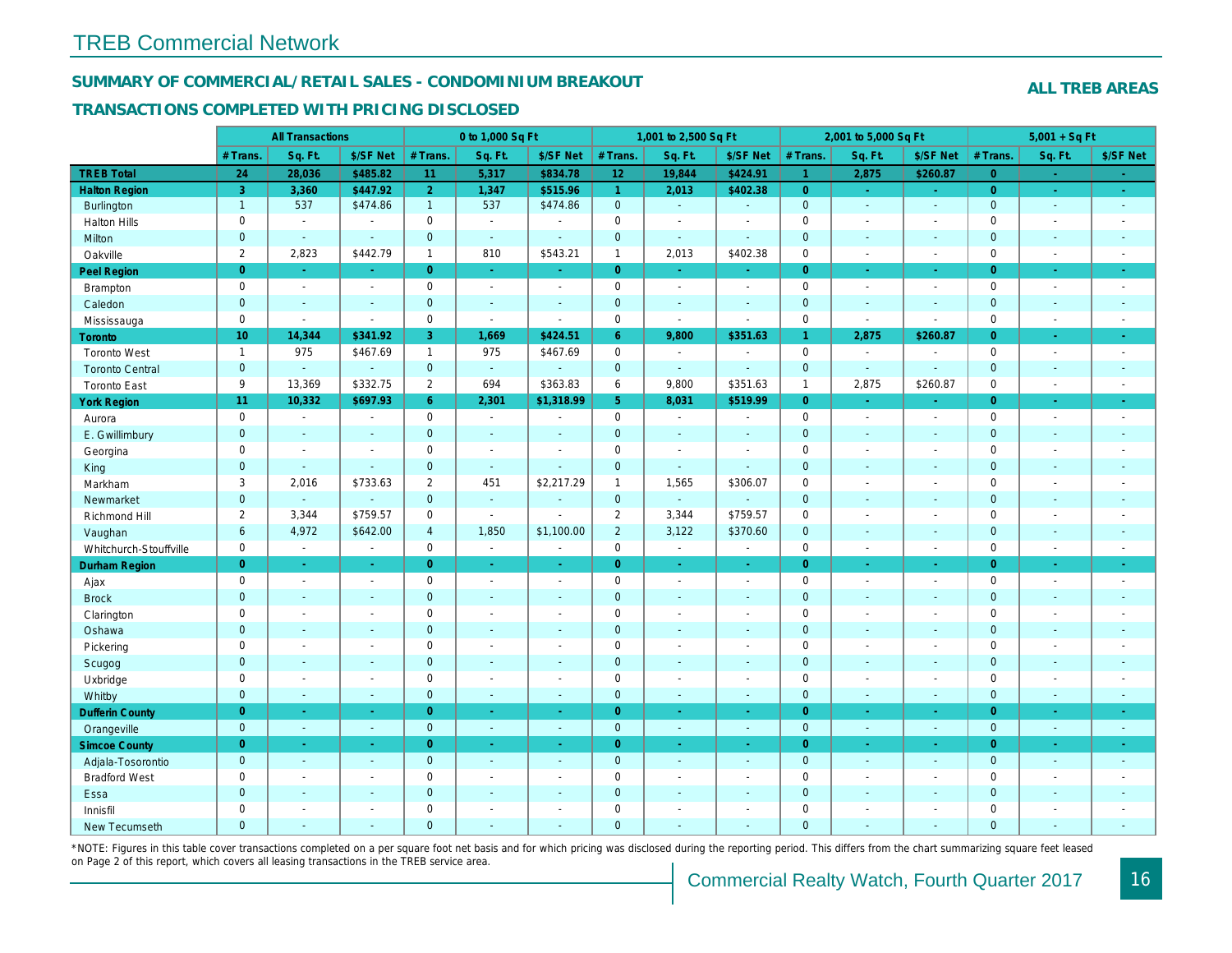#### SUMMARY OF COMMERCIAL/RETAIL SALES - OTHER TYPES BREAKOUT

#### TRANSACTIONS COMPLETED WITH PRICING DISCLOSED

|                        |                | <b>All Transactions</b>  |                          |                       | 0 to 1,000 Sq Ft |                          |                     | 1,001 to 2,500 Sq Ft |                          |                      | 2,001 to 5,000 Sq Ft |                      |
|------------------------|----------------|--------------------------|--------------------------|-----------------------|------------------|--------------------------|---------------------|----------------------|--------------------------|----------------------|----------------------|----------------------|
|                        | # Trans.       | Sq. Ft.                  | \$/SF Net                | # Trans.              | Sq. Ft.          | \$/SF Net                | # Trans.            | Sq. Ft.              | \$/SF Net                | # Trans.             | Sq. Ft.              | \$/SF Ne             |
| <b>TREB Total</b>      | 62             | 504,378                  | \$183.24                 | 20                    | 11,742           | \$411.45                 | 16                  | 23,369               | \$558.05                 | 12 <sub>2</sub>      | 38,374               | \$430.63             |
| <b>Halton Region</b>   | $\overline{2}$ | 5,147                    | \$316.69                 | $\overline{0}$        | $\sim$           | ÷.                       | $\overline{1}$      | 1,147                | \$505.67                 | $\blacktriangleleft$ | 4,000                | \$262.50             |
| <b>Burlington</b>      | $\mathbf{1}$   | 1,147                    | \$505.67                 | $\overline{0}$        | $\omega$         | $\blacksquare$           | $\mathbf{1}$        | 1,147                | \$505.67                 | $\mathbf{0}$         | $\omega$             | $\omega$             |
| <b>Halton Hills</b>    | $\mathbf{1}$   | 4,000                    | \$262.50                 | $\mathbf 0$           | $\sim$           | $\overline{a}$           | $\mathsf 0$         | $\blacksquare$       | ä,                       | $\mathbf{1}$         | 4,000                | \$262.50             |
| Milton                 | $\mathbf{0}$   | $\omega$                 | $\omega$                 | $\overline{0}$        | $\omega$         | $\blacksquare$           | $\pmb{0}$           | $\omega$             | ä,                       | $\mathbf{0}$         | $\omega$             | $\blacksquare$       |
| Oakville               | 0              | $\blacksquare$           | $\sim$                   | $\mathbf 0$           | $\mathbf{r}$     | $\sim$                   | $\mathbf 0$         | $\sim$               | $\overline{\phantom{a}}$ | $\mathbf 0$          | $\sim$               | $\blacksquare$       |
| <b>Peel Region</b>     | $\mathbf{7}$   | 30,992                   | \$293.17                 | $\mathbf{1}$          | 800              | \$538.75                 | $\mathbf{1}$        | 1,180                | \$381.36                 | 3                    | 10,294               | \$532.83             |
| <b>Brampton</b>        | $\mathbf{1}$   | 1,180                    | \$381.36                 | $\mathbf 0$           | $\sim$           | $\overline{\phantom{a}}$ | $\mathbf{1}$        | 1,180                | \$381.36                 | $\mathbf 0$          | $\sim$               | $\blacksquare$       |
| Caledon                | $2^{\circ}$    | 18,718                   | \$145.31                 | $\mathbf{0}$          | $\omega$         | $\blacksquare$           | $\mathbf{0}$        | $\omega_{\rm c}$     | $\omega$                 | $\mathbf{0}$         | $\Delta$             | $\blacksquare$       |
| Mississauga            | $\overline{4}$ | 11,094                   | \$533.26                 | $\mathbf{1}$          | 800              | \$538.75                 | $\mathsf{O}$        | $\blacksquare$       | $\blacksquare$           | 3                    | 10,294               | \$532.83             |
| Toronto                | 27             | 94,565                   | \$432.51                 | 8                     | 5,868            | \$386.67                 | 9 <sup>°</sup>      | 14,125               | \$661.73                 | $5^{\circ}$          | 14,870               | \$520.1              |
| <b>Toronto West</b>    | $\overline{7}$ | 10,661                   | \$328.49                 | $\mathbf{2}^{\prime}$ | 1,561            | \$301.09                 | $\overline{4}$      | 5,900                | \$302.03                 | $\mathbf{1}$         | 3,200                | \$390.63             |
| <b>Toronto Central</b> | 8              | 25,199                   | \$503.47                 | $\mathbf{1}$          | 315              | \$184.13                 | $\overline{2}$      | 3,514                | \$482.36                 | $\overline{4}$       | 11,670               | \$555.61             |
| <b>Toronto East</b>    | 12             | 58,705                   | \$420.94                 | 5                     | 3,992            | \$436.12                 | 3                   | 4,711                | \$1,246.02               | $\mathbf 0$          | $\blacksquare$       | $\blacksquare$       |
| <b>York Region</b>     | 19             | 334,727                  | \$100.11                 | 10 <sup>°</sup>       | 4,224            | \$420.27                 | 5 <sup>5</sup>      | 6,917                | \$385.14                 | $\mathbf{1}$         | 2,900                | \$222.76             |
| Aurora                 | 0              | $\sim$                   | $\blacksquare$           | $\Omega$              | $\sim$           | $\sim$                   | $\mathsf{O}$        | $\blacksquare$       | $\sim$                   | $\Omega$             | $\blacksquare$       | $\sim$               |
| E. Gwillimbury         | $\mathbf{0}$   |                          | $\sim$                   | $\mathbf 0$           | $\sim$           | $\blacksquare$           | $\mathbf{0}$        | $\blacksquare$       | ä,                       | $\mathbf{0}$         | $\omega$             | $\blacksquare$       |
| Georgina               | $\mathbf{1}$   | 218,236                  | \$4.19                   | $\mathbf 0$           | $\blacksquare$   | $\sim$                   | $\mathbf 0$         | $\blacksquare$       | $\blacksquare$           | $\mathbf 0$          | $\blacksquare$       | $\blacksquare$       |
| King                   | $\mathbf{0}$   | $\sim$                   | $\sim$                   | $\mathbf 0$           | $\sim$           | $\blacksquare$           | $\mathbf 0$         | $\blacksquare$       | $\blacksquare$           | $\mathbf{0}$         | $\sim$               | $\blacksquare$       |
| Markham                | 12             | 11,285                   | \$348.69                 | 10                    | 4,224            | \$420.27                 | $\mathbf{1}$        | 1,400                | \$464.29                 | $\mathbf 0$          | $\blacksquare$       | $\blacksquare$       |
| Newmarket              | $\mathbf{1}$   | 1,077                    | \$454.97                 | $\mathbf 0$           | $\omega$         | $\sim$                   | $\mathbf{1}$        | 1,077                | \$454.97                 | $\mathbf{0}$         | $\omega$             | $\sim$               |
| Richmond Hill          | $\mathbf{1}$   | 1,540                    | \$519.48                 | $\mathbf 0$           | $\sim$           | $\overline{\phantom{a}}$ | $\mathbf{1}$        | 1,540                | \$519.48                 | $\mathbf 0$          | $\blacksquare$       | $\blacksquare$       |
| Vaughan                | $\overline{4}$ | 102,589                  | \$266.79                 | $\mathbf 0$           | $\omega$         | $\sim$                   | $\overline{2}$      | 2,900                | \$249.66                 | $\overline{1}$       | 2,900                | \$222.76             |
| Whitchurch-Stouffville | 0              | $\blacksquare$           | $\blacksquare$           | $\mathbf 0$           | $\blacksquare$   | $\sim$                   | $\mathbf 0$         | $\bullet$            | $\blacksquare$           | $\mathbf 0$          | $\sim$               | $\blacksquare$       |
| <b>Durham Region</b>   | 5 <sup>5</sup> | 22,387                   | \$136.06                 | $\blacktriangleleft$  | 850              | \$418.82                 | $\overline{0}$      | $\blacksquare$       | $\omega$                 | $\overline{2}$       | 6,310                | \$255.15             |
| Ajax                   | $\mathbf{0}$   | $\overline{\phantom{a}}$ | $\overline{\phantom{a}}$ | $\mathbf 0$           | $\blacksquare$   |                          | $\mathbf 0$         | $\blacksquare$       | $\blacksquare$           | $\mathbf 0$          | $\blacksquare$       | $\blacksquare$       |
| <b>Brock</b>           | $\overline{0}$ | $\omega$                 | $\omega$                 | $\mathbf{0}$          | $\sim$           | $\blacksquare$           | $\mathbf{0}$        | $\omega$             | $\blacksquare$           | $\mathbf{0}$         | $\omega$             | $\blacksquare$       |
| Clarington             | $\mathbf{1}$   | 850                      | \$418.82                 | $\mathbf{1}$          | 850              | \$418.82                 | $\mathbf 0$         | $\blacksquare$       | $\blacksquare$           | $\mathbf 0$          | $\blacksquare$       | $\blacksquare$       |
| Oshawa                 | $\overline{2}$ | 15,227                   | \$70.93                  | $\mathbf{0}$          | $\omega$         | $\overline{a}$           | $\mathbf{0}$        | $\blacksquare$       | $\blacksquare$           | $\mathbf{0}$         | $\sim$               | $\sim$               |
| Pickering              | 0              | $\sim$                   | $\overline{\phantom{a}}$ | 0                     | $\sim$           | $\blacksquare$           | $\mathsf{O}\xspace$ | ä,                   | $\blacksquare$           | $\mathbf 0$          | $\blacksquare$       | $\blacksquare$       |
| Scugog                 | $\mathbf{0}$   | $\sim$                   | $\sim$                   | $\mathbf 0$           | $\mathbf{r}$     | $\blacksquare$           | $\mathbf 0$         | $\blacksquare$       | $\blacksquare$           | $\mathbf 0$          | $\omega$             | $\blacksquare$       |
| Uxbridge               | 0              | $\blacksquare$           | $\blacksquare$           | 0                     | $\blacksquare$   | $\blacksquare$           | $\mathsf 0$         | $\blacksquare$       | $\blacksquare$           | $\mathbf 0$          | $\blacksquare$       | $\blacksquare$       |
| Whitby                 | $\overline{2}$ | 6,310                    | \$255.15                 | $\mathbf 0$           | $\blacksquare$   | $\blacksquare$           | $\mathbf 0$         | $\blacksquare$       | ä,                       | $\overline{2}$       | 6,310                | \$255.15             |
| <b>Dufferin County</b> | $\overline{0}$ | $\sim$                   | ÷.                       | $\overline{0}$        | $\omega$         | $\sim$                   | $\overline{0}$      | $\omega$             | $\omega$                 | $\overline{0}$       | $\sim$               | $\sim$               |
| Orangeville            | $\mathbf{0}$   | $\blacksquare$           | $\omega$                 | $\overline{0}$        | $\omega$         | $\sim$                   | $\overline{0}$      | $\omega$             | $\sim$                   | $\mathbf{0}$         | $\blacksquare$       | $\blacksquare$       |
| <b>Simcoe County</b>   | 2 <sup>1</sup> | 16,560                   | \$256.58                 | $\overline{0}$        | $\blacksquare$   | Ξ                        | $\overline{0}$      | $\omega$             | ÷.                       | $\overline{0}$       | $\omega$             | $\frac{1}{\sqrt{2}}$ |
| Adjala-Tosorontio      | $\mathbf{0}$   | $\mathbf{r}$             | $\sim$                   | $\mathbf{0}$          | $\mathbf{r}$     | $\sim$                   | $\mathbf 0$         | $\omega$             | $\blacksquare$           | $\mathbf 0$          | $\sim$               | $\sim$               |
| <b>Bradford West</b>   | 0              | $\overline{\phantom{a}}$ | $\overline{\phantom{a}}$ | $\mathbf 0$           | $\sim$           | $\overline{\phantom{a}}$ | $\mathbf 0$         | $\blacksquare$       | $\sim$                   | $\mathbf 0$          | $\blacksquare$       | $\sim$               |
| Essa                   | $\mathbf{0}$   | $\sim$                   | $\sim$                   | $\Omega$              | $\overline{a}$   | $\sim$                   | $\pmb{0}$           | ÷.                   | $\overline{a}$           | $\mathbf 0$          | $\overline{a}$       | $\blacksquare$       |
| Innisfil               | $\mathbf{1}$   | 6,040                    | \$206.95                 | $\mathbf 0$           | $\blacksquare$   | $\blacksquare$           | $\mathsf 0$         | $\blacksquare$       | $\blacksquare$           | $\mathbf 0$          | $\sim$               | $\blacksquare$       |
| <b>New Tecumseth</b>   | $\mathbf{1}$   | 10,520                   | \$285.08                 | $\Omega$              | $\overline{a}$   | ÷                        | $\mathbf{0}$        | ä,                   | ä,                       | $\Omega$             | $\omega$             | $\blacksquare$       |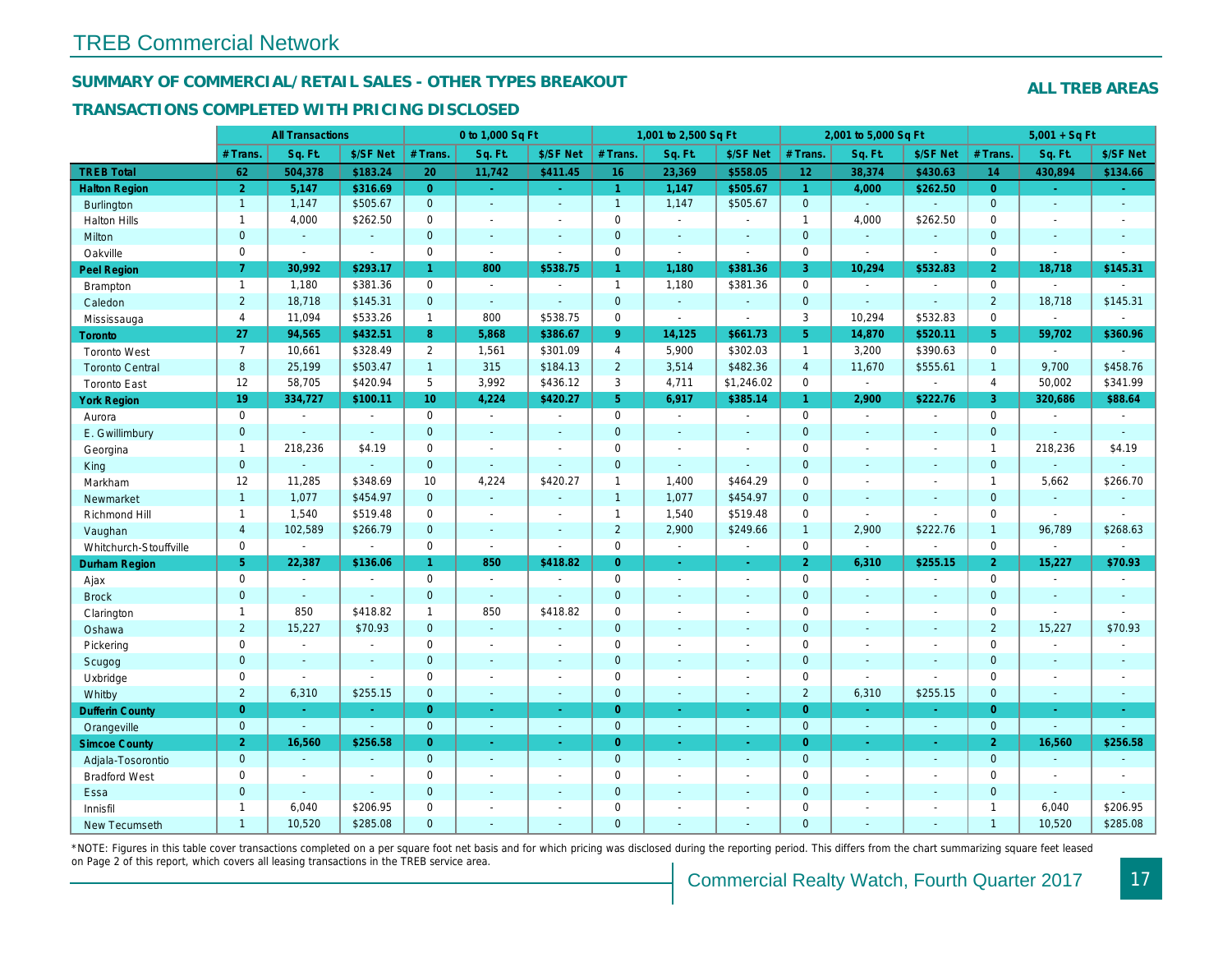## SUMMARY OF COMMERCIAL/RETAIL SALES

### TRANSACTIONS COMPLETED WITH PRICING DISCLOSED

|                        |                         | <b>All Transactions</b> |                          |                | 0 to 1,000 Sq Ft         |                          |                | 1,001 to 2,500 Sq Ft |                |                 | 2,001 to 5,000 Sq Ft     |                          |
|------------------------|-------------------------|-------------------------|--------------------------|----------------|--------------------------|--------------------------|----------------|----------------------|----------------|-----------------|--------------------------|--------------------------|
|                        | # Trans.                | Sq. Ft.                 | \$/SF Net                | # Trans.       | Sq. Ft.                  | \$/SF Net                | # Trans.       | Sq. Ft.              | \$/SF Net      | # Trans.        | Sq. Ft.                  | \$/SF Ne                 |
| <b>TREB Total</b>      | 86                      | 532,414                 | \$199.17                 | 31             | 17,059                   | \$543.39                 | 28             | 43,213               | \$496.91       | 13 <sup>°</sup> | 41,249                   | \$418.80                 |
| City of Toronto Total  | 37                      | 108,909                 | \$420.58                 | 11             | 7,537                    | \$395.05                 | 15             | 23,925               | \$534.71       | $6\phantom{1}$  | 17,745                   | \$478.1                  |
| <b>Toronto West</b>    | 8                       | 11,636                  | \$340.15                 | 3              | 2,536                    | \$365.14                 | $\overline{4}$ | 5,900                | \$302.03       | $\vert$ 1       | 3,200                    | \$390.63                 |
| Toronto W01            | 0                       | $\sim$                  | $\blacksquare$           | $\mathbf 0$    | $\sim$                   | $\blacksquare$           | $\mathbf 0$    | $\blacksquare$       | $\blacksquare$ | $\mathbf 0$     | $\blacksquare$           | $\blacksquare$           |
| Toronto W02            | $\mathbf{1}$            | 661                     | \$90.77                  | $\overline{1}$ | 661                      | \$90.77                  | $\mathbf 0$    | $\blacksquare$       | $\blacksquare$ | $\mathbf{0}$    | $\blacksquare$           | $\sim$                   |
| Toronto W03            | $\mathbf 0$             | $\sim$                  | $\blacksquare$           | $\mathbf 0$    | $\sim$                   | $\blacksquare$           | $\mathbf 0$    | $\blacksquare$       | $\blacksquare$ | $\mathbf 0$     | $\blacksquare$           | $\blacksquare$           |
| Toronto W04            | $\pmb{0}$               | $\sim$                  | $\sim$                   | $\mathbf 0$    | $\sim$                   | $\blacksquare$           | $\mathbf{0}$   | $\blacksquare$       | ä,             | $\mathbf{0}$    | $\blacksquare$           | $\blacksquare$           |
| Toronto W05            | 4                       | 5,550                   | \$362.16                 | $\mathbf{1}$   | 900                      | \$455.56                 | 3              | 4,650                | \$344.09       | 0               | $\blacksquare$           | $\blacksquare$           |
| Toronto W06            | $\mathbf{1}$            | 3,200                   | \$390.63                 | $\mathbf 0$    | $\sim$                   |                          | $\mathbf 0$    | $\blacksquare$       |                | $\overline{1}$  | 3,200                    | \$390.63                 |
| Toronto W07            | 0                       | $\blacksquare$          | $\blacksquare$           | $\mathbf 0$    | $\sim$                   | $\blacksquare$           | $\mathbf 0$    | $\blacksquare$       | $\blacksquare$ | $\mathbf 0$     | $\blacksquare$           | $\blacksquare$           |
| Toronto W08            | $\mathbf{1}$            | 975                     | \$467.69                 | $\mathbf{1}$   | 975                      | \$467.69                 | $\mathbf 0$    | $\blacksquare$       | $\blacksquare$ | $\mathbf 0$     | $\blacksquare$           | $\overline{\phantom{a}}$ |
| Toronto W09            | 0                       | $\blacksquare$          | $\blacksquare$           | 0              | $\sim$                   | $\blacksquare$           | $\mathbf 0$    | $\blacksquare$       | $\blacksquare$ | 0               | $\blacksquare$           | $\blacksquare$           |
| Toronto W10            | $\mathbf{1}$            | 1,250                   | \$145.60                 | $\mathbf 0$    | $\sim$                   | $\blacksquare$           | $\overline{1}$ | 1,250                | \$145.60       | $\mathbf 0$     | $\blacksquare$           | $\sim$                   |
| <b>Toronto Central</b> | 8                       | 25,199                  | \$503.47                 | $\mathbf{1}$   | 315                      | \$184.13                 | $\overline{2}$ | 3,514                | \$482.36       | $\overline{4}$  | 11,670                   | \$555.6'                 |
| Toronto C01            | $\overline{\mathbf{4}}$ | 15,746                  | \$559.38                 | $\mathbf{1}$   | 315                      | \$184.13                 | $\mathbf{0}$   | $\omega$             | $\blacksquare$ | $\overline{2}$  | 5,731                    | \$750.3'                 |
| Toronto C02            | 0                       | $\sim$                  | $\sim$                   | 0              | $\sim$                   | $\blacksquare$           | 0              | $\blacksquare$       | $\blacksquare$ | 0               | $\sim$                   | $\blacksquare$           |
| Toronto C03            | $\mathbf{1}$            | 3,404                   | \$171.86                 | $\mathbf 0$    | $\blacksquare$           | $\blacksquare$           | $\mathbf 0$    | $\blacksquare$       | $\sim$         | $\overline{1}$  | 3,404                    | \$171.86                 |
| Toronto C04            | $\mathbf 0$             | $\blacksquare$          | $\blacksquare$           | $\mathbf 0$    | $\blacksquare$           | $\overline{\phantom{a}}$ | $\mathbf 0$    | $\overline{a}$       | $\blacksquare$ | 0               | $\blacksquare$           | $\blacksquare$           |
| <b>Toronto C06</b>     | $\pmb{0}$               | $\sim$                  | $\sim$                   | $\mathbf 0$    | $\blacksquare$           | $\blacksquare$           | $\mathbf 0$    | $\blacksquare$       | $\blacksquare$ | $\mathbf 0$     | $\blacksquare$           | $\blacksquare$           |
| Toronto C07            | $\mathbf{1}$            | 1,700                   | \$70.59                  | $\pmb{0}$      | $\overline{a}$           | $\blacksquare$           | $\mathbf{1}$   | 1,700                | \$70.59        | $\mathbf{0}$    | $\blacksquare$           | $\blacksquare$           |
| Toronto C08            | $\mathbf{1}$            | 2,535                   | \$630.77                 | $\mathbf 0$    | $\blacksquare$           | $\blacksquare$           | $\mathbf{0}$   | $\blacksquare$       | $\blacksquare$ | $\mathbf{1}$    | 2,535                    | \$630.77                 |
| Toronto C09            | 0                       | $\blacksquare$          | $\overline{\phantom{a}}$ | $\mathbf 0$    | $\blacksquare$           | $\overline{\phantom{a}}$ | $\mathbf 0$    | $\blacksquare$       | $\overline{a}$ | $\mathbf 0$     | $\overline{\phantom{a}}$ | $\blacksquare$           |
| Toronto C10            | $\mathbf 0$             | $\sim$                  | $\sim$                   | $\mathbf 0$    | $\blacksquare$           | $\blacksquare$           | $\mathbf 0$    | $\sim$               | $\blacksquare$ | $\mathbf 0$     | $\sim$                   | $\sim$                   |
| Toronto C11            | $\mathbf{1}$            | 1,814                   | \$868.25                 | $\mathbf 0$    | $\tilde{\phantom{a}}$    | $\blacksquare$           | $\mathbf{1}$   | 1,814                | \$868.25       | $\mathbf 0$     | $\blacksquare$           | $\blacksquare$           |
| Toronto C12            | $\pmb{0}$               | $\omega$                | $\blacksquare$           | $\mathbf 0$    | $\blacksquare$           | $\blacksquare$           | $\mathbf{0}$   | $\omega$             | $\blacksquare$ | 0               | $\blacksquare$           | $\blacksquare$           |
| Toronto C13            | 0                       | $\blacksquare$          | $\blacksquare$           | $\pmb{0}$      | $\blacksquare$           | $\overline{\phantom{a}}$ | $\mathbf 0$    | $\blacksquare$       | $\blacksquare$ | 0               | $\blacksquare$           | $\overline{\phantom{a}}$ |
| Toronto C14            | $\mathbf 0$             | $\sim$                  | $\sim$                   | $\mathbf 0$    | $\sim$                   | $\blacksquare$           | $\mathbf 0$    | $\omega$             | $\sim$         | $\mathbf{0}$    | $\sim$                   | $\sim$                   |
| Toronto C15            | $\mathsf 0$             | $\blacksquare$          | $\blacksquare$           | $\pmb{0}$      | $\blacksquare$           | $\blacksquare$           | $\mathbf 0$    | $\blacksquare$       | $\blacksquare$ | $\mathbf 0$     | $\blacksquare$           | $\blacksquare$           |
| <b>Toronto East</b>    | 21                      | 72,074                  | \$404.58                 | $\mathbf{7}$   | 4,686                    | \$425.42                 | 9              | 14,511               | \$642.00       | $\mathbf{1}$    | 2,875                    | \$260.8                  |
| Toronto E01            | 4                       | 14,074                  | \$672.16                 | $\mathbf{0}$   | $\sim$                   | $\blacksquare$           | 3              | 5,268                | \$1,321.18     | $\mathbf 0$     | $\blacksquare$           | $\sim$                   |
| Toronto E02            | $\overline{2}$          | 3,052                   | \$333.55                 | $\mathbf{0}$   | $\omega$                 | $\blacksquare$           | $\overline{2}$ | 3,052                | \$333.55       | $\mathbf{0}$    | $\sim$                   | $\sim$                   |
| Toronto E03            | $\mathbf{1}$            | 12,000                  | \$304.17                 | $\mathbf 0$    | $\overline{\phantom{a}}$ | $\blacksquare$           | $\mathbf 0$    | $\blacksquare$       | $\blacksquare$ | 0               | $\blacksquare$           | $\blacksquare$           |
| Toronto E04            | $\mathbf 2$             | 3,915                   | \$269.48                 | $\mathbf 0$    | $\blacksquare$           | $\blacksquare$           | $\overline{1}$ | 1,040                | \$293.27       | $\overline{1}$  | 2,875                    | \$260.87                 |
| Toronto E05            | 0                       | $\blacksquare$          | $\blacksquare$           | $\mathbf 0$    | $\blacksquare$           | $\blacksquare$           | $\mathbf 0$    | $\blacksquare$       | $\sim$         | $\mathbf 0$     | $\blacksquare$           | $\blacksquare$           |
| Toronto E06            | $\overline{2}$          | 10,249                  | \$316.13                 | $\mathbf{1}$   | 850                      | \$341.18                 | $\mathbf 0$    | $\blacksquare$       | $\blacksquare$ | $\mathbf{0}$    | $\blacksquare$           | $\blacksquare$           |
| Toronto E07            | 5                       | 24,724                  | \$372.23                 | $\overline{2}$ | 1,776                    | \$471.85                 | $\overline{2}$ | 3,151                | \$115.84       | 0               | $\blacksquare$           | $\blacksquare$           |
| Toronto E08            | $\mathbf 0$             | $\omega$                | $\sim$                   | $\mathbf{0}$   | $\sim$                   | $\sim$                   | $\mathbf 0$    | $\blacksquare$       | $\sim$         | $\mathbf{0}$    | $\sim$                   | $\blacksquare$           |
| Toronto E09            | $\mathbf{1}$            | 294                     | \$195.58                 | $\mathbf{1}$   | 294                      | \$195.58                 | $\mathbf 0$    | $\blacksquare$       | $\blacksquare$ | 0               | $\blacksquare$           | $\overline{\phantom{a}}$ |
| Toronto E10            | $\pmb{0}$               | $\blacksquare$          |                          | $\pmb{0}$      | $\blacksquare$           | $\blacksquare$           | $\mathbf 0$    | $\blacksquare$       | $\blacksquare$ | $\mathbf 0$     |                          |                          |
| Toronto E11            | 4                       | 3,766                   | \$391.93                 | 3              | 1,766                    | \$457.53                 | $\mathbf{1}$   | 2,000                | \$334.00       | 0               | $\blacksquare$           | $\overline{\phantom{a}}$ |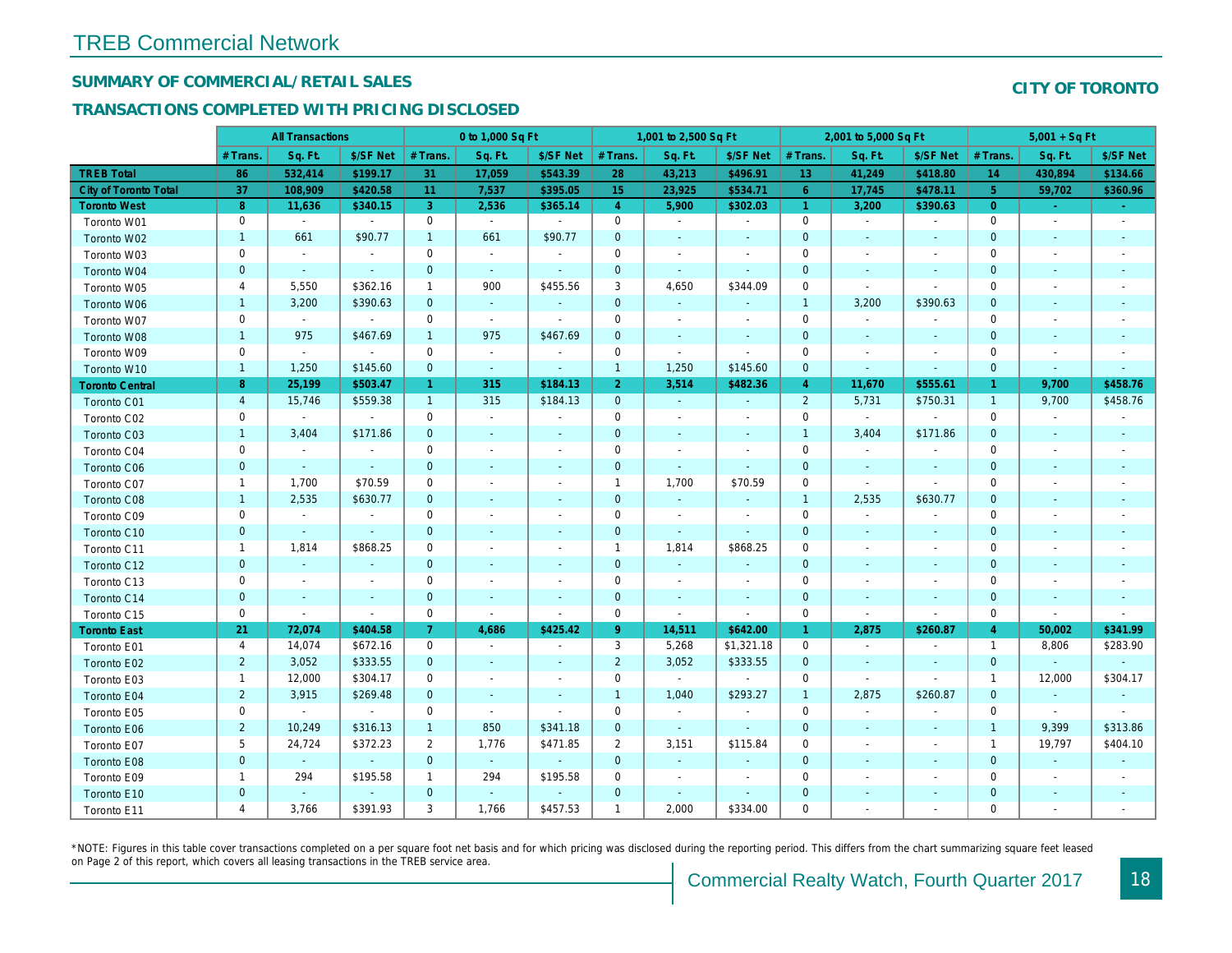#### SUMMARY OF COMMERCIAL/RETAIL SALES - CONDOMINIUM BREAKOUT

#### TRANSACTIONS COMPLETED WITH PRICING DISCLOSED

|                              |                 | <b>All Transactions</b>  |                          |                | 0 to 1,000 Sq Ft |                          |                     | 1,001 to 2,500 Sq Ft     |                          |                | 2,001 to 5,000 Sq Ft     |                          |
|------------------------------|-----------------|--------------------------|--------------------------|----------------|------------------|--------------------------|---------------------|--------------------------|--------------------------|----------------|--------------------------|--------------------------|
|                              | # Trans.        | Sq. Ft.                  | \$/SF Net                | # Trans.       | Sq. Ft.          | \$/SF Net                | # Trans.            | Sq. Ft.                  | \$/SF Net                | # Trans.       | Sq. Ft.                  | \$/SF Ne                 |
| <b>TREB Total</b>            | 24              | 28,036                   | \$485.82                 | 11             | 5,317            | \$834.78                 | 12                  | 19,844                   | \$424.91                 | $\vert$ 1      | 2,875                    | \$260.8                  |
| <b>City of Toronto Total</b> | 10 <sup>°</sup> | 14,344                   | \$341.92                 | 3 <sup>°</sup> | 1,669            | \$424.51                 | 6 <sup>°</sup>      | 9,800                    | \$351.63                 | $\mathbf{1}$   | 2,875                    | \$260.87                 |
| <b>Toronto West</b>          | $\mathbf{1}$    | 975                      | \$467.69                 | $\overline{1}$ | 975              | \$467.69                 | $\overline{0}$      | $\sim$                   | $\omega_{\rm c}$         | $\overline{0}$ | $\sim$                   | $\sim$                   |
| Toronto W01                  | 0               | $\sim$                   | $\blacksquare$           | 0              | $\sim$           | $\blacksquare$           | $\mathsf{O}\xspace$ | $\blacksquare$           | $\blacksquare$           | $\mathbf 0$    | $\blacksquare$           | $\sim$                   |
| Toronto W02                  | $\mathbf 0$     | $\sim$                   |                          | $\pmb{0}$      | $\sim$           | $\blacksquare$           | $\mathbf 0$         | $\blacksquare$           | $\sim$                   | $\mathbf 0$    | $\blacksquare$           | $\blacksquare$           |
| Toronto W03                  | 0               | $\sim$                   | $\overline{\phantom{a}}$ | 0              | $\blacksquare$   | $\overline{\phantom{a}}$ | $\mathbf 0$         | $\blacksquare$           | $\blacksquare$           | 0              | $\blacksquare$           | $\blacksquare$           |
| Toronto W04                  | $\mathbf{0}$    | $\sim$                   | $\sim$                   | $\mathbf 0$    | $\sim$           | $\sim$                   | $\pmb{0}$           | $\sim$                   | $\blacksquare$           | $\mathbf 0$    | $\omega$                 | $\blacksquare$           |
| Toronto W05                  | 0               | $\sim$                   | $\overline{\phantom{a}}$ | $\mathbf 0$    | $\blacksquare$   | $\blacksquare$           | $\mathsf 0$         | $\blacksquare$           | $\blacksquare$           | $\mathbf 0$    | $\sim$                   | $\overline{\phantom{a}}$ |
| Toronto W06                  | $\mathbf 0$     | $\overline{\phantom{a}}$ | $\sim$                   | $\mathbf 0$    | $\blacksquare$   | ٠                        | $\mathbf 0$         | $\blacksquare$           | $\blacksquare$           | $\mathbf 0$    | $\overline{\phantom{a}}$ | $\blacksquare$           |
| Toronto W07                  | 0               | $\sim$                   | $\sim$                   | $\mathbf 0$    | $\sim$           | $\blacksquare$           | $\mathbf 0$         | $\overline{a}$           | $\blacksquare$           | 0              | $\sim$                   | $\overline{\phantom{a}}$ |
| Toronto W08                  | $\mathbf{1}$    | 975                      | \$467.69                 | $\mathbf{1}$   | 975              | \$467.69                 | $\mathbf 0$         | $\blacksquare$           | $\blacksquare$           | $\mathbf 0$    | $\blacksquare$           | $\blacksquare$           |
| Toronto W09                  | 0               | $\blacksquare$           | $\overline{\phantom{a}}$ | $\mathbf 0$    | $\blacksquare$   | $\sim$                   | $\mathbf 0$         | $\overline{a}$           | $\blacksquare$           | $\mathbf 0$    | $\overline{\phantom{a}}$ | $\blacksquare$           |
| Toronto W10                  | $\mathbf 0$     | $\blacksquare$           | $\blacksquare$           | $\mathbf 0$    | $\blacksquare$   | $\blacksquare$           | $\mathbf 0$         | $\blacksquare$           | $\blacksquare$           | $\mathbf{0}$   | $\blacksquare$           | $\blacksquare$           |
| <b>Toronto Central</b>       | $\overline{0}$  | $\sim$                   | $\sim$                   | $\overline{0}$ | $\sim$           | $\blacksquare$           | $\overline{0}$      | $\blacksquare$           | $\blacksquare$           | $\overline{0}$ | $\blacksquare$           | $\blacksquare$           |
| Toronto C01                  | $\mathbf 0$     | $\sim$                   | $\sim$                   | $\mathbf 0$    | $\sim$           | $\sim$                   | $\mathbf 0$         | $\sim$                   | $\sim$                   | $\mathbf 0$    | $\sim$                   | $\sim$                   |
| Toronto C02                  | 0               | $\sim$                   |                          | $\mathbf 0$    | $\blacksquare$   | $\blacksquare$           | $\mathsf{O}\xspace$ | $\overline{a}$           | $\blacksquare$           | $\mathbf 0$    | ÷,                       | $\blacksquare$           |
| Toronto C03                  | $\mathbf 0$     |                          |                          | $\mathbf 0$    | ٠                | $\blacksquare$           | $\mathbf 0$         | $\overline{\phantom{a}}$ | $\overline{\phantom{a}}$ | $\mathbf 0$    | $\blacksquare$           |                          |
| Toronto C04                  | 0               | $\overline{\phantom{a}}$ |                          | $\mathbf 0$    | $\blacksquare$   |                          | $\mathbf 0$         | $\overline{a}$           | $\overline{a}$           | $\mathbf 0$    | $\overline{a}$           | $\blacksquare$           |
| Toronto C06                  | $\pmb{0}$       | $\blacksquare$           | $\overline{\phantom{a}}$ | $\mathbf 0$    | $\blacksquare$   | $\blacksquare$           | $\mathbf 0$         | $\blacksquare$           | $\blacksquare$           | $\mathbf 0$    | $\blacksquare$           | ٠                        |
| Toronto C07                  | 0               | $\blacksquare$           | $\overline{\phantom{a}}$ | $\mathsf 0$    | $\sim$           | $\blacksquare$           | $\mathbf 0$         | $\overline{a}$           | $\overline{a}$           | $\mathbf 0$    | $\blacksquare$           | $\overline{\phantom{a}}$ |
| Toronto C08                  | $\mathbf 0$     | $\blacksquare$           | $\sim$                   | $\mathbf 0$    | $\blacksquare$   | $\blacksquare$           | $\mathbf 0$         | $\blacksquare$           | $\blacksquare$           | $\mathbf 0$    | $\blacksquare$           | $\blacksquare$           |
| Toronto C09                  | 0               | $\overline{\phantom{a}}$ | $\overline{\phantom{a}}$ | $\mathbf 0$    | $\sim$           | $\blacksquare$           | $\mathbf 0$         | $\overline{\phantom{a}}$ | $\blacksquare$           | $\mathbf 0$    | $\overline{a}$           | $\blacksquare$           |
| Toronto C10                  | $\mathbf 0$     | $\sim$                   | $\sim$                   | $\mathbf 0$    | $\blacksquare$   | $\overline{\phantom{a}}$ | $\mathbf 0$         | $\blacksquare$           | $\blacksquare$           | $\mathbf 0$    | $\blacksquare$           | $\blacksquare$           |
| Toronto C11                  | 0               | $\overline{\phantom{a}}$ | $\overline{\phantom{a}}$ | $\mathsf 0$    | $\sim$           | $\blacksquare$           | $\mathbf 0$         | $\overline{a}$           | $\blacksquare$           | $\mathbf 0$    | $\blacksquare$           | $\blacksquare$           |
| Toronto C12                  | $\mathbf{0}$    | $\sim$                   | $\sim$                   | $\mathbf 0$    | $\sim$           | $\blacksquare$           | $\pmb{0}$           | $\blacksquare$           | $\blacksquare$           | $\mathbf{0}$   | $\sim$                   | $\overline{\phantom{a}}$ |
| Toronto C13                  | 0               | $\blacksquare$           | $\overline{\phantom{a}}$ | $\mathbf 0$    | $\sim$           | $\overline{\phantom{a}}$ | $\mathbf 0$         | $\blacksquare$           | $\blacksquare$           | 0              | $\blacksquare$           | $\overline{\phantom{a}}$ |
| Toronto C14                  | $\mathbf 0$     | $\sim$                   | $\sim$                   | $\mathbf 0$    | $\sim$           | $\overline{\phantom{a}}$ | $\mathbf 0$         | $\blacksquare$           | $\blacksquare$           | $\mathbf 0$    | $\blacksquare$           | $\sim$                   |
| Toronto C15                  | 0               | $\blacksquare$           | $\blacksquare$           | $\mathbf 0$    | $\blacksquare$   | $\blacksquare$           | $\mathbf 0$         | $\blacksquare$           | $\sim$                   | $\mathbf 0$    | $\sim$                   | $\blacksquare$           |
| <b>Toronto East</b>          | 9 <sup>°</sup>  | 13,369                   | \$332.75                 | 2 <sup>1</sup> | 694              | \$363.83                 | 6 <sup>°</sup>      | 9,800                    | \$351.63                 | $\mathbf{1}$   | 2,875                    | \$260.87                 |
| Toronto E01                  | $\mathbf{1}$    | 2,268                    | \$529.10                 | $\mathbf 0$    | $\blacksquare$   | $\overline{\phantom{a}}$ | $\mathbf{1}$        | 2,268                    | \$529.10                 | $\mathbf 0$    | $\blacksquare$           | $\blacksquare$           |
| Toronto E02                  | $\overline{2}$  | 3,052                    | \$333.55                 | $\mathbf 0$    | $\sim$           | $\blacksquare$           | $\overline{2}$      | 3,052                    | \$333.55                 | $\mathbf 0$    | $\blacksquare$           | $\sim$                   |
| Toronto E03                  | 0               | $\blacksquare$           | $\blacksquare$           | $\mathbf 0$    | $\sim$           | $\overline{\phantom{a}}$ | $\mathbf 0$         | $\blacksquare$           | $\sim$                   | $\mathbf 0$    | $\blacksquare$           | $\blacksquare$           |
| Toronto E04                  | $\overline{2}$  | 3,915                    | \$269.48                 | $\mathbf{0}$   | $\sim$           | $\blacksquare$           | $\overline{1}$      | 1,040                    | \$293.27                 | $\overline{1}$ | 2,875                    | \$260.87                 |
| Toronto E05                  | 0               | $\blacksquare$           | $\blacksquare$           | $\mathbf 0$    | $\blacksquare$   | $\blacksquare$           | $\mathbf 0$         | $\sim$                   | $\blacksquare$           | $\mathbf 0$    | $\blacksquare$           | $\blacksquare$           |
| Toronto E06                  | $\mathbf 0$     | $\blacksquare$           | $\blacksquare$           | $\mathbf 0$    | $\blacksquare$   |                          | $\mathbf 0$         | $\blacksquare$           | $\blacksquare$           | $\mathbf 0$    | $\blacksquare$           | $\blacksquare$           |
| Toronto E07                  | $\mathbf{1}$    | 1,440                    | \$177.08                 | 0              | $\blacksquare$   | $\blacksquare$           | $\mathbf{1}$        | 1,440                    | \$177.08                 | 0              | $\overline{\phantom{a}}$ | $\overline{\phantom{a}}$ |
| Toronto E08                  | $\mathbf 0$     | $\omega$                 | $\omega$                 | $\mathbf 0$    | $\sim$           | $\sim$                   | $\pmb{0}$           | $\omega$                 | ÷,                       | $\mathbf 0$    | $\blacksquare$           | $\blacksquare$           |
| Toronto E09                  | $\mathbf{1}$    | 294                      | \$195.58                 | $\mathbf{1}$   | 294              | \$195.58                 | $\mathbf 0$         | $\blacksquare$           | $\blacksquare$           | $\mathbf 0$    | $\blacksquare$           | $\blacksquare$           |
| Toronto E10                  | $\mathbf 0$     | $\sim$                   |                          | $\mathbf 0$    | $\sim$           |                          | $\mathbf 0$         | $\blacksquare$           | $\blacksquare$           | $\mathbf 0$    | $\blacksquare$           |                          |
| Toronto E11                  | $\overline{2}$  | 2,400                    | \$359.58                 | $\mathbf{1}$   | 400              | \$487.50                 | $\mathbf{1}$        | 2,000                    | \$334.00                 | $\mathbf 0$    | $\blacksquare$           | $\overline{\phantom{a}}$ |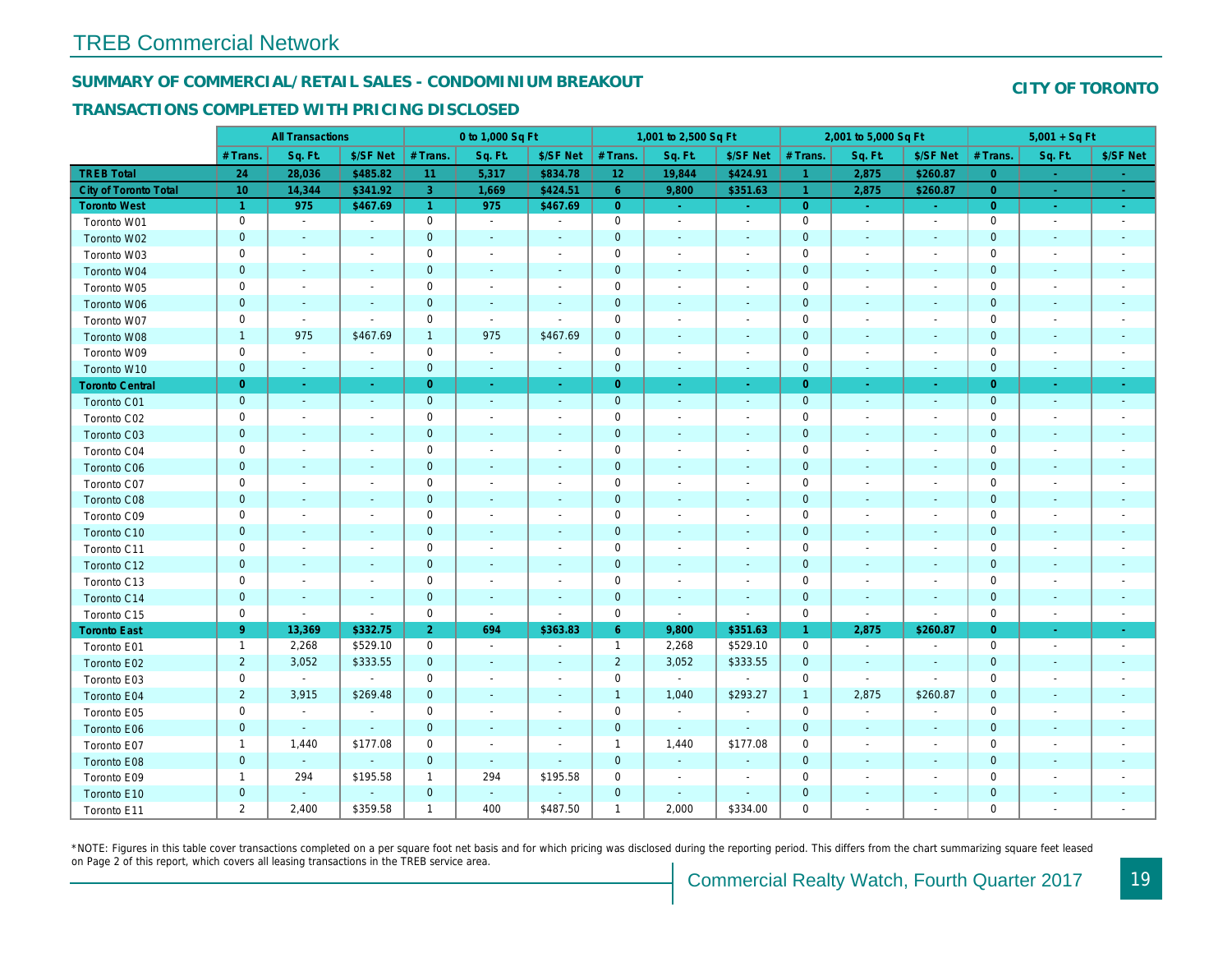## SUMMARY OF COMMERCIAL/RETAIL SALES- OTHER TYPES BREAKOUT

#### TRANSACTIONS COMPLETED WITH PRICING DISCLOSED

|                              |                 | <b>All Transactions</b>  |                          |                | 0 to 1,000 Sq Ft      |                          |                | 1,001 to 2,500 Sq Ft     |                |                 | 2,001 to 5,000 Sq Ft     |                          |
|------------------------------|-----------------|--------------------------|--------------------------|----------------|-----------------------|--------------------------|----------------|--------------------------|----------------|-----------------|--------------------------|--------------------------|
|                              | # Trans         | Sq. Ft.                  | \$/SF Net                | # Trans.       | Sq. Ft.               | \$/SF Net                | # Trans.       | Sq. Ft.                  | \$/SF Net      | # Trans.        | Sq. Ft.                  | \$/SF Ne                 |
| <b>TREB Total</b>            | 62              | 504,378                  | \$183.24                 | 20             | 11,742                | \$411.45                 | 16             | 23,369                   | \$558.05       | 12 <sub>1</sub> | 38,374                   | \$430.63                 |
| <b>City of Toronto Total</b> | 27              | 94,565                   | \$432.51                 | 8              | 5,868                 | \$386.67                 | 9 <sup>°</sup> | 14,125                   | \$661.73       | $5^{\circ}$     | 14,870                   | \$520.1                  |
| <b>Toronto West</b>          | $\overline{7}$  | 10,661                   | \$328.49                 | $\overline{2}$ | 1,561                 | \$301.09                 | $\overline{4}$ | 5,900                    | \$302.03       | $\overline{1}$  | 3,200                    | \$390.63                 |
| Toronto W01                  | $\mathbf 0$     | $\blacksquare$           | $\blacksquare$           | 0              | $\sim$                | $\blacksquare$           | $\mathbf 0$    | $\blacksquare$           | $\blacksquare$ | $\mathbf 0$     | $\blacksquare$           | $\blacksquare$           |
| Toronto W02                  | $\mathbf{1}$    | 661                      | \$90.77                  | $\mathbf{1}$   | 661                   | \$90.77                  | $\mathbf 0$    | $\blacksquare$           | ٠              | $\mathbf 0$     | $\blacksquare$           | $\blacksquare$           |
| Toronto W03                  | 0               | $\blacksquare$           | $\blacksquare$           | $\mathbf 0$    | $\sim$                | $\blacksquare$           | $\mathbf 0$    | $\blacksquare$           | $\blacksquare$ | 0               | $\blacksquare$           | $\blacksquare$           |
| Toronto W04                  | $\mathbf{0}$    | $\omega$                 | $\omega$                 | $\overline{0}$ | $\sim$                | $\mathbf{r}$             | $\mathbf{0}$   | $\omega$                 | $\Delta$       | $\mathbf{0}$    | $\omega$                 | $\blacksquare$           |
| Toronto W05                  | 4               | 5,550                    | \$362.16                 | $\mathbf{1}$   | 900                   | \$455.56                 | 3              | 4,650                    | \$344.09       | $\mathbf 0$     | $\blacksquare$           | $\blacksquare$           |
| Toronto W06                  | $\mathbf{1}$    | 3,200                    | \$390.63                 | $\mathbf 0$    | $\blacksquare$        | $\blacksquare$           | $\mathbf 0$    | $\blacksquare$           | $\blacksquare$ | $\mathbf{1}$    | 3,200                    | \$390.63                 |
| Toronto W07                  | 0               | $\blacksquare$           | $\overline{\phantom{a}}$ | 0              | $\sim$                | $\blacksquare$           | 0              | $\overline{\phantom{a}}$ | $\blacksquare$ | 0               | $\overline{\phantom{a}}$ | $\overline{\phantom{a}}$ |
| Toronto W08                  | $\mathbf{0}$    | $\sim$                   | $\sim$                   | $\mathbf{0}$   | $\sim$                | $\blacksquare$           | $\mathbf 0$    | $\blacksquare$           | $\omega$       | $\mathbf{0}$    | $\blacksquare$           | $\blacksquare$           |
| Toronto W09                  | 0               | $\sim$                   | $\sim$                   | $\mathbf 0$    | $\tilde{\phantom{a}}$ | $\blacksquare$           | $\mathbf 0$    | $\blacksquare$           | $\blacksquare$ | $\mathbf 0$     | $\sim$                   | $\blacksquare$           |
| Toronto W10                  | $\mathbf{1}$    | 1,250                    | \$145.60                 | $\mathbf 0$    | $\sim$                | $\blacksquare$           | $\mathbf{1}$   | 1,250                    | \$145.60       | $\mathbf 0$     | $\blacksquare$           | $\bullet$                |
| <b>Toronto Central</b>       | 8               | 25,199                   | \$503.47                 | $\mathbf{1}$   | 315                   | \$184.13                 | 2 <sup>1</sup> | 3,514                    | \$482.36       | $\overline{4}$  | 11,670                   | \$555.6'                 |
| Toronto C01                  | $\overline{4}$  | 15,746                   | \$559.38                 | $\mathbf{1}$   | 315                   | \$184.13                 | $\mathbf{0}$   | $\sim$                   | $\sim$         | 2               | 5,731                    | \$750.3                  |
| Toronto C02                  | 0               | $\sim$                   | $\blacksquare$           | $\mathbf 0$    | $\mathbf{r}$          | $\overline{a}$           | $\mathbf 0$    | $\blacksquare$           | $\blacksquare$ | $\mathbf 0$     | $\blacksquare$           | $\blacksquare$           |
| Toronto C03                  | $\mathbf{1}$    | 3,404                    | \$171.86                 | $\mathbf{0}$   | $\blacksquare$        | $\blacksquare$           | $\mathbf 0$    | ٠                        | ٠              | $\mathbf{1}$    | 3,404                    | \$171.86                 |
| Toronto C04                  | 0               | $\blacksquare$           | $\blacksquare$           | $\mathbf 0$    | $\blacksquare$        | $\blacksquare$           | $\mathbf 0$    | $\overline{\phantom{a}}$ | $\sim$         | $\mathbf 0$     | $\blacksquare$           | $\overline{\phantom{a}}$ |
| Toronto C06                  | $\mathbf 0$     | $\sim$                   | $\omega$                 | $\mathbf 0$    | $\blacksquare$        | $\blacksquare$           | $\mathbf 0$    | $\blacksquare$           | $\blacksquare$ | $\mathbf{0}$    | $\blacksquare$           | $\bullet$                |
| Toronto C07                  | $\mathbf{1}$    | 1,700                    | \$70.59                  | $\pmb{0}$      | $\sim$                | $\blacksquare$           | $\mathbf{1}$   | 1,700                    | \$70.59        | $\mathbf 0$     | $\blacksquare$           | $\blacksquare$           |
| Toronto C08                  | $\mathbf{1}$    | 2,535                    | \$630.77                 | $\mathbf 0$    | $\blacksquare$        | $\blacksquare$           | $\mathbf 0$    | $\blacksquare$           | $\blacksquare$ | $\mathbf{1}$    | 2,535                    | \$630.77                 |
| Toronto C09                  | 0               | $\blacksquare$           | $\sim$                   | 0              | $\blacksquare$        | $\blacksquare$           | $\mathbf 0$    | $\blacksquare$           | $\blacksquare$ | 0               | $\blacksquare$           | $\overline{\phantom{a}}$ |
| Toronto C10                  | $\pmb{0}$       | $\omega$                 | $\omega$                 | $\mathbf 0$    | $\blacksquare$        | $\blacksquare$           | $\mathbf 0$    | $\sim$                   | $\blacksquare$ | $\mathbf 0$     | $\sim$                   | $\sim$                   |
| Toronto C11                  | $\mathbf{1}$    | 1,814                    | \$868.25                 | $\mathbf 0$    | $\sim$                | $\blacksquare$           | $\mathbf{1}$   | 1,814                    | \$868.25       | $\mathbf 0$     | $\blacksquare$           | $\blacksquare$           |
| Toronto C12                  | $\mathbf{0}$    | $\omega$                 | $\omega$                 | $\overline{0}$ | $\sim$                | $\omega$                 | $\mathbf 0$    | $\omega$                 | $\blacksquare$ | $\mathbf 0$     | $\sim$                   | $\sim$                   |
| Toronto C13                  | 0               | $\blacksquare$           | $\overline{\phantom{a}}$ | $\mathbf 0$    | $\sim$                | $\blacksquare$           | $\pmb{0}$      | $\blacksquare$           | $\sim$         | 0               | $\blacksquare$           | $\overline{\phantom{a}}$ |
| Toronto C14                  | $\mathbf 0$     | $\overline{\phantom{a}}$ | $\sim$                   | $\mathbf 0$    | $\sim$                | $\blacksquare$           | $\mathbf 0$    | $\blacksquare$           | $\blacksquare$ | $\mathbf 0$     | $\blacksquare$           | $\sim$                   |
| Toronto C15                  | 0               | $\blacksquare$           | $\blacksquare$           | $\mathbf 0$    | $\blacksquare$        | $\blacksquare$           | $\mathbf 0$    | $\blacksquare$           | $\blacksquare$ | $\mathbf 0$     | $\blacksquare$           | $\sim$                   |
| <b>Toronto East</b>          | 12 <sub>2</sub> | 58,705                   | \$420.94                 | 5 <sup>5</sup> | 3,992                 | \$436.12                 | 3              | 4,711                    | \$1,246.02     | $\overline{0}$  | $\sim$                   | $\sim$                   |
| Toronto E01                  | 3               | 11,806                   | \$699.64                 | 0              | $\omega$              | $\blacksquare$           | $\overline{2}$ | 3,000                    | \$1,920.00     | $\mathbf 0$     | $\blacksquare$           | $\sim$                   |
| Toronto E02                  | $\pmb{0}$       | $\sim$                   | $\sim$                   | $\mathbf{0}$   | $\sim$                | $\blacksquare$           | $\mathbf 0$    | $\sim$                   | $\sim$         | $\mathbf 0$     | $\sim$                   | $\sim$                   |
| Toronto E03                  | $\mathbf{1}$    | 12,000                   | \$304.17                 | 0              | $\sim$                | $\overline{\phantom{a}}$ | $\mathbf 0$    | $\blacksquare$           | $\blacksquare$ | $\mathbf 0$     | $\blacksquare$           | $\blacksquare$           |
| Toronto E04                  | $\mathbf{0}$    | $\omega$                 | $\sim$                   | $\overline{0}$ | $\blacksquare$        | $\blacksquare$           | $\mathbf{0}$   | $\blacksquare$           | $\sim$         | $\mathbf{0}$    | $\sim$                   | $\blacksquare$           |
| Toronto E05                  | 0               | $\blacksquare$           | $\blacksquare$           | $\mathbf 0$    | $\blacksquare$        | $\blacksquare$           | $\mathbf 0$    | $\overline{\phantom{a}}$ | $\blacksquare$ | $\mathbf 0$     | $\overline{\phantom{a}}$ | $\blacksquare$           |
| Toronto E06                  | $\overline{2}$  | 10,249                   | \$316.13                 | $\mathbf{1}$   | 850                   | \$341.18                 | $\mathbf 0$    | ÷,                       | $\blacksquare$ | $\mathbf 0$     | $\blacksquare$           |                          |
| Toronto E07                  | 4               | 23,284                   | \$384.30                 | $\overline{2}$ | 1,776                 | \$471.85                 | $\mathbf{1}$   | 1,711                    | \$64.29        | 0               | $\blacksquare$           | $\blacksquare$           |
| Toronto E08                  | $\mathbf{0}$    | $\omega$                 | $\omega$                 | $\mathbf 0$    | $\sim$                | $\blacksquare$           | $\mathbf 0$    | $\omega$                 | $\omega$       | $\mathbf{0}$    | $\sim$                   |                          |
| Toronto E09                  | 0               | $\blacksquare$           | $\sim$                   | $\mathbf 0$    | $\blacksquare$        | $\blacksquare$           | $\mathbf 0$    | $\blacksquare$           | $\blacksquare$ | $\mathbf 0$     | $\blacksquare$           | $\blacksquare$           |
| Toronto E10                  | $\mathbf 0$     |                          | $\sim$                   | $\mathbf 0$    | $\blacksquare$        | $\blacksquare$           | $\mathbf 0$    |                          |                | $\mathbf 0$     | $\blacksquare$           |                          |
| Toronto E11                  | 2               | 1,366                    | \$448.76                 | $\overline{2}$ | 1,366                 | \$448.76                 | $\mathbf 0$    | $\blacksquare$           | $\blacksquare$ | $\mathbf 0$     | $\blacksquare$           | $\overline{\phantom{a}}$ |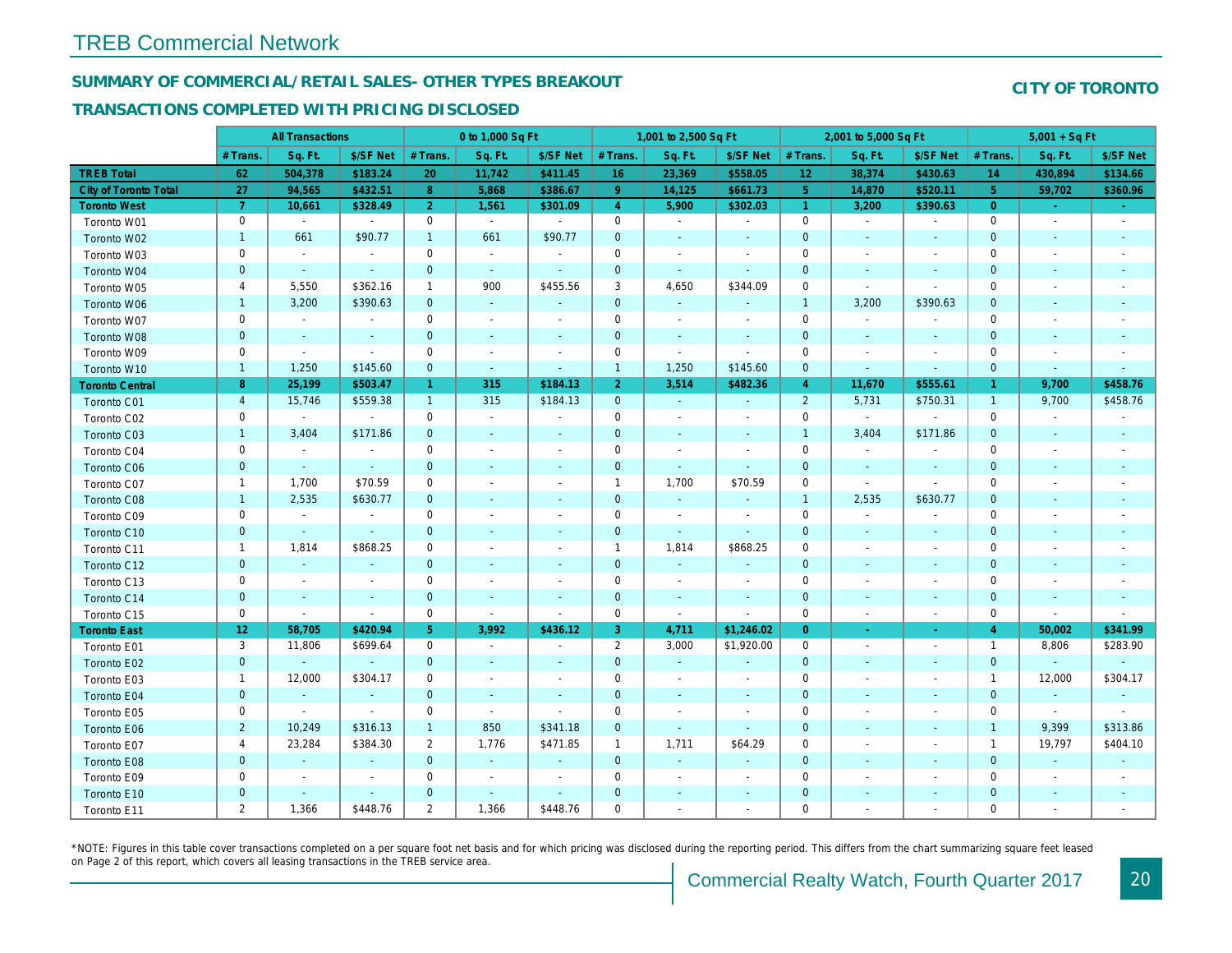#### SUMMARY OF OFFICE SALES

### TRANSACTIONS COMPLETED WITH PRICING DISCLOSED

|                        |                | <b>All Transactions</b>  |                |                      | 0 to 1,000 Sq Ft      |                          |                     | 1,001 to 2,500 Sq Ft |                |                 | 2,001 to 5,000 Sq Ft |                          |
|------------------------|----------------|--------------------------|----------------|----------------------|-----------------------|--------------------------|---------------------|----------------------|----------------|-----------------|----------------------|--------------------------|
|                        | # Trans.       | Sq. Ft.                  | \$/SF Net      | # Trans.             | Sq. Ft.               | \$/SF Net                | # Trans.            | Sq. Ft.              | \$/SF Net      | # Trans.        | Sq. Ft.              | \$/SF Ne                 |
| <b>TREB Total</b>      | 50             | 168,876                  | \$388.04       | 12 <sup>°</sup>      | 9,549                 | \$469.89                 | 18                  | 23,395               | \$550.92       | 12 <sup>°</sup> | 36,068               | \$463.6                  |
| <b>Halton Region</b>   | 3              | 5,968                    | \$760.14       | $\overline{0}$       | $\sim$                | $\omega_{\rm{eff}}$      | 2 <sup>1</sup>      | 2,486                | \$970.00       | $\mathbf{1}$    | 3,482                | \$610.28                 |
| <b>Burlington</b>      | $\mathbf{0}$   | $\omega$                 | $\omega$       | $\mathbf{0}$         | $\omega$              | $\blacksquare$           | $\mathbf{0}$        | $\omega$             | $\blacksquare$ | $\overline{0}$  | $\omega$             | $\blacksquare$           |
| <b>Halton Hills</b>    | $\mathbf 0$    | $\sim$                   | $\sim$         | $\mathbf 0$          | $\blacksquare$        | $\blacksquare$           | $\mathbf 0$         | $\sim$               | ÷.             | $\Omega$        | ÷.                   | $\overline{\phantom{a}}$ |
| Milton                 | $\mathbf 0$    | $\sim$                   | $\sim$         | $\mathbf 0$          | $\blacksquare$        | $\blacksquare$           | $\mathbf 0$         | $\blacksquare$       | $\blacksquare$ | $\mathbf{0}$    | $\blacksquare$       | $\blacksquare$           |
| Oakville               | 3              | 5,968                    | \$760.14       | $\mathbf 0$          | $\blacksquare$        | $\blacksquare$           | $\overline{2}$      | 2,486                | \$970.00       | $\mathbf{1}$    | 3,482                | \$610.28                 |
| Peel Region            | $9^{\circ}$    | 52,877                   | \$240.01       | $\blacktriangleleft$ | 680                   | \$507.35                 | $\overline{2}$      | 2,658                | \$437.62       | $\overline{4}$  | 10,782               | \$299.8                  |
| Brampton               | $\overline{4}$ | 9,768                    | \$345.64       | $\mathbf 0$          | $\sim$                | $\blacksquare$           | $\mathbf{1}$        | 1,608                | \$400.00       | 3               | 8,160                | \$334.93                 |
| Caledon                | $\mathbf{1}$   | 10,650                   | \$220.66       | $\mathbf{0}$         | $\sim$                | $\sim$                   | $\mathbf 0$         | $\omega$             | $\Delta$       | $\mathbf{0}$    | $\omega$             | $\sim$                   |
| Mississauga            | $\overline{4}$ | 32,459                   | \$214.58       | $\mathbf{1}$         | 680                   | \$507.35                 | $\mathbf{1}$        | 1,050                | \$495.24       | $\overline{1}$  | 2,622                | \$190.69                 |
| <b>Toronto</b>         | 18             | 57,507                   | \$558.08       | 3                    | 2,158                 | \$374.88                 | $\mathbf{7}$        | 8,936                | \$710.82       | 5 <sup>5</sup>  | 16,126               | \$568.6                  |
| <b>Toronto West</b>    | $\overline{2}$ | 14,300                   | \$482.52       | $\mathbf 0$          | $\sim$                | $\blacksquare$           | $\mathbf 0$         | $\blacksquare$       | $\sim$         | $\overline{1}$  | 4,235                | \$448.64                 |
| <b>Toronto Central</b> | 15             | 42,203                   | \$590.21       | 3                    | 2,158                 | \$374.88                 | $6\phantom{.}6$     | 7,932                | \$764.86       | $\overline{4}$  | 11,891               | \$611.39                 |
| <b>Toronto East</b>    | $\mathbf{1}$   | 1,004                    | \$283.86       | $\mathbf 0$          | $\omega$              | $\sim$                   | $\mathbf{1}$        | 1,004                | \$283.86       | $\mathbf 0$     | $\blacksquare$       | $\blacksquare$           |
| <b>York Region</b>     | 15             | 23,347                   | \$401.98       | 8                    | 6,711                 | \$496.65                 | 5 <sub>5</sub>      | 6,483                | \$400.59       | 1 <sup>1</sup>  | 2,953                | \$502.88                 |
| Aurora                 | $\mathbf 0$    | $\blacksquare$           | $\sim$         | $\mathbf 0$          | $\sim$                | $\sim$                   | $\mathbf 0$         | $\sim$               | $\sim$         | $\mathbf 0$     | $\blacksquare$       | $\blacksquare$           |
| E. Gwillimbury         | $\mathbf{0}$   | $\sim$                   | $\sim$         | $\mathbf{0}$         | $\sim$                | ٠                        | $\mathbf{0}$        | $\blacksquare$       | $\omega$       | $\mathbf{0}$    | $\omega$             | $\blacksquare$           |
| Georgina               | 0              | $\blacksquare$           | $\blacksquare$ | $\mathbf 0$          | $\blacksquare$        | $\blacksquare$           | $\mathsf 0$         | $\blacksquare$       | $\blacksquare$ | $\mathbf 0$     | $\blacksquare$       | $\blacksquare$           |
| King                   | $\mathbf{0}$   | $\overline{\phantom{a}}$ | $\sim$         | $\mathbf{0}$         | $\sim$                | $\sim$                   | $\mathbf 0$         | $\omega$             | $\blacksquare$ | $\mathbf{0}$    | $\blacksquare$       | $\blacksquare$           |
| Markham                | 13             | 15,210                   | \$462.85       | $\overline{7}$       | 5,774                 | \$512.30                 | 5                   | 6,483                | \$400.59       | $\mathbf{1}$    | 2,953                | \$502.88                 |
| Newmarket              | $\mathbf{0}$   | $\omega$                 | $\sim$         | $\mathbf{0}$         | $\omega$              | $\sim$                   | $\mathbf{0}$        | $\omega$             | ÷.             | $\mathbf{0}$    | $\omega$             | $\sim$                   |
| Richmond Hill          | 0              | $\sim$                   | $\blacksquare$ | $\mathbf 0$          | $\sim$                | $\sim$                   | $\mathbf 0$         | $\blacksquare$       | $\blacksquare$ | 0               | $\blacksquare$       | $\blacksquare$           |
| Vaughan                | $\overline{2}$ | 8,137                    | \$288.19       | $\mathbf{1}$         | 937                   | \$400.21                 | $\mathbf{0}$        | $\omega$             | $\omega$       | $\mathbf{0}$    | $\sim$               | $\sim$                   |
| Whitchurch-Stouffville | $\mathbf 0$    | $\blacksquare$           | $\sim$         | $\mathbf 0$          | $\mathbf{r}$          | $\sim$                   | $\mathbf 0$         | $\sim$               | $\blacksquare$ | $\mathbf 0$     | $\sim$               | $\sim$                   |
| Durham Region          | $\overline{4}$ | 10,907                   | \$208.58       | $\overline{0}$       | $\sim$                | $\frac{1}{\sqrt{2}}$     | 2 <sup>1</sup>      | 2,832                | \$128.89       | $\mathbf{1}$    | 2,725                | \$260.5                  |
| Ajax                   | $\mathbf 0$    | $\sim$                   | $\sim$         | $\mathbf 0$          | $\sim$                | $\blacksquare$           | $\mathbf 0$         | $\omega$             | $\sim$         | $\mathbf 0$     | $\blacksquare$       | $\blacksquare$           |
| <b>Brock</b>           | $\mathbf{0}$   | $\omega$                 | $\mathbf{r}$   | $\overline{0}$       | $\sim$                | $\blacksquare$           | $\mathbf{0}$        | $\omega$             | $\Delta$       | $\mathbf{0}$    | $\omega$             | $\sim$                   |
| Clarington             | $\mathbf{1}$   | 1,300                    | \$238.47       | $\mathbf 0$          | $\tilde{\phantom{a}}$ | $\blacksquare$           | $\mathbf{1}$        | 1,300                | \$238.47       | $\mathbf 0$     | $\sim$               | $\blacksquare$           |
| Oshawa                 | 3              | 9,607                    | \$204.54       | $\mathbf{0}$         | ä,                    | $\blacksquare$           | $\mathbf{1}$        | 1,532                | \$35.90        | $\mathbf{1}$    | 2,725                | \$260.55                 |
| Pickering              | $\mathbf 0$    | $\blacksquare$           |                | $\mathbf 0$          | $\blacksquare$        | $\blacksquare$           | $\mathbf 0$         | $\blacksquare$       | $\sim$         | $\mathbf 0$     | $\blacksquare$       | $\blacksquare$           |
| Scugog                 | $\mathbf{0}$   | $\sim$                   | $\sim$         | $\mathbf{0}$         | $\Delta$              | $\blacksquare$           | $\mathbf{0}$        | $\omega$             | $\sim$         | $\mathbf{0}$    | $\omega$             | $\blacksquare$           |
| Uxbridge               | 0              | $\sim$                   | $\sim$         | $\mathbf 0$          | $\blacksquare$        | $\overline{\phantom{a}}$ | $\mathbf 0$         | $\blacksquare$       | $\blacksquare$ | $\mathbf 0$     | $\blacksquare$       | $\overline{\phantom{a}}$ |
| Whitby                 | $\mathbf{0}$   | $\overline{\phantom{a}}$ | $\sim$         | $\overline{0}$       | $\blacksquare$        | $\sim$                   | $\mathbf{0}$        | $\blacksquare$       | $\sim$         | $\mathbf{0}$    | $\blacksquare$       | $\sim$                   |
| <b>Dufferin County</b> | $\mathbf{1}$   | 18,270                   | \$249.04       | $\overline{0}$       | ÷.                    | $\blacksquare$           | $\overline{0}$      | ÷.                   | $\sim$         | $\overline{0}$  | $\sim$               | $\sim$                   |
| Orangeville            | $\mathbf{1}$   | 18,270                   | \$249.04       | $\overline{0}$       | $\omega$              | $\omega$                 | $\mathbf{0}$        | $\omega$             | $\omega$       | $\mathbf{0}$    | $\omega$             | $\omega_{\rm c}$         |
| <b>Simcoe County</b>   | $\overline{0}$ | $\omega$                 | $\sim$         | $\overline{0}$       | $\omega$              | Ξ                        | $\overline{0}$      | $\omega$             | $\omega$       | $\overline{0}$  | $\blacksquare$       | $\sim$                   |
| Adjala-Tosorontio      | $\mathbf{0}$   | $\omega$                 | $\sim$         | $\mathbf{0}$         | $\Delta$              | $\Delta$                 | $\mathbf{0}$        | $\Delta$             | $\Delta$       | $\overline{0}$  | $\Delta$             | $\sim$                   |
| <b>Bradford West</b>   | $\mathbf 0$    | $\blacksquare$           | $\sim$         | $\pmb{0}$            | $\tilde{\phantom{a}}$ | $\sim$                   | $\mathsf{O}\xspace$ | $\blacksquare$       | $\omega$       | $\mathbf 0$     | $\blacksquare$       | $\omega$                 |
| Essa                   | $\mathbf{0}$   |                          |                | $\overline{0}$       | $\sim$                | $\blacksquare$           | $\mathbf 0$         |                      | $\omega$       | $\mathbf{0}$    | $\sim$               |                          |
| Innisfil               | $\mathbf 0$    |                          | $\sim$         | $\mathbf 0$          | $\blacksquare$        | $\blacksquare$           | $\mathbf 0$         | ä,                   | $\blacksquare$ | $\mathbf 0$     | $\sim$               | $\blacksquare$           |
| New Tecumseth          | $\Omega$       |                          |                | $\Omega$             |                       |                          | $\mathbf{0}$        |                      |                | $\Omega$        |                      |                          |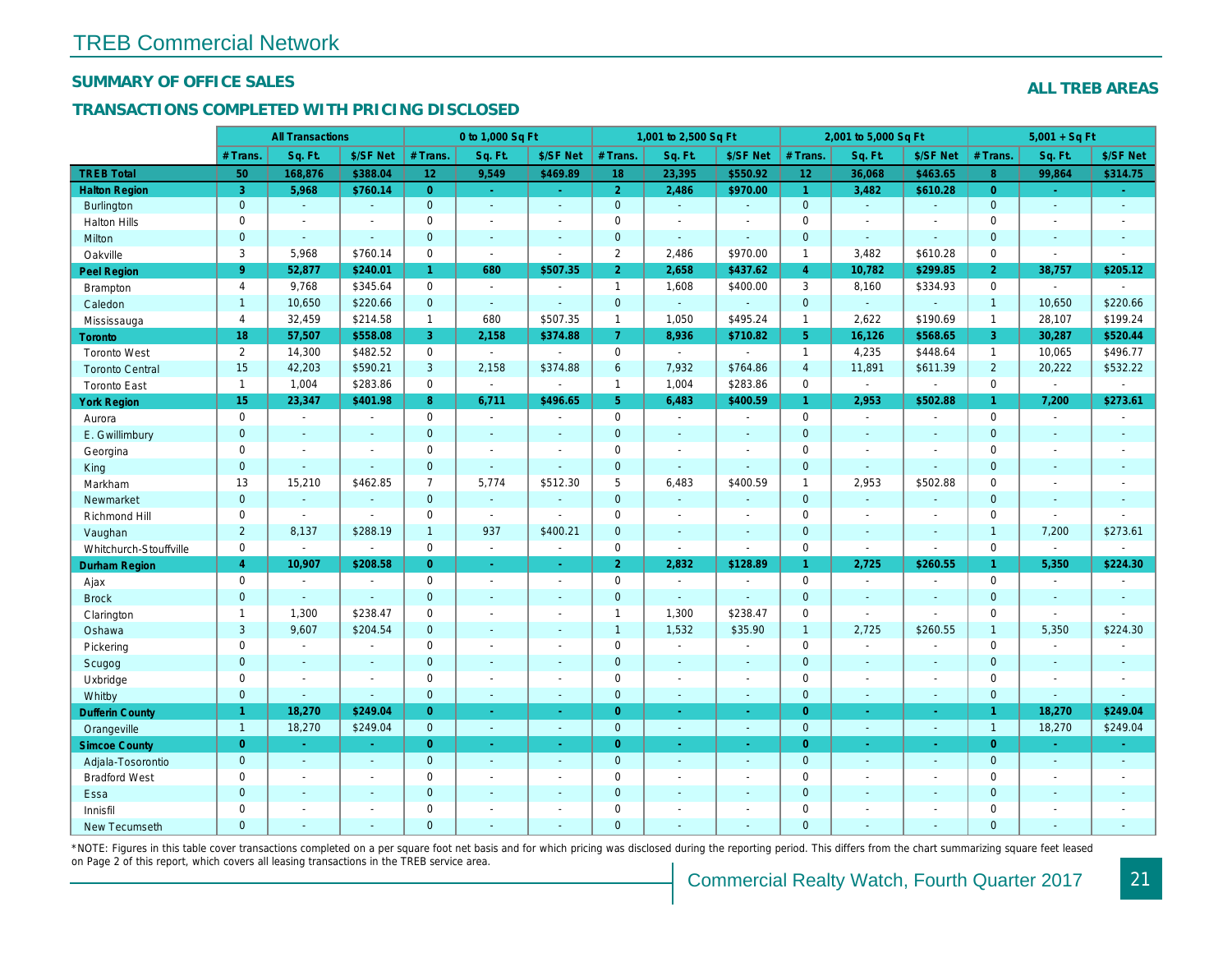#### SUMMARY OF OFFICE SALES

### TRANSACTIONS COMPLETED WITH PRICING DISCLOSED

|                              |                      | <b>All Transactions</b>     |                          |                 | 0 to 1,000 Sq Ft         |                |                | 1,001 to 2,500 Sq Ft     |                          |                      | 2,001 to 5,000 Sq Ft     |                          |
|------------------------------|----------------------|-----------------------------|--------------------------|-----------------|--------------------------|----------------|----------------|--------------------------|--------------------------|----------------------|--------------------------|--------------------------|
|                              | # Trans.             | Sq. Ft.                     | \$/SF                    | # Trans.        | Sq. Ft.                  | \$/SF          | # Trans.       | Sq. Ft.                  | \$/SF                    | # Trans.             | Sq. Ft.                  | \$/SF                    |
| <b>TREB Total</b>            | 50                   | 168,876                     | \$388.04                 | 12 <sub>2</sub> | 9,549                    | \$469.89       | 18             | 23,395                   | \$550.92                 | 12                   | 36,068                   | \$463.65                 |
| <b>City of Toronto Total</b> | 18                   | 57,507                      | \$558.08                 | 3               | 2,158                    | \$374.88       | $\overline{7}$ | 8,936                    | \$710.82                 | 5 <sup>5</sup>       | 16,126                   | \$568.65                 |
| <b>Toronto West</b>          | 2 <sup>1</sup>       | 14,300                      | \$482.52                 | $\overline{0}$  | $\omega$                 | $\sim$         | $\overline{0}$ | $\omega$                 | $\omega$                 | $\blacktriangleleft$ | 4,235                    | \$448.64                 |
| Toronto W01                  | $\mathbf{1}$         | 10,065                      | \$496.77                 | $\mathbf 0$     | $\blacksquare$           | $\blacksquare$ | $\mathbf 0$    | $\blacksquare$           | $\overline{\phantom{a}}$ | $\mathbf 0$          | $\sim$                   | $\blacksquare$           |
| Toronto W02                  | $\mathbf 0$          | $\blacksquare$              | $\blacksquare$           | $\mathbf 0$     | $\blacksquare$           | $\sim$         | $\mathbf 0$    | $\blacksquare$           |                          | $\mathbf 0$          | $\blacksquare$           | $\sim$                   |
| Toronto W03                  | 0                    | $\blacksquare$              | $\blacksquare$           | 0               | $\sim$                   | $\blacksquare$ | 0              | $\blacksquare$           | $\overline{\phantom{a}}$ | 0                    | $\overline{\phantom{a}}$ | $\overline{\phantom{a}}$ |
| Toronto W04                  | $\mathbf 0$          | $\sim$                      | $\sim$                   | $\mathbf 0$     | $\blacksquare$           | $\blacksquare$ | 0              | $\blacksquare$           | $\overline{\phantom{a}}$ | $\mathbf 0$          | $\sim$                   | $\blacksquare$           |
| Toronto W05                  | $\mathbf{1}$         | 4,235                       | \$448.64                 | $\mathbf 0$     | $\overline{a}$           | $\blacksquare$ | 0              | $\blacksquare$           | $\overline{\phantom{a}}$ | $\mathbf{1}$         | 4,235                    | \$448.64                 |
| Toronto W06                  | $\mathbf 0$          | $\blacksquare$              | $\blacksquare$           | $\mathbf 0$     | $\blacksquare$           | $\blacksquare$ | 0              | $\blacksquare$           |                          | $\mathbf 0$          | $\blacksquare$           | $\blacksquare$           |
| Toronto W07                  | $\pmb{0}$            | $\overline{\phantom{a}}$    | $\blacksquare$           | $\mathbf 0$     | $\blacksquare$           | $\blacksquare$ | 0              | $\blacksquare$           |                          | $\mathbf 0$          | $\overline{\phantom{a}}$ | $\overline{\phantom{a}}$ |
| Toronto W08                  | $\mathbf 0$          | $\blacksquare$              | $\blacksquare$           | $\mathbf 0$     | $\blacksquare$           | $\blacksquare$ | 0              | $\blacksquare$           | $\overline{\phantom{a}}$ | $\pmb{0}$            | $\blacksquare$           | $\blacksquare$           |
| Toronto W09                  | $\mathbf 0$          | $\blacksquare$              | $\overline{\phantom{a}}$ | $\mathbf 0$     | $\overline{\phantom{a}}$ | $\blacksquare$ | 0              | $\blacksquare$           | $\overline{\phantom{a}}$ | $\mathbf 0$          |                          | $\overline{\phantom{a}}$ |
| Toronto W10                  | $\mathbf 0$          | $\blacksquare$              | $\sim$                   | $\mathbf{0}$    | $\blacksquare$           | $\blacksquare$ | $\pmb{0}$      | $\blacksquare$           | $\sim$                   | $\mathbf 0$          | $\frac{1}{2}$            | $\blacksquare$           |
| <b>Toronto Central</b>       | 15                   | 42,203                      | \$590.21                 | 3               | 2,158                    | \$374.88       | $6^{\circ}$    | 7,932                    | \$764.86                 | $\overline{4}$       | 11,891                   | \$611.39                 |
| Toronto C01                  | $\mathbf{3}$         | 13,942                      | \$637.07                 | $\mathbf{0}$    | $\blacksquare$           | $\blacksquare$ | $\overline{2}$ | 2,720                    | \$1,151.47               | $\mathbf 0$          | $\blacksquare$           | $\blacksquare$           |
| Toronto C02                  | $\pmb{0}$            | $\blacksquare$              | $\blacksquare$           | $\mathbf 0$     | $\blacksquare$           | $\overline{a}$ | 0              | $\overline{\phantom{a}}$ |                          | $\mathbf 0$          |                          | $\blacksquare$           |
| Toronto C03                  | $\mathbf 0$          | $\blacksquare$              | $\blacksquare$           | $\mathbf{0}$    | $\blacksquare$           | $\blacksquare$ | 0              | $\blacksquare$           | $\overline{\phantom{a}}$ | $\mathbf 0$          | $\sim$                   |                          |
| Toronto C04                  | $\overline{2}$       | 5,982                       | \$627.73                 | $\mathbf 0$     | $\sim$                   | $\blacksquare$ | $\mathbf 0$    | $\blacksquare$           |                          | $\overline{2}$       | 5,982                    | \$627.73                 |
| Toronto C06                  | $\pmb{0}$            | $\mathcal{L}_{\mathcal{C}}$ | $\blacksquare$           | $\mathbf{0}$    | $\omega$                 | $\blacksquare$ | $\pmb{0}$      | $\blacksquare$           | $\overline{\phantom{a}}$ | $\mathbf 0$          | $\sim$                   |                          |
| Toronto C07                  | $\mathbf{1}$         | 460                         | \$541.30                 | $\mathbf{1}$    | 460                      | \$541.30       | $\pmb{0}$      | $\overline{\phantom{a}}$ | $\overline{\phantom{a}}$ | $\mathbf 0$          | $\blacksquare$           | $\blacksquare$           |
| Toronto C08                  | $\sqrt{3}$           | 14,909                      | \$571.97                 | $\mathbf 0$     | $\blacksquare$           | $\blacksquare$ | $\mathbf 0$    | $\blacksquare$           | $\overline{\phantom{a}}$ | $\overline{2}$       | 5,909                    | \$594.86                 |
| Toronto C09                  | $\mathbf 0$          | $\blacksquare$              | $\blacksquare$           | $\mathbf 0$     | $\blacksquare$           | $\sim$         | $\mathbf 0$    | $\blacksquare$           | $\sim$                   | $\mathbf 0$          | $\sim$                   | $\sim$                   |
| Toronto C10                  | $\mathbf 0$          | $\omega$                    | $\sim$                   | $\mathbf{0}$    | $\sim$                   | $\blacksquare$ | $\mathbf 0$    | $\sim$                   | $\sim$                   | $\mathbf 0$          | $\sim$                   | $\sim$                   |
| Toronto C11                  | $\mathbf{1}$         | 1,814                       | \$868.25                 | $\mathbf 0$     | $\sim$                   | $\blacksquare$ | $\overline{1}$ | 1,814                    | \$868.25                 | $\mathbf 0$          | $\overline{\phantom{a}}$ | $\blacksquare$           |
| Toronto C12                  | $\mathbf{1}$         | 960                         | \$229.17                 | $\mathbf{1}$    | 960                      | \$229.17       | $\mathbf 0$    | $\bullet$                |                          | $\mathbf 0$          | $\sim$                   | $\overline{\phantom{a}}$ |
| Toronto C13                  | $\mathbf{1}$         | 1,200                       | \$225.00                 | 0               | $\blacksquare$           |                | $\overline{1}$ | 1,200                    | \$225.00                 | 0                    | $\overline{\phantom{a}}$ | $\overline{\phantom{a}}$ |
| Toronto C14                  | $\mathbf{3}$         | 2,936                       | \$487.02                 | $\mathbf{1}$    | 738                      | \$460.70       | $\overline{2}$ | 2,198                    | \$495.85                 | $\mathbf 0$          | $\sim$                   | $\sim$                   |
| Toronto C15                  | $\mathbf 0$          | $\omega$                    | $\sim$                   | $\mathbf 0$     | $\blacksquare$           | $\blacksquare$ | 0              | $\blacksquare$           | $\blacksquare$           | $\mathbf 0$          | $\overline{\phantom{a}}$ | $\sim$                   |
| <b>Toronto East</b>          | $\blacktriangleleft$ | 1,004                       | \$283.86                 | $\overline{0}$  | $\blacksquare$           | $\bullet$      | $\mathbf{1}$   | 1,004                    | \$283.86                 | $\overline{0}$       | $\blacksquare$           | $\sim$                   |
| Toronto E01                  | $\pmb{0}$            | $\sim$                      | $\blacksquare$           | $\mathbf 0$     | $\blacksquare$           | $\blacksquare$ | 0              | $\sim$                   | $\overline{\phantom{a}}$ | $\mathbf 0$          | $\blacksquare$           | $\sim$                   |
| Toronto E02                  | $\mathbf 0$          | $\sim$                      | $\sim$                   | $\mathbf 0$     | $\sim$                   | $\blacksquare$ | $\mathbf 0$    | $\blacksquare$           | $\blacksquare$           | $\mathbf 0$          | $\overline{a}$           | $\sim$                   |
| Toronto E03                  | $\mathbf 0$          | $\blacksquare$              | $\blacksquare$           | $\mathbf 0$     | $\blacksquare$           | $\blacksquare$ | $\mathbf 0$    | $\blacksquare$           | $\blacksquare$           | $\mathbf 0$          | $\blacksquare$           | $\blacksquare$           |
| Toronto E04                  | $\pmb{0}$            | $\blacksquare$              | $\blacksquare$           | $\mathbf{0}$    | $\sim$                   | $\blacksquare$ | $\pmb{0}$      | $\blacksquare$           | $\sim$                   | $\mathbf 0$          | $\blacksquare$           |                          |
| Toronto E05                  | $\pmb{0}$            | $\overline{\phantom{a}}$    | $\blacksquare$           | $\mathbf 0$     | $\blacksquare$           | $\blacksquare$ | $\pmb{0}$      | $\blacksquare$           | $\blacksquare$           | $\mathbf 0$          | $\overline{\phantom{a}}$ | $\overline{\phantom{a}}$ |
| <b>Toronto E06</b>           | $\pmb{0}$            |                             |                          | $\mathbf 0$     |                          |                | $\mathbf 0$    | $\blacksquare$           |                          | $\pmb{0}$            |                          |                          |
| Toronto E07                  | $\mathbf 0$          | $\blacksquare$              | $\blacksquare$           | 0               | $\blacksquare$           | $\blacksquare$ | 0              | $\blacksquare$           | $\overline{\phantom{a}}$ | 0                    | $\blacksquare$           | $\sim$                   |
| Toronto E08                  | $\pmb{0}$            | $\blacksquare$              | $\blacksquare$           | $\mathbf 0$     | ä,                       | $\blacksquare$ | $\pmb{0}$      | $\blacksquare$           | $\sim$                   | $\mathbf 0$          | $\blacksquare$           |                          |
| Toronto E09                  | $\pmb{0}$            | $\blacksquare$              | $\blacksquare$           | $\mathbf 0$     | $\sim$                   | $\blacksquare$ | $\pmb{0}$      | $\blacksquare$           | $\blacksquare$           | $\mathbf 0$          | $\blacksquare$           | $\blacksquare$           |
| Toronto E10                  | $\pmb{0}$            | $\blacksquare$              | $\blacksquare$           | $\mathbf 0$     |                          | $\blacksquare$ | $\mathbf 0$    | $\overline{\phantom{a}}$ | $\overline{\phantom{a}}$ | $\mathbf 0$          |                          |                          |
| Toronto E11                  | $\mathbf{1}$         | 1,004                       | \$283.86                 | $\mathbf 0$     | $\blacksquare$           | $\blacksquare$ | $\overline{1}$ | 1,004                    | \$283.86                 | $\mathbf 0$          | $\blacksquare$           | $\blacksquare$           |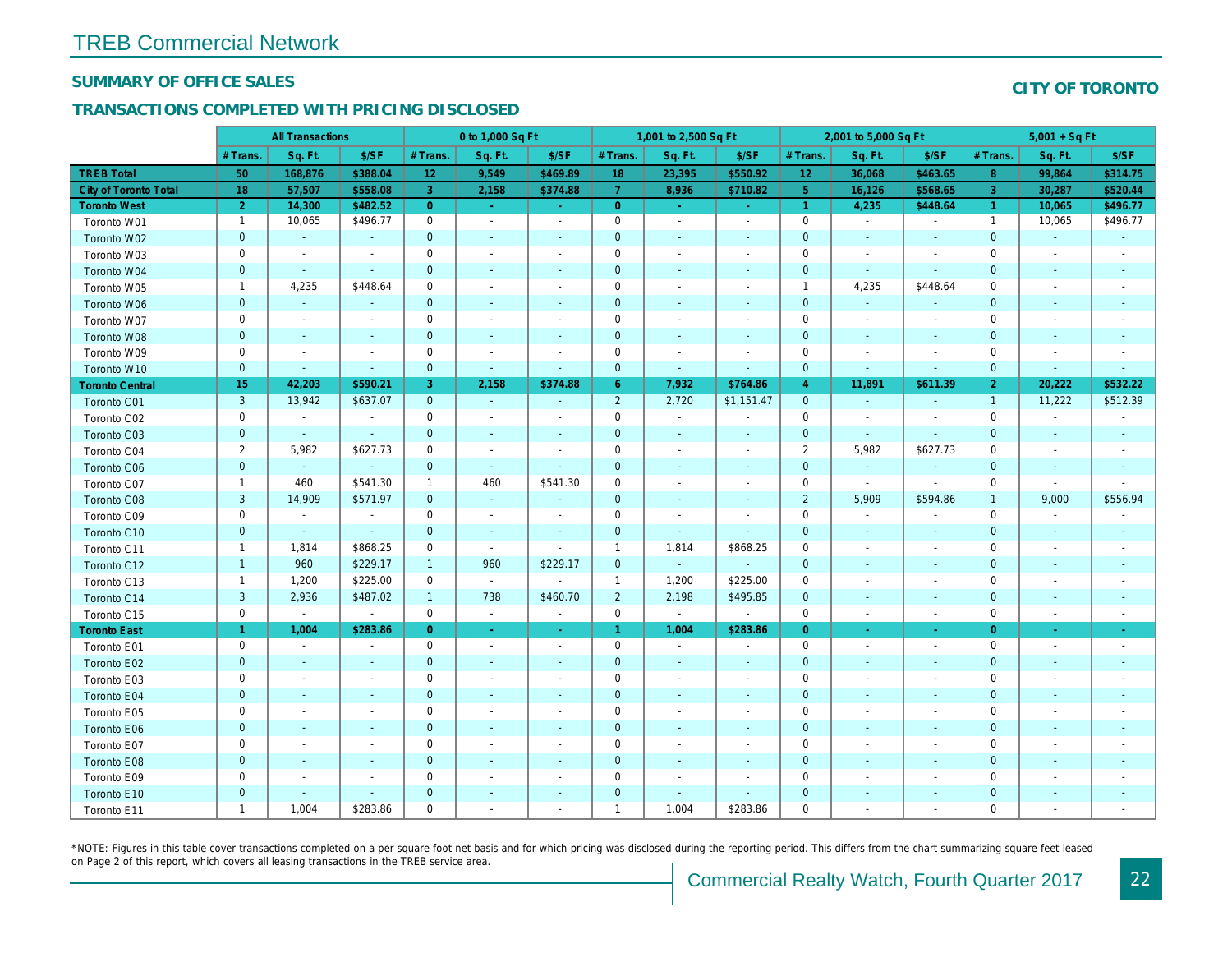#### SUMMARY OF LAND SALES

### TRANSACTIONS COMPLETED WITH PRICING DISCLOSED

|                                  |                | <b>All Transactions</b> |              |                      | 0 to 3 Acres |              |                |
|----------------------------------|----------------|-------------------------|--------------|----------------------|--------------|--------------|----------------|
|                                  | # Trans.       | Acres                   | \$/Acre      | # Trans.             | <b>Acres</b> | \$/Acre      | # Trans.       |
| <b>TREB Total</b>                | 44             | 439.39                  | \$401,446    | 27                   | 35.40        | \$3,002,612  | 17             |
| <b>Halton Region</b>             | 3              | 3.61                    | \$1,472,617  | 3                    | 3.61         | \$1,472,617  | $\overline{0}$ |
| <b>Burlington</b>                | $\mathbf 0$    | 0.00                    | \$0          | $\mathbf{0}$         | 0.00         | \$0          | $\mathbf 0$    |
| <b>Halton Hills</b>              | $\mathbf{1}$   | 2.64                    | \$162,879    | $\mathbf{1}$         | 2.64         | \$162,879    | $\mathbf 0$    |
| Milton                           | $\mathbf 0$    | 0.00                    | \$0          | $\mathbf{0}$         | 0.00         | \$0          | $\mathbf 0$    |
| Oakville                         | 2              | 0.97                    | \$5,027,672  | 2                    | 0.97         | \$5,027,672  | $\mathbf 0$    |
| <b>Peel Region</b>               | $\sqrt{5}$     | 158.31                  | \$110,416    | $\overline{2}$       | 3.89         | \$1,473,008  | 3              |
| <b>Brampton</b>                  | $\mathbf{1}$   | 0.89                    | \$1,494,382  | $\mathbf{1}$         | 0.89         | \$1,494,382  | $\mathbf 0$    |
| Caledon                          | $\overline{2}$ | 146.00                  | \$45,890     | $\mathbf 0$          | 0.00         | \$0          | $\overline{2}$ |
| Mississauga                      | $\overline{2}$ | 11.42                   | \$827,496    | $\mathbf{1}$         | 3.00         | \$1,466,667  | $\overline{1}$ |
| Toronto                          | $6^{\circ}$    | 2.73                    | \$5,424,491  | $6^{\circ}$          | 2.73         | \$5,424,491  | $\overline{0}$ |
| <b>Toronto West</b>              | $\mathsf 3$    | 1.60                    | \$5,328,617  | $\mathsf 3$          | 1.60         | \$5,328,617  | $\mathbf 0$    |
| <b>Toronto Central</b>           | $\overline{2}$ | 0.26                    | \$10,094,336 | $\overline{2}$       | 0.26         | \$10,094,336 | $\mathbf{0}$   |
| <b>Toronto East</b>              | $\mathbf{1}$   | 0.87                    | \$4,195,402  | $\mathbf{1}$         | 0.87         | \$4,195,402  | $\mathbf 0$    |
| <b>York Region</b>               | 14             | 221.53                  | \$467,142    | 8                    | 15.06        | \$3,965,803  | 6              |
| Aurora                           | $\mathbf{1}$   | 0.87                    | \$1,149,425  | $\mathbf{1}$         | 0.87         | \$1,149,425  | $\mathbf 0$    |
| E. Gwillimbury                   | 3              | 21.40                   | \$77,336     | $\mathbf{1}$         | 2.75         | \$190,909    | $\overline{2}$ |
| Georgina                         | $\mathsf 0$    | 0.00                    | \$0          | $\mathsf 0$          | 0.00         | \$0          | $\mathbf 0$    |
| King                             | $\mathbf 0$    | 0.00                    | \$0          | $\mathbf 0$          | 0.00         | \$0          | $\mathbf 0$    |
| Markham                          | $\mathbf{1}$   | 10.00                   | \$538,000    | $\mathbf 0$          | 0.00         | \$0          | $\overline{1}$ |
| Newmarket                        | $\mathbf 0$    | 0.00                    | \$0          | $\mathbf 0$          | 0.00         | \$0          | $\mathbf 0$    |
| Richmond Hill                    | $\mathbf 0$    | 0.00                    | \$0          | $\mathbf 0$          | 0.00         | \$0          | $\mathbf 0$    |
| Vaughan                          | $\bf8$         | 20.26                   | \$4,395,410  | $6\phantom{1}6$      | 11.44        | \$5,087,413  | 2              |
| Whitchurch-Stouffville           | $\mathbf{1}$   | 169.00                  | \$37,870     | $\mathbf 0$          | 0.00         | \$0          | $\overline{1}$ |
| <b>Durham Region</b>             | 13             | 41.61                   | \$807,535    | $\overline{7}$       | 7.36         | \$2,727,594  | $6^{\circ}$    |
| Ajax                             | 3              | 19.35                   | \$567,183    | $\mathbf 0$          | 0.00         | \$0          | 3              |
| <b>Brock</b>                     | $\mathbf 0$    | 0.00                    | \$0          | $\mathbf 0$          | 0.00         | \$0          | $\overline{0}$ |
| Clarington                       | 3              | 7.87                    | \$207,719    | $\mathbf{1}$         | 0.82         | \$489,027    | $\overline{2}$ |
| Oshawa                           | $\overline{2}$ | 0.69                    | \$1,708,818  | $\overline{2}$       | 0.69         | \$1,708,818  | $\mathbf{0}$   |
| Pickering                        | $\overline{2}$ | 2.87                    | \$2,508,237  | $\overline{2}$       | 2.87         | \$2,508,237  | $\mathbf 0$    |
| Scugog                           | $\mathbf 0$    | 0.00                    | \$0          | $\mathbf{0}$         | 0.00         | \$0          | $\mathbf{0}$   |
| Uxbridge                         | $\mathbf 0$    | 0.00                    | \$0          | $\mathbf 0$          | 0.00         | \$0          | $\mathbf 0$    |
| Whitby                           | 3              | 10.83                   | \$1,164,358  | $\overline{2}$       | 2.98         | \$3,791,946  | $\overline{1}$ |
| <b>Dufferin County</b>           | $\overline{0}$ | 0.00                    | \$0          | $\overline{0}$       | 0.00         | \$0          | $\overline{0}$ |
| Orangeville                      | $\mathbf{0}$   | 0.00                    | \$0          | $\mathbf 0$          | 0.00         | \$0          | $\mathbf{0}$   |
| <b>Simcoe County</b>             | 3              | 11.60                   | \$147,414    | $\blacktriangleleft$ | 2.75         | \$236,364    | $\overline{2}$ |
| Adjala-Tosorontio                | $\mathbf{0}$   | 0.00                    | \$0          | $\mathbf{0}$         | 0.00         | \$0          | $\mathbf 0$    |
| <b>Bradford West Gwillimbury</b> | $\mathsf 0$    | 0.00                    | \$0          | $\mathbf 0$          | 0.00         | \$0          | $\mathbf 0$    |
| Essa                             | $\mathbf{0}$   | 0.00                    | \$0          | $\overline{0}$       | 0.00         | \$0          | $\Omega$       |
| Innisfil                         | $\mathbf{1}$   | 2.75                    | \$236,364    | $\mathbf{1}$         | 2.75         | \$236,364    | $\mathbf 0$    |
| New Tecumseth                    | $\overline{2}$ | 8.85                    | \$119,774    | $\mathbf{0}$         | 0.00         | \$0          | $\overline{2}$ |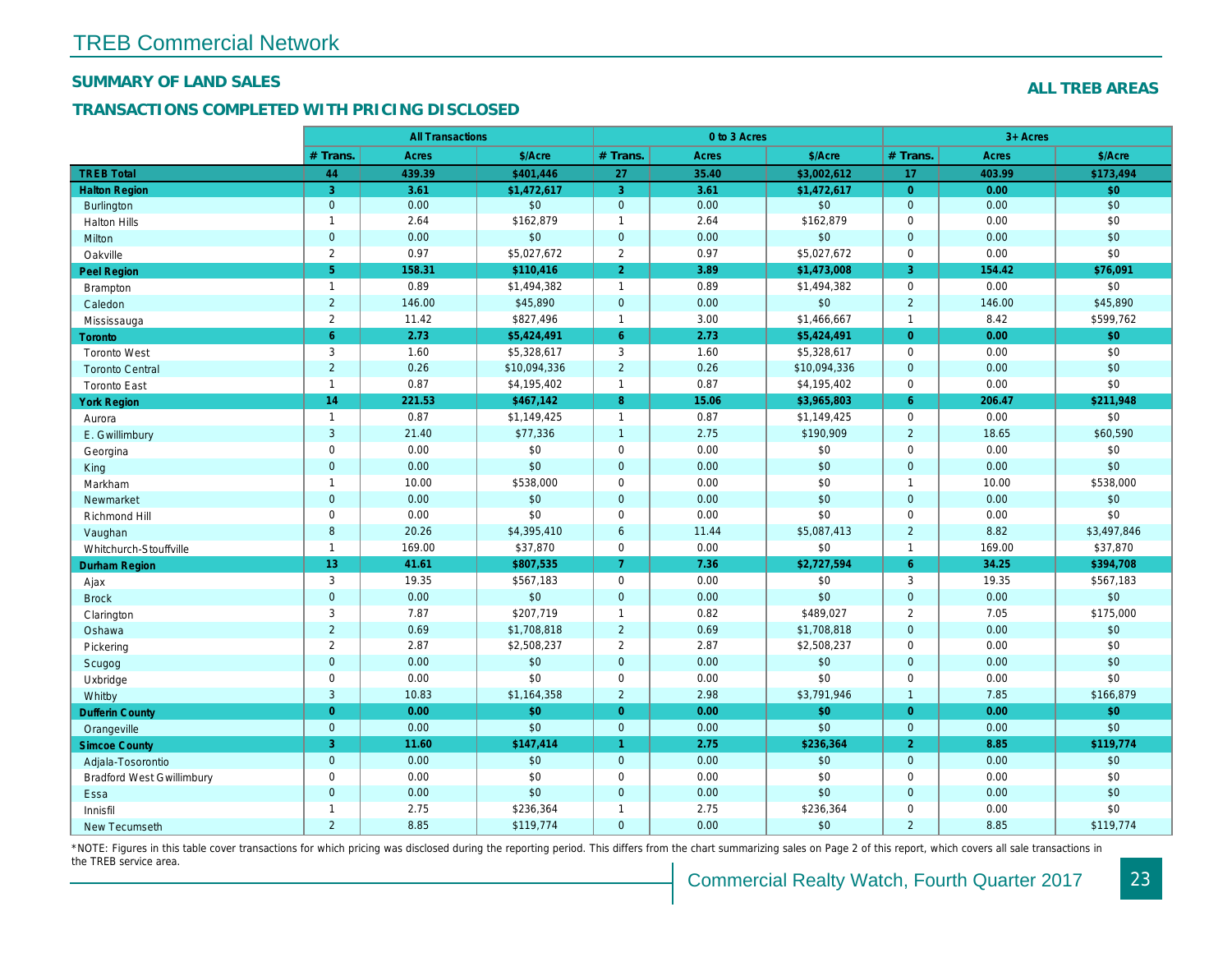#### SUMMARY OF LAND SALES

### TRANSACTIONS COMPLETED WITH PRICING DISCLOSED

|                              |                 | <b>All Transactions</b> |              |                      | 0 to 3 Acres |              |                |  |
|------------------------------|-----------------|-------------------------|--------------|----------------------|--------------|--------------|----------------|--|
|                              | # Trans.        | <b>Acres</b>            | \$/Acre      | # Trans.             | Acres        | \$/Acre      | # Trans.       |  |
| <b>TREB Total</b>            | 44              | 439.39                  | \$401,446    | 27                   | 35.40        | \$3,002,612  | 17             |  |
| <b>City of Toronto Total</b> | $6\phantom{1}6$ | 2.73                    | \$5,424,491  | 6                    | 2.73         | \$5,424,491  | $\overline{0}$ |  |
| <b>Toronto West</b>          | 3               | 1.60                    | \$5,328,617  | 3                    | 1.60         | \$5,328,617  | $\overline{0}$ |  |
| Toronto W01                  | $\mathbf 0$     | 0.00                    | \$0          | $\mathbf 0$          | 0.00         | \$0          | $\mathbf 0$    |  |
| Toronto W02                  | $\sqrt{2}$      | 0.93                    | \$8,430,968  | $\overline{2}$       | 0.93         | \$8,430,968  | $\mathbf{0}$   |  |
| Toronto W03                  | $\mathbf 0$     | 0.00                    | \$0          | $\mathbf 0$          | 0.00         | \$0          | 0              |  |
| Toronto W04                  | $\overline{0}$  | 0.00                    | \$0          | $\mathbf 0$          | 0.00         | \$0          | $\mathbf{0}$   |  |
| Toronto W05                  | $\mathbf 0$     | 0.00                    | \$0          | $\mathbf 0$          | 0.00         | \$0          | $\mathbf 0$    |  |
| Toronto W06                  | $\mathbf 0$     | 0.00                    | \$0          | $\mathbf 0$          | 0.00         | \$0          | $\mathbf{0}$   |  |
| Toronto W07                  | $\mathbf 0$     | 0.00                    | \$0          | $\mathbf 0$          | 0.00         | \$0          | 0              |  |
| Toronto W08                  | $\overline{0}$  | 0.00                    | \$0          | $\mathbf{0}$         | 0.00         | \$0          | $\mathbf{0}$   |  |
| Toronto W09                  | $\mathbf 0$     | 0.00                    | \$0          | $\mathbf 0$          | 0.00         | \$0          | $\mathbf 0$    |  |
| Toronto W10                  | $\overline{1}$  | 0.67                    | \$1,044,776  | $\mathbf{1}$         | 0.67         | \$1,044,776  | $\overline{0}$ |  |
| <b>Toronto Central</b>       | $\overline{2}$  | 0.26                    | \$10,094,336 | 2 <sup>1</sup>       | 0.26         | \$10,094,336 | $\overline{0}$ |  |
| <b>Toronto C01</b>           | $\mathbf 0$     | 0.00                    | \$0          | $\mathbf{0}$         | 0.00         | \$0          | $\mathbf{0}$   |  |
| Toronto C02                  | $\mathbf 0$     | 0.00                    | \$0          | $\mathbf 0$          | 0.00         | \$0          | 0              |  |
| Toronto C03                  | $\overline{0}$  | 0.00                    | \$0          | $\mathbf 0$          | 0.00         | \$0          | $\overline{0}$ |  |
| Toronto C04                  | $\mathbf 0$     | 0.00                    | \$0          | $\mathbf 0$          | 0.00         | \$0          | $\mathbf 0$    |  |
| <b>Toronto C06</b>           | $\overline{1}$  | 0.16                    | \$6,876,538  | $\mathbf{1}$         | 0.16         | \$6,876,538  | $\mathbf{0}$   |  |
| Toronto C07                  | $\mathbf 0$     | 0.00                    | \$0          | $\mathbf 0$          | 0.00         | \$0          | $\mathbf{0}$   |  |
| Toronto C08                  | $\overline{0}$  | 0.00                    | \$0          | $\mathbf 0$          | 0.00         | \$0          | $\mathbf{0}$   |  |
| Toronto C09                  | $\mathbf 0$     | 0.00                    | \$0          | $\mathbf 0$          | 0.00         | \$0          | 0              |  |
| Toronto C10                  | $\mathbf{0}$    | 0.00                    | \$0          | $\mathbf{0}$         | 0.00         | \$0          | $\mathbf{0}$   |  |
| Toronto C11                  | $\overline{1}$  | 0.11                    | \$14,779,621 | $\mathbf{1}$         | 0.11         | \$14,779,621 | $\mathbf 0$    |  |
| Toronto C12                  | $\mathbf 0$     | 0.00                    | \$0          | $\mathbf 0$          | 0.00         | \$0          | $\mathbf 0$    |  |
| Toronto C13                  | $\mathbf 0$     | 0.00                    | \$0          | $\mathbf 0$          | 0.00         | \$0          | $\mathbf 0$    |  |
| Toronto C14                  | $\mathbf 0$     | 0.00                    | \$0          | $\mathbf 0$          | 0.00         | \$0          | $\mathbf{0}$   |  |
| Toronto C15                  | $\mathbf 0$     | 0.00                    | \$0          | 0                    | 0.00         | \$0          | $\mathbf 0$    |  |
| <b>Toronto East</b>          | $\overline{1}$  | 0.87                    | \$4,195,402  | $\blacktriangleleft$ | 0.87         | \$4,195,402  | $\Omega$       |  |
| Toronto E01                  | $\mathbf 0$     | 0.00                    | \$0          | 0                    | 0.00         | \$0          | 0              |  |
| Toronto E02                  | $\mathbf 0$     | 0.00                    | \$0          | $\mathbf 0$          | 0.00         | \$0          | $\mathbf{0}$   |  |
| Toronto E03                  | $\overline{1}$  | 0.87                    | \$4,195,402  | $\mathbf{1}$         | 0.87         | \$4,195,402  | $\mathbf 0$    |  |
| Toronto E04                  | $\mathbf 0$     | 0.00                    | \$0          | $\mathbf 0$          | 0.00         | \$0          | $\mathbf{0}$   |  |
| Toronto E05                  | $\mathbf 0$     | 0.00                    | \$0          | 0                    | 0.00         | \$0          | 0              |  |
| Toronto E06                  | $\mathbf 0$     | 0.00                    | \$0          | $\mathbf{0}$         | 0.00         | \$0          | $\overline{0}$ |  |
| Toronto E07                  | $\mathbf 0$     | 0.00                    | \$0          | $\mathbf 0$          | 0.00         | \$0          | $\mathbf 0$    |  |
| Toronto E08                  | $\mathbf 0$     | 0.00                    | \$0          | $\mathbf 0$          | 0.00         | \$0          | $\mathbf 0$    |  |
| Toronto E09                  | $\mathbf 0$     | 0.00                    | \$0          | $\mathbf 0$          | 0.00         | \$0          | 0              |  |
| Toronto E10                  | $\mathbf 0$     | 0.00                    | \$0          | $\mathbf 0$          | 0.00         | \$0          | $\mathbf 0$    |  |
| Toronto E11                  | $\mathbf 0$     | 0.00                    | \$0          | $\mathbf 0$          | 0.00         | \$0          | 0              |  |